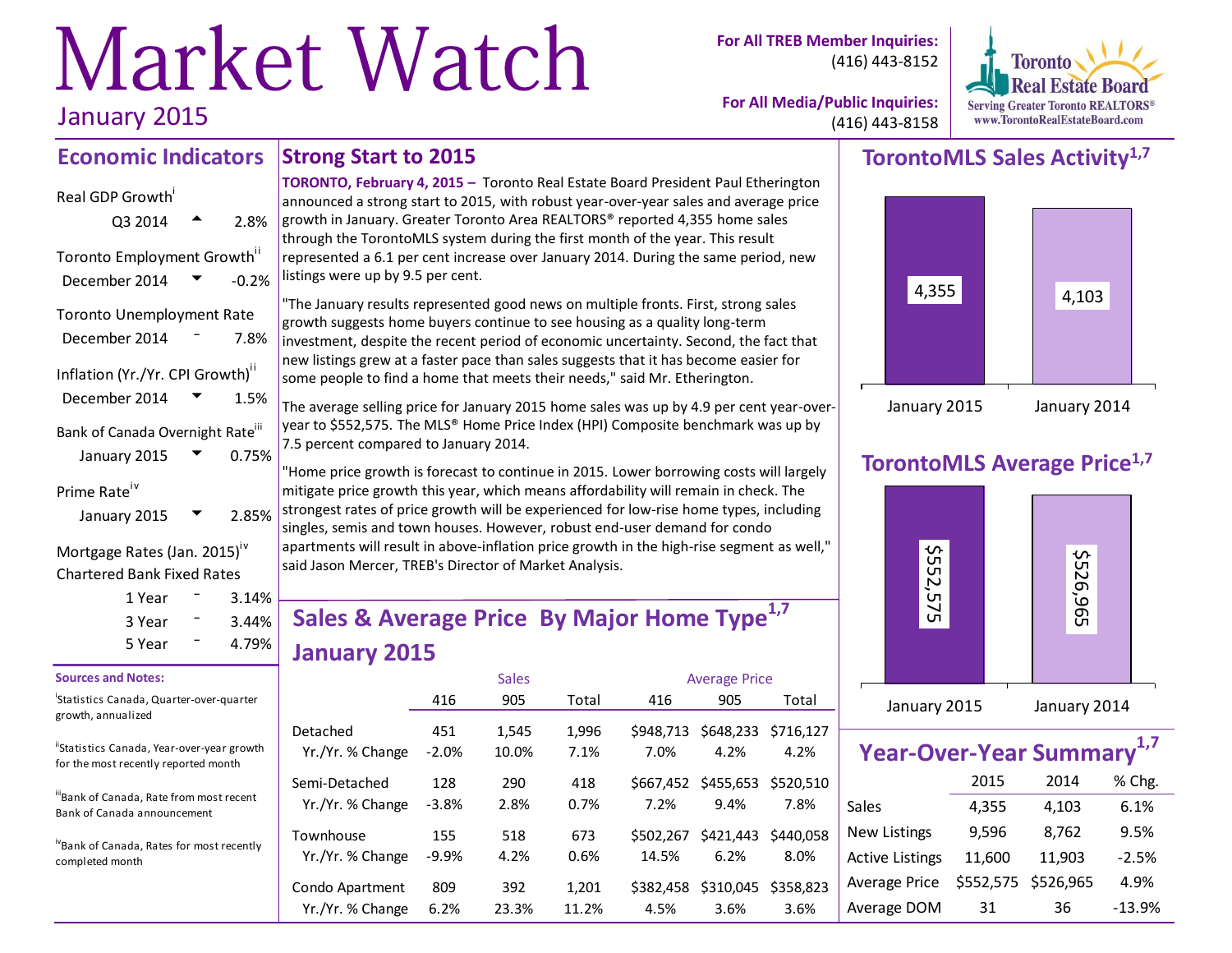# SALES BY PRICE RANGE AND HOUSE TYPE<sup>1,7</sup>  $\sqrt{3}$  and  $\sqrt{3}$  and  $\sqrt{3}$  and  $\sqrt{3}$  and  $\sqrt{3}$  and  $\sqrt{3}$  and  $\sqrt{3}$  and  $\sqrt{3}$  and  $\sqrt{3}$  and  $\sqrt{3}$  and  $\sqrt{3}$  and  $\sqrt{3}$  and  $\sqrt{3}$  and  $\sqrt{3}$  and  $\sqrt{3}$  and

#### **Price Range Detached Semi-Detached Att/Row/Twnhouse Condo Townhouse Condo Apt Link Co-op Apt Det Condo Co-ownership Apt Total** \$0 to \$99,999 1 0 0 1 8 0 1 0 1 12 \$100,000 to \$199,999 18 2 1 21 111 0 0 0 1 154 \$200,000 to \$299,999 | 80 || 16 || 18 || 73 || 401 || 4 || 1 || 0 || 3 || 596 \$300,000 to \$399,999 | 184 || 77 || 74 || 119 || 386 || 15 || 0 || 1 || 2 || 858 \$400,000 to \$499,999 | 320 || 132 || 116 || 75 || 138 || 6 || 0 || 1 || 0 || 788 \$500,000 to \$599,999 | 324 || 92 || 63 || 17 || 76 || 11 || 2 || 0 || 0 || 585 \$600,000 to \$699,999 | 322 || 49 || 38 || 7 || 32 || 9 || 0 || 1 || 0 || 458 \$700,000 to \$799,999 | 208 || 18 || 22 || 6 || 17 || 4 || 0 || 0 || 0 || 275 \$800,000 to \$899,999 | 154 || 17 || 6 || 4 || 7 || 2 || 1 || 0 || 0 || 191 \$900,000 to \$999,999 | 105 || 7 || 4 || 1 || 8 || 0 || 0 || 0 || 0 || 0 || 125 \$1,000,000 to \$1,249,999 112 4 5 1 5 0 0 0 0 127 \$1,250,000 to \$1,499,999 65 4 0 0 4 0 0 1 0 74 \$1,500,000 to \$1,749,999 34 || 0 || 0 || 5 || 0 || 0 || 0 || 39 \$1,750,000 to \$1,999,999 29 0 0 0 0 0 0 0 0 29 \$2,000,000 + 40 0 1 0 3 0 0 0 0 44 **Total Sales 1,996 418 348 325 1,201 51 5 4 7 4,355 Share of Total Sales 45.8% 9.6% 8.0% 7.5% 27.6% 1.2% 0.1% 0.1% 0.2% - Average Price \$716,127 \$520,510 \$502,473 \$373,226 \$358,823 \$502,681 \$450,100 \$704,375 \$241,500 \$552,575**

### SALES BY PRICE RANGE AND HOUSE TYPE<sup>1,7</sup> YEAR-TO-DATE, 2015

| <b>Price Range</b>          | <b>Detached</b> | Semi-Detached  | Att/Row/Twnhouse   Condo Townhouse |                | <b>Condo Apt</b> | Link         | Co-op Apt    | <b>Det Condo</b> | <b>Co-ownership Apt</b> | <b>Total</b>             |
|-----------------------------|-----------------|----------------|------------------------------------|----------------|------------------|--------------|--------------|------------------|-------------------------|--------------------------|
| \$0 to \$99,999             |                 | $\mathbf{0}$   |                                    |                | 8                | $\mathbf{0}$ |              | $\mathbf 0$      |                         | 12                       |
| \$100,000 to \$199,999      | 18              | $\overline{2}$ |                                    | 21             | 111              | $\Omega$     |              | $\Omega$         |                         | 154                      |
| \$200,000 to \$299,999      | 80              | 16             | 18                                 | 73             | 401              |              |              | $\mathbf{0}$     |                         | 596                      |
| \$300,000 to \$399,999      | 184             | 77             | 74                                 | 119            | 386              | 15           |              |                  |                         | 858                      |
| \$400,000 to \$499,999      | 320             | 132            | 116                                | 75             | 138              | 6            |              |                  |                         | 788                      |
| \$500,000 to \$599,999      | 324             | 92             | 63                                 | 17             | 76               | 11           |              |                  |                         | 585                      |
| \$600,000 to \$699,999      | 322             | 49             | 38                                 | $\overline{7}$ | 32               | q            |              |                  |                         | 458                      |
| \$700,000 to \$799,999      | 208             | 18             | 22                                 | 6              | 17               |              |              |                  |                         | 275                      |
| \$800,000 to \$899,999      | 154             | 17             | 6                                  | 4              |                  |              |              | $\mathbf 0$      |                         | 191                      |
| \$900,000 to \$999,999      | 105             | $\overline{7}$ |                                    |                |                  |              |              | 0                |                         | 125                      |
| \$1,000,000 to \$1,249,999  | 112             | $\overline{4}$ |                                    |                |                  | 0            | $\mathbf{0}$ | $\mathbf{0}$     |                         | 127                      |
| \$1,250,000 to \$1,499,999  | 65              | 4              |                                    |                |                  | U            |              |                  |                         | 74                       |
| \$1,500,000 to \$1,749,999  | 34              |                |                                    |                |                  | $\Omega$     | 0            |                  |                         | 39                       |
| \$1,750,000 to \$1,999,999  | 29              |                |                                    |                |                  |              |              |                  |                         | 29                       |
| $$2,000,000 +$              | 40              |                |                                    | $\mathbf{0}$   |                  | 0            |              | $\Omega$         |                         | 44                       |
| <b>Total Sales</b>          | 1,996           | 418            | 348                                | 325            | 1,201            | 51           |              |                  |                         | 4,355                    |
| <b>Share of Total Sales</b> | 45.8%           | 9.6%           | 8.0%                               | 7.5%           | 27.6%            | 1.2%         | 0.1%         | 0.1%             | 0.2%                    | $\overline{\phantom{a}}$ |
| <b>Average Price</b>        | \$716,127       | \$520,510      | \$502,473                          | \$373,226      | \$358,823        | \$502,681    | \$450,100    | \$704,375        | \$241,500               | \$552,575                |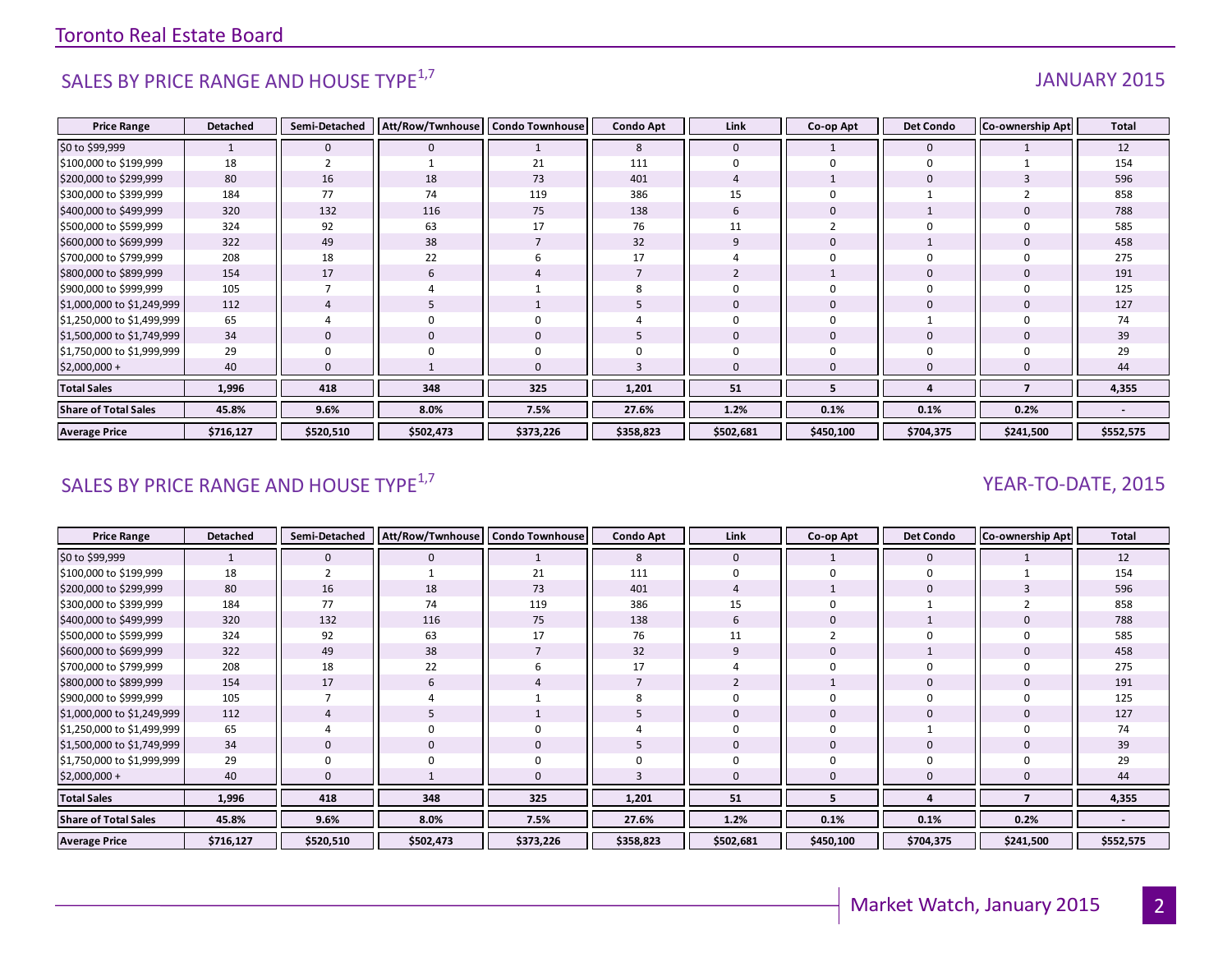#### **ALL HOME TYPES, JANUARY 2015** ALL TREB AREAS

|                                        | <b>Number of Sales</b> | Dollar Volume <sup>1</sup>   | Average Price <sup>1</sup> | Median Price <sup>1</sup> | New Listings <sup>2</sup> | SNLR (Trend) <sup>8</sup> | Active Listings <sup>3</sup> | Mos. Inv. (Trend) <sup>9</sup> | Avg. SP/LP <sup>4</sup> | Avg. DOM <sup>5</sup> |
|----------------------------------------|------------------------|------------------------------|----------------------------|---------------------------|---------------------------|---------------------------|------------------------------|--------------------------------|-------------------------|-----------------------|
| <b>TREB Total</b>                      | 4,355                  | \$2,406,464,145              | \$552,575                  | \$465,000                 | 9,596                     | 59.4%                     | 11,600                       | 2.2                            | 99%                     | 31                    |
| <b>Halton Region</b>                   | 371                    | \$228,890,686                | \$616,956                  | \$535,000                 | 811                       | 63.9%                     | 995                          | 2.1                            | 98%                     | 32                    |
| Burlington                             | 100                    | \$51,443,528                 | \$514,435                  | \$490,000                 | 158                       | 67.1%                     | 213                          | 2.3                            | 98%                     | 34                    |
| <b>Halton Hills</b>                    | 32                     | \$16,251,999                 | \$507,875                  | \$450,850                 | 100                       | 64.6%                     | 151                          | 2.2                            | 98%                     | 32                    |
| Milton                                 | 92                     | \$42,970,749                 | \$467,073                  | \$461,900                 | 196                       | 66.4%                     | 189                          | 1.5                            | 99%                     | 20                    |
| Oakville                               | 147                    | \$118,224,410                | \$804,248                  | \$694,900                 | 357                       | 60.5%                     | 442                          | 2.4                            | 97%                     | 37                    |
| <b>Peel Region</b>                     | 970                    | \$467,470,361                | \$481,928                  | \$444,000                 | 1,937                     | 59.0%                     | 2,123                        | 2.1                            | 98%                     | 29                    |
| Brampton                               | 428                    | \$195,149,672                | \$455,957                  | \$430,000                 | 783                       | 61.0%                     | 746                          | 1.8                            | 98%                     | 26                    |
| Caledon                                | 42                     | \$23,819,270                 | \$567,125                  | \$556,500                 | $97\,$                    | 57.5%                     | 157                          | 3.3                            | 96%                     | 38                    |
| Mississauga                            | 500                    | \$248,501,419                | \$497,003                  | \$449,000                 | 1,057                     | 57.5%                     | 1,220                        | 2.2                            | 98%                     | 32                    |
| <b>City of Toronto</b>                 | 1,561                  | \$907,685,684                | \$581,477                  | \$460,000                 | 3,912                     | 56.1%                     | 5,056                        | 2.4                            | 100%                    | 32                    |
| <b>! TURN PAGE FOR CITY OF TORONTO</b> |                        |                              |                            |                           |                           |                           |                              |                                |                         |                       |
| <b>TABLES OR CLICK HERE:</b>           |                        |                              |                            |                           |                           |                           |                              |                                |                         |                       |
|                                        | 789                    | \$532,155,632                | \$674,468                  | \$618,000                 | 1,749                     | 59.1%                     | 2,077                        | 2.2                            | 99%                     | 32                    |
| <b>York Region</b>                     | 47                     | \$32,110,000                 |                            | \$588,000                 | 102                       | 64.5%                     | 115                          | 2.0                            | 98%                     | 29                    |
| Aurora<br>E. Gwillimbury               | 18                     | \$8,369,500                  | \$683,191<br>\$464,972     | \$429,000                 | 33                        | 65.8%                     | 51                           | 2.5                            | 98%                     | 31                    |
| Georgina                               | 34                     | \$11,916,650                 | \$350,490                  | \$304,500                 | 80                        | 66.3%                     | 104                          | 2.3                            | 98%                     | 26                    |
| King                                   | 19                     | \$15,866,500                 | \$835,079                  | \$720,000                 | 54                        | 42.1%                     | 130                          | 6.1                            | 94%                     | 77                    |
| Markham                                | 189                    | \$134,393,767                | \$711,078                  | \$650,000                 | 428                       | 61.0%                     | 493                          | 1.8                            | 100%                    | 27                    |
| Newmarket                              | 74                     | \$40,970,945                 | \$553,661                  | \$527,000                 | 112                       | 71.9%                     | 89                           | 1.3                            | 99%                     | $31\,$                |
| Richmond Hill                          | 173                    | \$123,596,374                | \$714,430                  | \$640,000                 | 383                       | 55.3%                     | 433                          | 2.2                            | 99%                     | 30                    |
|                                        | 192                    | \$135,335,448                | \$704,872                  | \$641,500                 |                           | 54.8%                     | 542                          | 2.4                            | 99%                     | 34                    |
| Vaughan<br>Whitchurch-Stouffville      | 43                     | \$29,596,448                 | \$688,289                  | \$600,000                 | 466<br>91                 | 63.5%                     | 120                          | 2.5                            | 96%                     | 45                    |
|                                        |                        |                              |                            |                           |                           |                           |                              |                                |                         |                       |
| <b>Durham Region</b>                   | 512                    | \$209,198,450                | \$408,591                  | \$381,000                 | 884                       | 70.0%                     | 857                          | 1.5                            | 99%                     | 26                    |
| Ajax                                   | 79                     | \$34,982,686                 | \$442,819                  | \$425,000                 | 138                       | 74.6%                     | 104                          | 1.0                            | 99%                     | 20                    |
| <b>Brock</b>                           | 11                     | \$3,143,400                  | \$285,764                  | \$312,500                 | 28                        | 57.3%                     | 59                           | 4.8                            | 98%                     | 52                    |
| Clarington                             | 85                     | \$31,314,988                 | \$368,412                  | \$341,000                 | 159                       | 68.0%                     | 160                          | 1.6                            | 99%<br>99%              | 28<br>23              |
| Oshawa                                 | 143<br>61              | \$47,617,079<br>\$30,875,777 | \$332,987                  | \$333,500                 | 208                       | 70.6%<br>70.0%            | 161<br>112                   | 1.3                            | 99%                     |                       |
| Pickering                              | 15                     |                              | \$506,160                  | \$450,000                 | 109<br>39                 |                           | 67                           | 1.4<br>3.5                     |                         | 30<br>54              |
| Scugog                                 |                        | \$8,943,020                  | \$596,201                  | \$430,000                 |                           | 57.8%                     |                              |                                | 95%                     |                       |
| Uxbridge                               | 14<br>104              | \$6,475,800                  | \$462,557                  | \$431,650                 | 38                        | 62.3%                     | 63<br>131                    | 3.7<br>1.2                     | 97%<br>100%             | 61<br>20              |
| Whitby                                 |                        | \$45,845,700                 | \$440,824                  | \$428,000                 | 165                       | 72.5%                     |                              |                                |                         |                       |
| <b>Dufferin County</b>                 | 38                     | \$14,310,899                 | \$376,603                  | \$346,500                 | 70                        | 64.9%                     | 93                           | 2.9                            | 98%                     | 49                    |
| Orangeville                            | 38                     | \$14,310,899                 | \$376,603                  | \$346,500                 | 70                        | 64.9%                     | 93                           | 2.9                            | 98%                     | 49                    |
| <b>Simcoe County</b>                   | 114                    | \$46,752,433                 | \$410,109                  | \$391,000                 | 233                       | 60.6%                     | 399                          | 3.3                            | 98%                     | 42                    |
| Adjala-Tosorontio                      | 12                     | \$4,983,500                  | \$415,292                  | \$412,500                 | 26                        | 52.0%                     | 52                           | 5.4                            | 97%                     | 58                    |
| <b>Bradford West Gwillimbury</b>       | 33                     | \$15,997,690                 | \$484,778                  | \$441,000                 | 74                        | 59.3%                     | 93                           | 2.6                            | 99%                     | 31                    |
| Essa                                   | 9                      | \$3,797,900                  | \$421,989                  | \$294,900                 | 16                        | 68.0%                     | 37                           | 3.0                            | 97%                     | 61                    |
| Innisfil                               | 29                     | \$9,581,000                  | \$330,379                  | \$320,000                 | 71                        | 54.5%                     | 136                          | 3.9                            | 97%                     | 46                    |
| New Tecumseth                          | 31                     | \$12,392,343                 | \$399,753                  | \$362,000                 | 46                        | 69.1%                     | 81                           | 3.0                            | 98%                     | 38                    |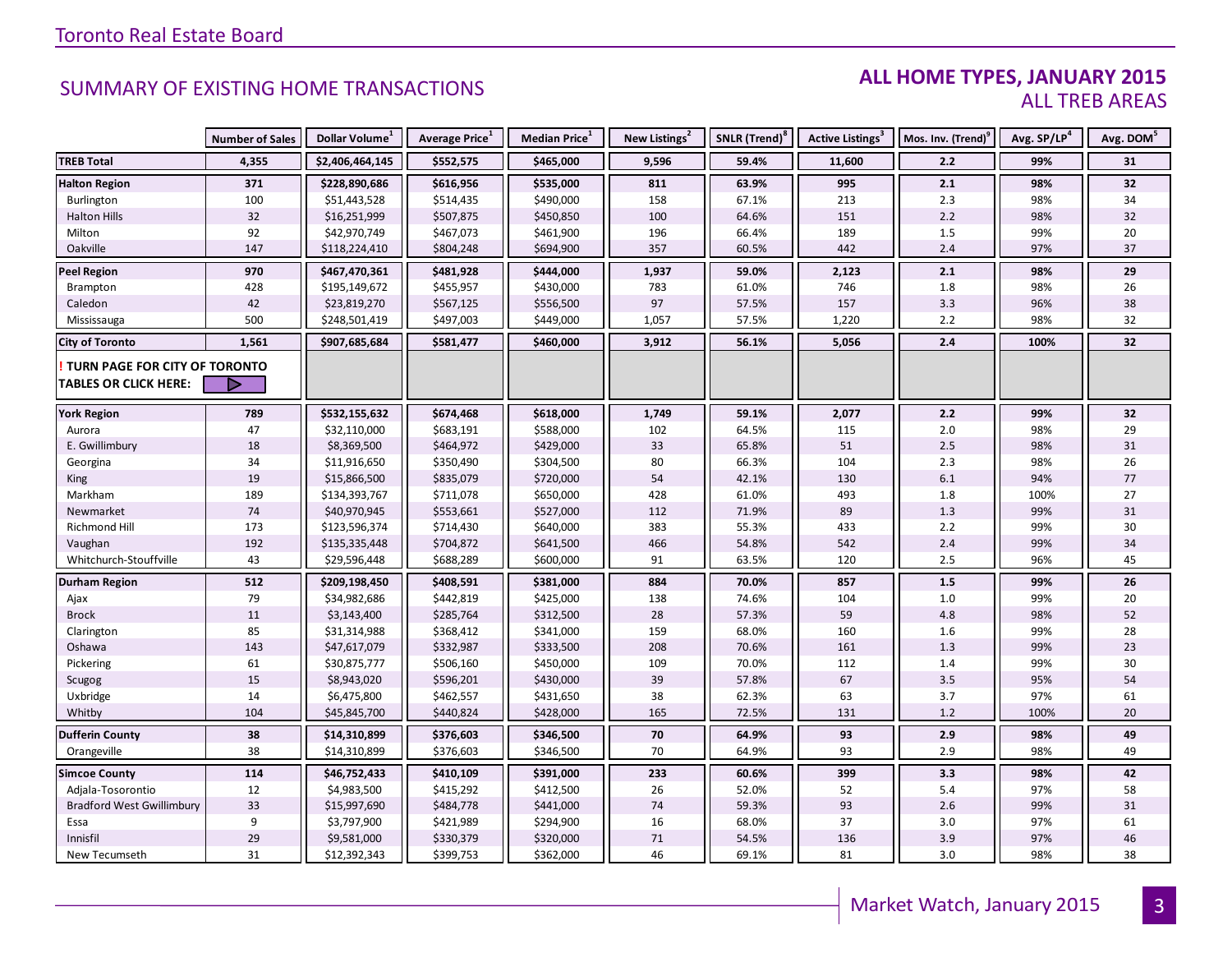#### **ALL HOME TYPES, JANUARY 2015** CITY OF TORONTO MUNICIPAL BREAKDOWN

|                              | <b>Number of Sales</b> | Dollar Volume <sup>1</sup> | Average Price <sup>1</sup> | Median Price <sup>1</sup> | New Listings <sup>2</sup> | SNLR (Trend) <sup>8</sup> | Active Listings <sup>3</sup> | Mos. Inv. (Trend) <sup>9</sup> | Avg. SP/LP <sup>4</sup> | Avg. DOM <sup>5</sup> |
|------------------------------|------------------------|----------------------------|----------------------------|---------------------------|---------------------------|---------------------------|------------------------------|--------------------------------|-------------------------|-----------------------|
| <b>TREB Total</b>            | 4,355                  | \$2,406,464,145            | \$552,575                  | \$465,000                 | 9,596                     | 59.4%                     | 11,600                       | 2.2                            | 99%                     | 31                    |
| <b>City of Toronto Total</b> | 1,561                  | \$907,685,684              | \$581,477                  | \$460,000                 | 3,912                     | 56.1%                     | 5,056                        | 2.4                            | 100%                    | 32                    |
| Toronto West                 | 384                    | \$181,331,224              | \$472,217                  | \$435,000                 | 906                       | 57.1%                     | 1,230                        | 2.4                            | 99%                     | 38                    |
| Toronto W01                  | 21                     | \$9,700,800                | \$461,943                  | \$340,000                 | 58                        | 51.7%                     | 82                           | 2.7                            | 100%                    | 41                    |
| Toronto W02                  | 26                     | \$16,877,231               | \$649,124                  | \$632,250                 | 58                        | 69.5%                     | 73                           | 1.3                            | 100%                    | 29                    |
| Toronto W03                  | 35                     | \$16,078,800               | \$459,394                  | \$462,500                 | 56                        | 59.9%                     | 59                           | 1.7                            | 101%                    | 32                    |
| Toronto W04                  | 32                     | \$15,043,889               | \$470,122                  | \$500,750                 | 73                        | 61.7%                     | 93                           | 2.1                            | 99%                     | 26                    |
| Toronto W05                  | 56                     | \$18,878,650               | \$337,119                  | \$326,500                 | 108                       | 60.9%                     | 139                          | $2.4$                          | 98%                     | 40                    |
| Toronto W06                  | 65                     | \$32,034,538               | \$492,839                  | \$450,000                 | 189                       | 45.2%                     | 295                          | 3.7                            | 100%                    | 43                    |
| Toronto W07                  | 8                      | \$5,712,500                | \$714,063                  | \$701,250                 | 25                        | 69.8%                     | 29                           | 1.3                            | 101%                    | 40                    |
| Toronto W08                  | 74                     | \$41,564,421               | \$561,681                  | \$391,000                 | 217                       | 54.8%                     | 282                          | 2.7                            | 99%                     | 39                    |
| Toronto W09                  | 20                     | \$9,971,500                | \$498,575                  | \$562,500                 | 43                        | 62.2%                     | 55                           | 2.1                            | 101%                    | 25                    |
| Toronto W10                  | 47                     | \$15,468,895               | \$329,125                  | \$276,000                 | 79                        | 59.2%                     | 123                          | 2.4                            | 96%                     | 45                    |
| <b>Toronto Central</b>       | 776                    | \$523,877,367              | \$675,100                  | \$457,750                 | 2,201                     | 50.6%                     | 3,033                        | 2.9                            | 100%                    | 34                    |
| Toronto C01                  | 212                    | \$97,175,045               | \$458,373                  | \$380,000                 | 674                       | 45.0%                     | 1,016                        | 3.7                            | 98%                     | 37                    |
| Toronto C02                  | 43                     | \$47,286,788               | \$1,099,693                | \$799,900                 | 113                       | 48.6%                     | 170                          | 3.6                            | 98%                     | 39                    |
| Toronto C03                  | 27                     | \$28,115,063               | \$1,041,299                | \$750,000                 | 57                        | 55.8%                     | 84                           | 2.3                            | 99%                     | 20                    |
| Toronto C04                  | 31                     | \$35,831,700               | \$1,155,861                | \$1,132,000               | 112                       | 55.9%                     | 136                          | 2.2                            | 101%                    | 27                    |
| Toronto C06                  | 22                     | \$16,160,506               | \$734,568                  | \$762,400                 | 48                        | 50.4%                     | 62                           | 3.1                            | 99%                     | 31                    |
| Toronto C07                  | 63                     | \$40,894,790               | \$649,124                  | \$430,000                 | 164                       | 51.6%                     | 207                          | 2.8                            | 99%                     | 37                    |
| Toronto C08                  | 88                     | \$41,452,129               | \$471,047                  | \$427,500                 | 251                       | 52.8%                     | 309                          | 2.6                            | 99%                     | 35                    |
| Toronto C09                  | 24                     | \$37,196,400               | \$1,549,850                | \$997,500                 | 48                        | 55.9%                     | 55                           | 2.7                            | 97%                     | 37                    |
| Toronto C10                  | 29                     | \$20,003,862               | \$689,788                  | \$557,500                 | 66                        | 59.5%                     | 98                           | 2.0                            | 105%                    | 22                    |
| Toronto C11                  | 15                     | \$7,818,500                | \$521,233                  | \$294,000                 | 46                        | 73.0%                     | 52                           | 1.3                            | 100%                    | 23                    |
| Toronto C12                  | 22                     | \$33,487,970               | \$1,522,180                | \$1,532,500               | 57                        | 48.8%                     | 99                           | 3.8                            | 100%                    | 43                    |
| Toronto C13                  | 37                     | \$20,113,350               | \$543,604                  | \$373,750                 | 65                        | 66.5%                     | 79                           | $1.5$                          | 103%                    | 26                    |
| Toronto C14                  | 90                     | \$50,496,490               | \$561,072                  | \$397,600                 | 299                       | 45.6%                     | 388                          | 3.3                            | 101%                    | 38                    |
| Toronto C15                  | 73                     | \$47,844,774               | \$655,408                  | \$425,000                 | 201                       | 52.7%                     | 278                          | 2.6                            | 101%                    | 29                    |
| Toronto East                 | 401                    | \$202,477,093              | \$504,930                  | \$506,000                 | 805                       | 66.9%                     | 793                          | 1.4                            | 101%                    | 24                    |
| Toronto E01                  | 32                     | \$21,079,500               | \$658,734                  | \$645,000                 | 70                        | 68.0%                     | 61                           | 1.1                            | 104%                    | 21                    |
| Toronto E02                  | 26                     | \$18,637,350               | \$716,821                  | \$664,500                 | 56                        | 66.8%                     | 51                           | 1.2                            | 104%                    | 21                    |
| Toronto E03                  | 41                     | \$25,673,603               | \$626,185                  | \$591,500                 | 83                        | 67.7%                     | 61                           | 1.0                            | 103%                    | 20                    |
| <b>Toronto E04</b>           | 51                     | \$21,685,120               | \$425,198                  | \$500,000                 | 98                        | 69.4%                     | 86                           | 1.3                            | 103%                    | 20                    |
| Toronto E05                  | 45                     | \$19,118,500               | \$424,856                  | \$370,000                 | 75                        | 71.7%                     | 63                           | 1.1                            | 100%                    | 24                    |
| Toronto E06                  | 21                     | \$13,603,028               | \$647,763                  | \$567,500                 | 38                        | 58.8%                     | 33                           | 1.5                            | 101%                    | 21                    |
| Toronto E07                  | 36                     | \$15,724,076               | \$436,780                  | \$380,444                 | 88                        | 62.5%                     | 110                          | 1.8                            | 100%                    | 36                    |
| Toronto E08                  | 28                     | \$14,093,400               | \$503,336                  | \$466,500                 | 67                        | 62.9%                     | 78                           | 1.7                            | 97%                     | 28                    |
| Toronto E09                  | 51                     | \$19,955,788               | \$391,290                  | \$346,888                 | 119                       | 65.5%                     | 132                          | 1.7                            | 100%                    | 27                    |
| Toronto E10                  | 37                     | \$18,879,540               | \$510,258                  | \$497,000                 | 57                        | 65.8%                     | 57                           | 1.6                            | 101%                    | 24                    |
| Toronto E11                  | 33                     | \$14,027,188               | \$425,066                  | \$425,688                 | 54                        | 72.3%                     | 61                           | 1.4                            | 100%                    | 25                    |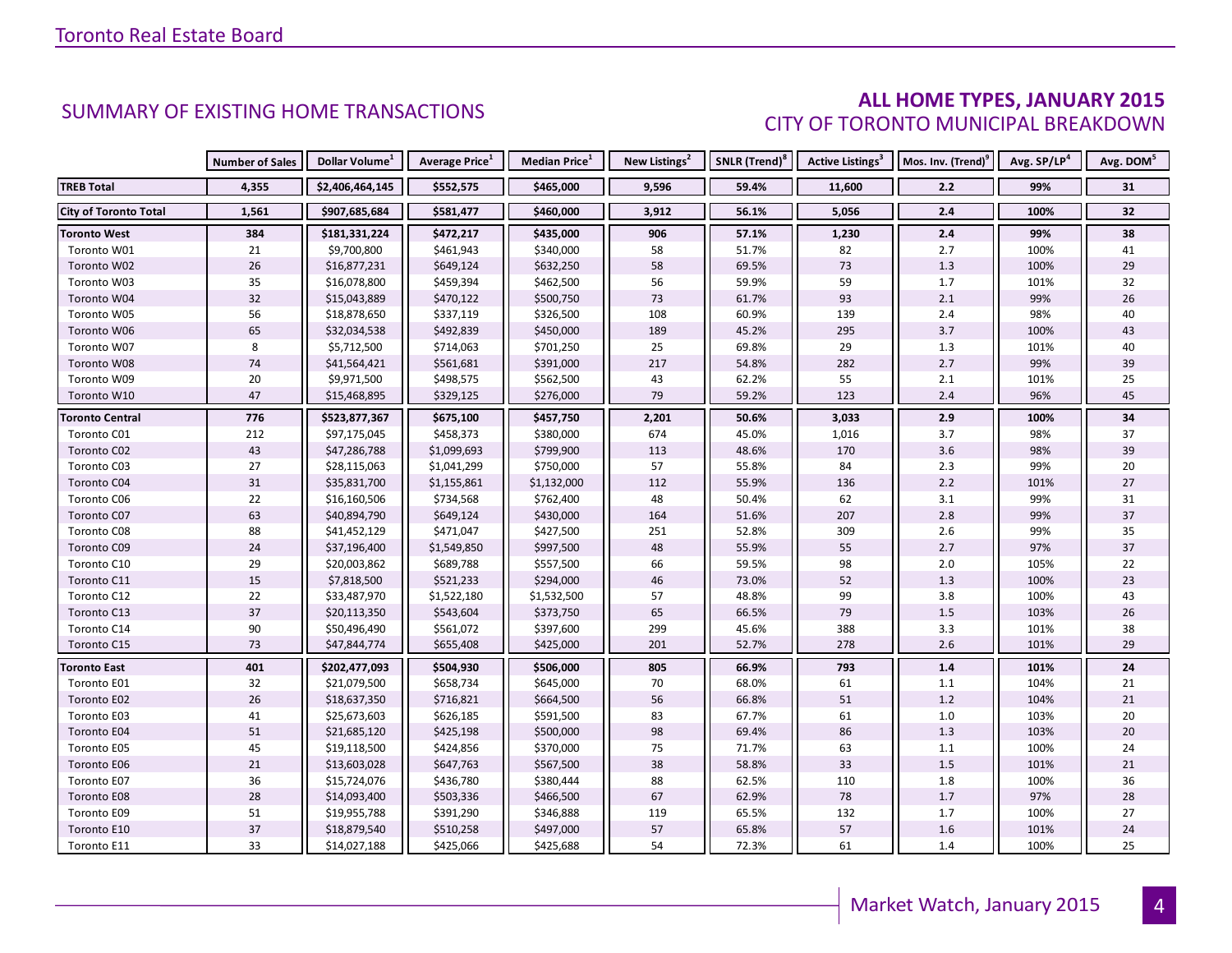#### **ALL HOME TYPES, YEAR-TO-DATE 2015** ALL TREB AREAS

|                                  | <b>Number of Sales</b> | Dollar Volume <sup>1</sup> | Average Price <sup>1</sup> | <b>Median Price</b> <sup>1</sup> | New Listings <sup>2</sup> | Avg. SP/LP <sup>4</sup> | Avg. DOM <sup>5</sup> |
|----------------------------------|------------------------|----------------------------|----------------------------|----------------------------------|---------------------------|-------------------------|-----------------------|
| <b>TREB Total</b>                | 4,355                  | \$2,406,464,145            | \$552,575                  | \$465,000                        | 155,902                   | 99%                     | 31                    |
| <b>Halton Region</b>             | 371                    | \$228,890,686              | \$616,956                  | \$535,000                        | 12,125                    | 98%                     | 32                    |
| Burlington                       | 100                    | \$51,443,528               | \$514,435                  | \$490,000                        | 2,347                     | 98%                     | 34                    |
| <b>Halton Hills</b>              | 32                     | \$16,251,999               | \$507,875                  | \$450,850                        | 1,546                     | 98%                     | 32                    |
| Milton                           | 92                     | \$42,970,749               | \$467,073                  | \$461,900                        | 3,312                     | 99%                     | 20                    |
| Oakville                         | 147                    | \$118,224,410              | \$804,248                  | \$694,900                        | 4,920                     | 97%                     | 37                    |
| <b>Peel Region</b>               | 970                    | \$467,470,361              | \$481,928                  | \$444,000                        | 32,993                    | 98%                     | 29                    |
| Brampton                         | 428                    | \$195,149,672              | \$455,957                  | \$430,000                        | 13,694                    | 98%                     | 26                    |
| Caledon                          | 42                     | \$23,819,270               | \$567,125                  | \$556,500                        | 1,613                     | 96%                     | 38                    |
| Mississauga                      | 500                    | \$248,501,419              | \$497,003                  | \$449,000                        | 17,686                    | 98%                     | 32                    |
| <b>City of Toronto</b>           | 1,561                  | \$907,685,684              | \$581,477                  | \$460,000                        | 61,944                    | 100%                    | 32                    |
| TURN PAGE FOR CITY OF TORONTO    |                        |                            |                            |                                  |                           |                         |                       |
| <b>TABLES OR CLICK HERE:</b>     |                        |                            |                            |                                  |                           |                         |                       |
| <b>York Region</b>               | 789                    | \$532,155,632              | \$674,468                  | \$618,000                        | 28,676                    | 99%                     | 32                    |
| Aurora                           | 47                     | \$32,110,000               | \$683,191                  | \$588,000                        | 1,435                     | 98%                     | 29                    |
| E. Gwillimbury                   | 18                     | \$8,369,500                | \$464,972                  | \$429,000                        | 539                       | 98%                     | 31                    |
| Georgina                         | 34                     | \$11,916,650               | \$350,490                  | \$304,500                        | 1,344                     | 98%                     | 26                    |
| King                             | 19                     | \$15,866,500               | \$835,079                  | \$720,000                        | 796                       | 94%                     | 77                    |
| Markham                          | 189                    | \$134,393,767              | \$711,078                  | \$650,000                        | 7,635                     | 100%                    | 27                    |
| Newmarket                        | 74                     | \$40,970,945               | \$553,661                  | \$527,000                        | 2,052                     | 99%                     | 31                    |
| Richmond Hill                    | 173                    | \$123,596,374              | \$714,430                  | \$640,000                        | 6,363                     | 99%                     | 30                    |
| Vaughan                          | 192                    | \$135,335,448              | \$704,872                  | \$641,500                        | 7,192                     | 99%                     | 34                    |
| Whitchurch-Stouffville           | 43                     | \$29,596,448               | \$688,289                  | \$600,000                        | 1,320                     | 96%                     | 45                    |
| Durham Region                    | 512                    | \$209,198,450              | \$408,591                  | \$381,000                        | 15,513                    | 99%                     | 26                    |
| Ajax                             | 79                     | \$34,982,686               | \$442,819                  | \$425,000                        | 2,649                     | 99%                     | 20                    |
| <b>Brock</b>                     | 11                     | \$3,143,400                | \$285,764                  | \$312,500                        | 364                       | 98%                     | 52                    |
| Clarington                       | 85                     | \$31,314,988               | \$368,412                  | \$341,000                        | 2,576                     | 99%                     | 28                    |
| Oshawa                           | 143                    | \$47,617,079               | \$332,987                  | \$333,500                        | 3,892                     | 99%                     | 23                    |
| Pickering                        | 61                     | \$30,875,777               | \$506,160                  | \$450,000                        | 2,013                     | 99%                     | 30                    |
| Scugog                           | 15                     | \$8,943,020                | \$596,201                  | \$430,000                        | 602                       | 95%                     | 54                    |
| Uxbridge                         | 14                     | \$6,475,800                | \$462,557                  | \$431,650                        | 558                       | 97%                     | 61                    |
| Whitby                           | 104                    | \$45,845,700               | \$440,824                  | \$428,000                        | 2,859                     | 100%                    | 20                    |
| <b>Dufferin County</b>           | 38                     | \$14,310,899               | \$376,603                  | \$346,500                        | 928                       | 98%                     | 49                    |
| Orangeville                      | 38                     | \$14,310,899               | \$376,603                  | \$346,500                        | 928                       | 98%                     | 49                    |
| <b>Simcoe County</b>             | 114                    | \$46,752,433               | \$410,109                  | \$391,000                        | 3,723                     | 98%                     | 42                    |
| Adjala-Tosorontio                | 12                     | \$4,983,500                | \$415,292                  | \$412,500                        | 296                       | 97%                     | 58                    |
| <b>Bradford West Gwillimbury</b> | 33                     | \$15,997,690               | \$484,778                  | \$441,000                        | 1,054                     | 99%                     | 31                    |
| Essa                             | 9                      | \$3,797,900                | \$421,989                  | \$294,900                        | 411                       | 97%                     | 61                    |
| Innisfil                         | 29                     | \$9,581,000                | \$330,379                  | \$320,000                        | 1,049                     | 97%                     | 46                    |
| New Tecumseth                    | 31                     | \$12,392,343               | \$399,753                  | \$362,000                        | 913                       | 98%                     | 38                    |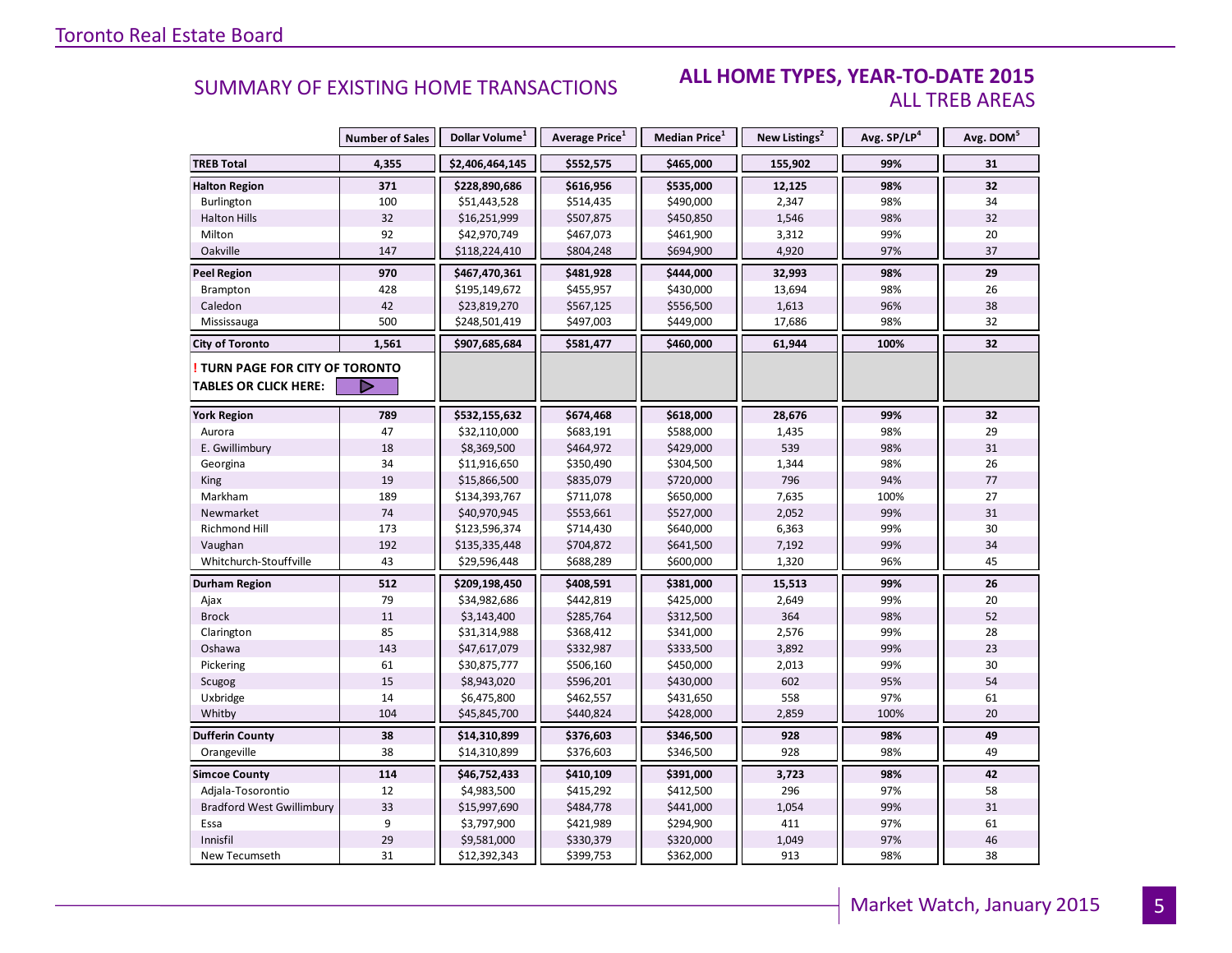#### **ALL HOME TYPES, YEAR-TO-DATE 2015** CITY OF TORONTO MUNICIPAL BREAKDOWN SUMMARY OF EXISTING HOME TRANSACTIONS

|                              | <b>Number of Sales</b> | Dollar Volume <sup>1</sup> | Average Price <sup>1</sup> | Median Price <sup>1</sup> | New Listings <sup>2</sup> | Avg. SP/LP <sup>4</sup> | Avg. DOM <sup>5</sup> |
|------------------------------|------------------------|----------------------------|----------------------------|---------------------------|---------------------------|-------------------------|-----------------------|
| <b>TREB Total</b>            | 4,355                  | \$2,406,464,145            | \$552,575                  | \$465,000                 | 155,902                   | 99%                     | 31                    |
| <b>City of Toronto Total</b> | 1,561                  | \$907,685,684              | \$581,477                  | \$460,000                 | 61,944                    | 100%                    | 32                    |
| <b>Toronto West</b>          | 384                    | \$181,331,224              | \$472,217                  | \$435,000                 | 15,264                    | 99%                     | 38                    |
| Toronto W01                  | 21                     | \$9,700,800                | \$461,943                  | \$340,000                 | 1,023                     | 100%                    | 41                    |
| Toronto W02                  | 26                     | \$16,877,231               | \$649,124                  | \$632,250                 | 1,245                     | 100%                    | 29                    |
| Toronto W03                  | 35                     | \$16,078,800               | \$459,394                  | \$462,500                 | 1,194                     | 101%                    | 32                    |
| Toronto W04                  | 32                     | \$15,043,889               | \$470,122                  | \$500,750                 | 1,260                     | 99%                     | 26                    |
| Toronto W05                  | 56                     | \$18,878,650               | \$337,119                  | \$326,500                 | 1,882                     | 98%                     | 40                    |
| Toronto W06                  | 65                     | \$32,034,538               | \$492,839                  | \$450,000                 | 2,656                     | 100%                    | 43                    |
| Toronto W07                  | 8                      | \$5,712,500                | \$714,063                  | \$701,250                 | 403                       | 101%                    | 40                    |
| Toronto W08                  | 74                     | \$41,564,421               | \$561,681                  | \$391,000                 | 3,237                     | 99%                     | 39                    |
| Toronto W09                  | 20                     | \$9,971,500                | \$498,575                  | \$562,500                 | 837                       | 101%                    | 25                    |
| Toronto W10                  | 47                     | \$15,468,895               | \$329,125                  | \$276,000                 | 1,527                     | 96%                     | 45                    |
| Toronto Central              | 776                    | \$523,877,367              | \$675,100                  | \$457,750                 | 31,649                    | 100%                    | 34                    |
| Toronto C01                  | 212                    | \$97,175,045               | \$458,373                  | \$380,000                 | 9,747                     | 98%                     | 37                    |
| Toronto C02                  | 43                     | \$47,286,788               | \$1,099,693                | \$799,900                 | 1,501                     | 98%                     | 39                    |
| Toronto C03                  | 27                     | \$28,115,063               | \$1,041,299                | \$750,000                 | 1,006                     | 99%                     | 20                    |
| Toronto C04                  | 31                     | \$35,831,700               | \$1,155,861                | \$1,132,000               | 1,822                     | 101%                    | 27                    |
| Toronto C06                  | $22\,$                 | \$16,160,506               | \$734,568                  | \$762,400                 | 701                       | 99%                     | 31                    |
| Toronto C07                  | 63                     | \$40,894,790               | \$649,124                  | \$430,000                 | 2,342                     | 99%                     | 37                    |
| Toronto C08                  | 88                     | \$41,452,129               | \$471,047                  | \$427,500                 | 2,979                     | 99%                     | 35                    |
| Toronto C09                  | 24                     | \$37,196,400               | \$1,549,850                | \$997,500                 | 616                       | 97%                     | 37                    |
| Toronto C10                  | 29                     | \$20,003,862               | \$689,788                  | \$557,500                 | 1,037                     | 105%                    | 22                    |
| Toronto C11                  | 15                     | \$7,818,500                | \$521,233                  | \$294,000                 | 739                       | 100%                    | 23                    |
| Toronto C12                  | 22                     | \$33,487,970               | \$1,522,180                | \$1,532,500               | 897                       | 100%                    | 43                    |
| Toronto C13                  | 37                     | \$20,113,350               | \$543,604                  | \$373,750                 | 1,260                     | 103%                    | 26                    |
| Toronto C14                  | 90                     | \$50,496,490               | \$561,072                  | \$397,600                 | 4,084                     | 101%                    | 38                    |
| Toronto C15                  | 73                     | \$47,844,774               | \$655,408                  | \$425,000                 | 2,918                     | 101%                    | 29                    |
| <b>Toronto East</b>          | 401                    | \$202,477,093              | \$504,930                  | \$506,000                 | 15,031                    | 101%                    | 24                    |
| Toronto E01                  | 32                     | \$21,079,500               | \$658,734                  | \$645,000                 | 1,329                     | 104%                    | 21                    |
| Toronto E02                  | 26                     | \$18,637,350               | \$716,821                  | \$664,500                 | 1,189                     | 104%                    | 21                    |
| Toronto E03                  | 41                     | \$25,673,603               | \$626,185                  | \$591,500                 | 1,537                     | 103%                    | 20                    |
| Toronto E04                  | 51                     | \$21,685,120               | \$425,198                  | \$500,000                 | 1,748                     | 103%                    | 20                    |
| Toronto E05                  | 45                     | \$19,118,500               | \$424,856                  | \$370,000                 | 1,505                     | 100%                    | 24                    |
| Toronto E06                  | 21                     | \$13,603,028               | \$647,763                  | \$567,500                 | 793                       | 101%                    | 21                    |
| Toronto E07                  | 36                     | \$15,724,076               | \$436,780                  | \$380,444                 | 1,616                     | 100%                    | 36                    |
| Toronto E08                  | 28                     | \$14,093,400               | \$503,336                  | \$466,500                 | 1,013                     | 97%                     | 28                    |
| Toronto E09                  | 51                     | \$19,955,788               | \$391,290                  | \$346,888                 | 1,980                     | 100%                    | 27                    |
| Toronto E10                  | 37                     | \$18,879,540               | \$510,258                  | \$497,000                 | 1,045                     | 101%                    | 24                    |
| Toronto E11                  | 33                     | \$14,027,188               | \$425,066                  | \$425,688                 | 1,276                     | 100%                    | 25                    |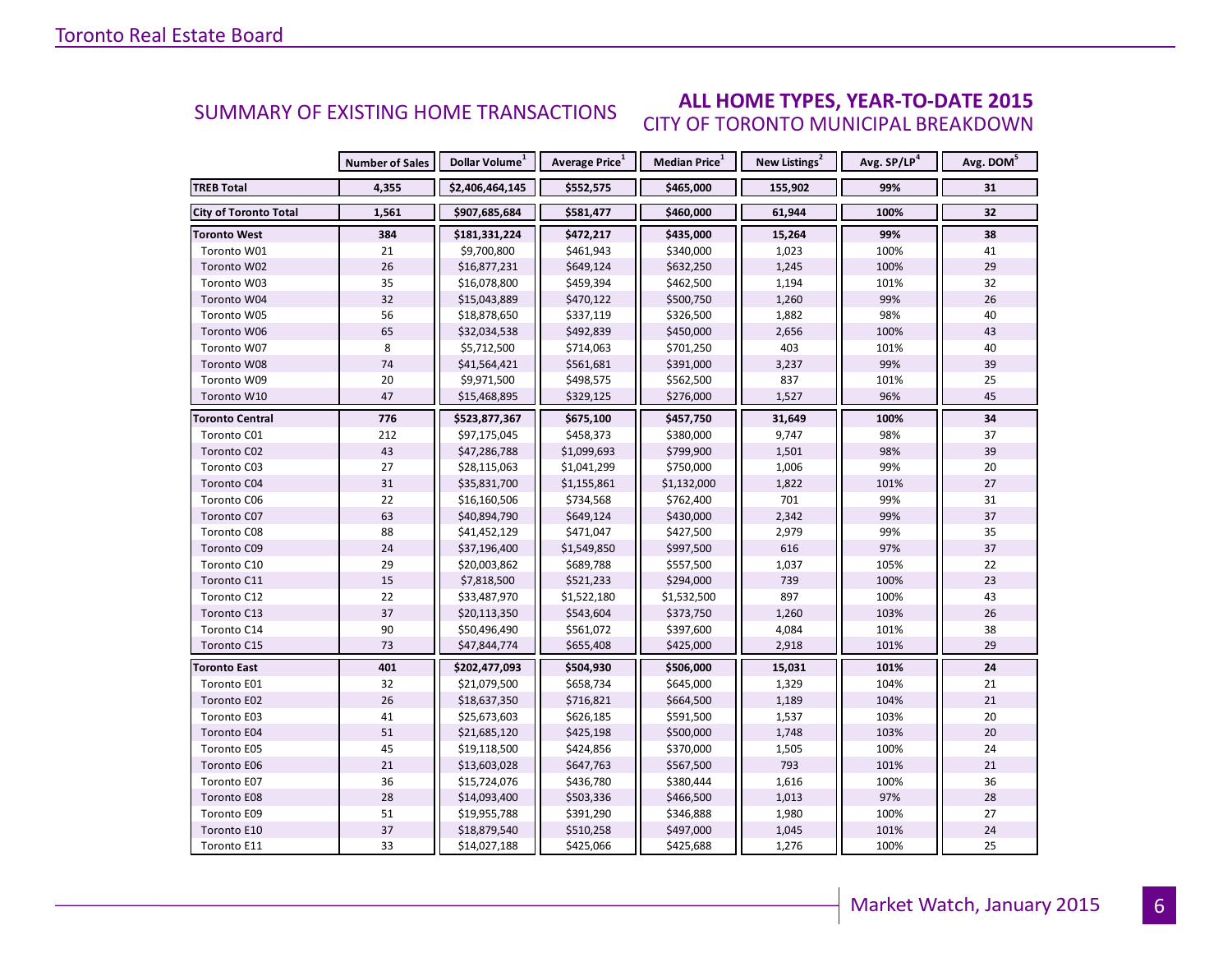#### DETACHED HOUSES, JANUARY 2015 ALL TREB AREAS

|                                      | Sales <sup>1</sup> | Dollar Volume <sup>1</sup> | Average Price <sup>1</sup> | Median Price <sup>1</sup> | New Listings <sup>2</sup> | Active Listings <sup>3</sup> | Avg. SP/LP <sup>4</sup> | Avg. DOM <sup>5</sup> |
|--------------------------------------|--------------------|----------------------------|----------------------------|---------------------------|---------------------------|------------------------------|-------------------------|-----------------------|
| <b>TREB Total</b>                    | 1,996              | \$1,429,390,097            | \$716,127                  | \$618,000                 | 4,252                     | 4,966                        | 99%                     | 29                    |
| <b>Halton Region</b>                 | 202                | \$155,595,460              | \$770,275                  | \$657,500                 | 510                       | 669                          | 97%                     | 31                    |
| Burlington                           | 49                 | \$33,013,950               | \$673,754                  | \$653,000                 | 84                        | 123                          | 98%                     | 35                    |
| <b>Halton Hills</b>                  | 22                 | \$12,134,800               | \$551,582                  | \$468,900                 | 78                        | 125                          | 98%                     | 27                    |
| Milton                               | 40                 | \$21,882,600               | \$547,065                  | \$541,500                 | 118                       | 138                          | 99%                     | 17                    |
| Oakville                             | 91                 | \$88,564,110               | \$973,232                  | \$790,000                 | 230                       | 283                          | 97%                     | 36                    |
| <b>Peel Region</b>                   | 430                | \$269,344,502              | \$626,383                  | \$590,000                 | 898                       | 987                          | 98%                     | 28                    |
| <b>Brampton</b>                      | 232                | \$122,313,717              | \$527,214                  | \$500,500                 | 443                       | 429                          | 98%                     | 26                    |
| Caledon                              | 27                 | \$16,745,800               | \$620,215                  | \$635,000                 | 75                        | 143                          | 95%                     | 45                    |
| Mississauga                          | 171                | \$130,284,985              | \$761,900                  | \$682,000                 | 380                       | 415                          | 98%                     | 27                    |
| <b>City of Toronto</b>               | 451                | \$427,869,584              | \$948,713                  | \$751,528                 | 993                       | 1,039                        | 101%                    | 23                    |
| <b>TURN PAGE FOR CITY OF TORONTO</b> |                    |                            |                            |                           |                           |                              |                         |                       |
| <b>TABLES OR CLICK HERE:</b>         |                    |                            |                            |                           |                           |                              |                         |                       |
| <b>York Region</b>                   | 432                | \$361,680,657              | \$837,224                  | \$758,000                 | 948                       | 1,144                        | 99%                     | 31                    |
| Aurora                               | 35                 | \$26,388,100               | \$753,946                  | \$700,000                 | 64                        | 71                           | 98%                     | 34                    |
| E. Gwillimbury                       | 13                 | \$6,226,000                | \$478,923                  | \$430,000                 | 28                        | 47                           | 97%                     | 36                    |
| Georgina                             | 31                 | \$10,952,150               | \$353,295                  | \$305,000                 | 78                        | 98                           | 98%                     | 26                    |
| King                                 | 15                 | \$13,968,000               | \$931,200                  | \$835,000                 | 36                        | 101                          | 94%                     | 78                    |
| Markham                              | 81                 | \$80,145,778               | \$989,454                  | \$896,000                 | 170                       | 167                          | 100%                    | 19                    |
| Newmarket                            | 49                 | \$30,705,745               | \$626,648                  | \$610,000                 | 67                        | 54                           | 99%                     | 31                    |
| Richmond Hill                        | 79                 | \$77,848,288               | \$985,421                  | \$888,000                 | 187                       | 213                          | 99%                     | 23                    |
| Vaughan                              | 100                | \$92,761,648               | \$927,616                  | \$839,750                 | 244                       | 278                          | 99%                     | 32                    |
| Whitchurch-Stouffville               | 29                 | \$22,684,948               | \$782,240                  | \$645,000                 | 74                        | 115                          | 95%                     | 56                    |
| <b>Durham Region</b>                 | 358                | \$162,496,962              | \$453,902                  | \$426,650                 | 651                       | 688                          | 99%                     | 28                    |
| Ajax                                 | 48                 | \$24,806,286               | \$516,798                  | \$479,500                 | 91                        | 72                           | 98%                     | 20                    |
| <b>Brock</b>                         | 11                 | \$3,143,400                | \$285,764                  | \$312,500                 | 26                        | 56                           | 98%                     | 52                    |
| Clarington                           | 53                 | \$21,876,000               | \$412,755                  | \$392,500                 | 112                       | 128                          | 99%                     | 34                    |
| Oshawa                               | 111                | \$39,710,879               | \$357,756                  | \$350,000                 | 159                       | 119                          | 99%                     | 22                    |
| Pickering                            | 38                 | \$23,371,277               | \$615,034                  | \$500,000                 | 71                        | 86                           | 99%                     | 31                    |
| Scugog                               | 14                 | \$8,598,120                | \$614,151                  | \$477,060                 | 38                        | 66                           | 95%                     | 58                    |
| Uxbridge                             | 10                 | \$4,810,300                | \$481,030                  | \$431,650                 | 28                        | 55                           | 96%                     | 62                    |
| Whitby                               | 73                 | \$36,180,700               | \$495,626                  | \$469,900                 | 126                       | 106                          | 100%                    | 21                    |
| <b>Dufferin County</b>               | 29                 | \$11,803,899               | \$407,031                  | \$355,000                 | 49                        | 77                           | 97%                     | 60                    |
| Orangeville                          | 29                 | \$11,803,899               | \$407,031                  | \$355,000                 | 49                        | 77                           | 97%                     | 60                    |
| <b>Simcoe County</b>                 | 94                 | \$40,599,033               | \$431,905                  | \$416,450                 | 203                       | 362                          | 98%                     | 46                    |
| Adjala-Tosorontio                    | 12                 | \$4,983,500                | \$415,292                  | \$412,500                 | 26                        | 52                           | 97%                     | 58                    |
| <b>Bradford West Gwillimbury</b>     | 27                 | \$13,649,690               | \$505,544                  | \$507,000                 | 61                        | 85                           | 98%                     | 36                    |
| Essa                                 | 5                  | \$2,678,000                | \$535,600                  | \$491,000                 | 13                        | 37                           | 97%                     | 96                    |
| Innisfil                             | 26                 | \$8,829,500                | \$339,596                  | \$330,000                 | 67                        | 128                          | 97%                     | 47                    |
| New Tecumseth                        | 24                 | \$10,458,343               | \$435,764                  | \$417,500                 | 36                        | 60                           | 98%                     | 38                    |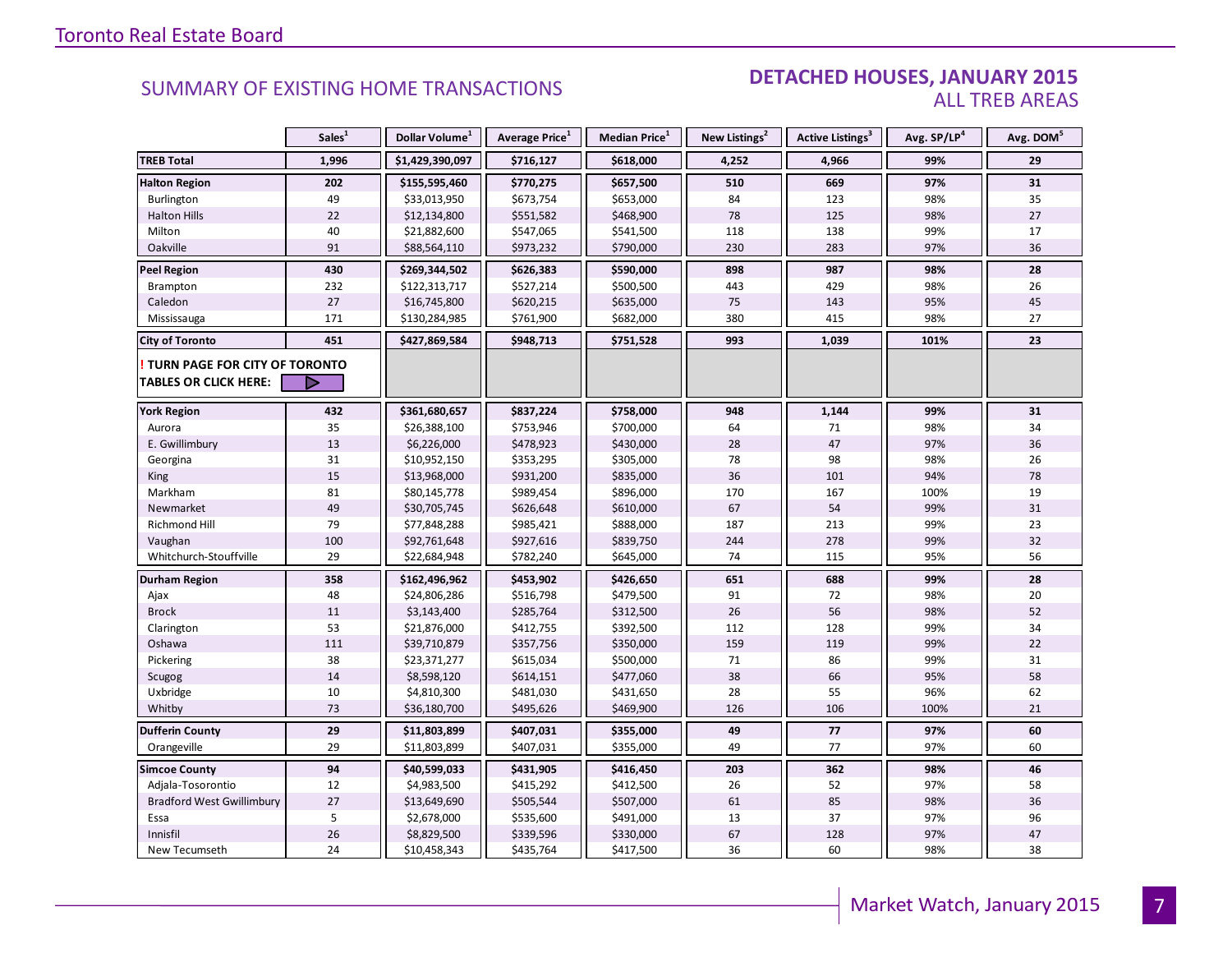### DETACHED HOUSES, JANUARY 2015 CITY OF TORONTO MUNICIPAL BREAKDOWN

|                              | Sales <sup>1</sup> | Dollar Volume <sup>1</sup> | Average Price <sup>1</sup> | Median Price <sup>1</sup> | New Listings <sup>2</sup> | <b>Active Listings<sup>3</sup></b> | Avg. SP/LP <sup>4</sup> | Avg. DOM <sup>5</sup> |
|------------------------------|--------------------|----------------------------|----------------------------|---------------------------|---------------------------|------------------------------------|-------------------------|-----------------------|
| <b>TREB Total</b>            | 1,996              | \$1,429,390,097            | \$716,127                  | \$618,000                 | 4,252                     | 4,966                              | 99%                     | 29                    |
| <b>City of Toronto Total</b> | 451                | \$427,869,584              | \$948,713                  | \$751,528                 | 993                       | 1,039                              | 101%                    | 23                    |
| <b>Toronto West</b>          | 125                | \$88,502,489               | \$708,020                  | \$640,000                 | 293                       | 351                                | 100%                    | 28                    |
| Toronto W01                  | $\overline{2}$     | \$2,347,900                | \$1,173,950                | \$1,173,950               | 8                         | 10                                 | 100%                    | 5                     |
| Toronto W02                  | 8                  | \$7,230,500                | \$903,813                  | \$832,500                 | 12                        | 16                                 | 97%                     | 41                    |
| Toronto W03                  | 19                 | \$9,527,800                | \$501,463                  | \$486,000                 | 31                        | 28                                 | 103%                    | 17                    |
| Toronto W04                  | 14                 | \$9,232,281                | \$659,449                  | \$631,741                 | 37                        | 42                                 | 99%                     | 17                    |
| Toronto W05                  | $\overline{7}$     | \$4,462,000                | \$637,429                  | \$630,000                 | 23                        | 32                                 | 98%                     | 42                    |
| Toronto W06                  | 15                 | \$10,223,788               | \$681,586                  | \$658,888                 | 37                        | 39                                 | 104%                    | 30                    |
| Toronto W07                  | 6                  | \$4,242,500                | \$707,083                  | \$661,250                 | 13                        | 17                                 | 102%                    | 23                    |
| Toronto W08                  | 25                 | \$24,210,220               | \$968,409                  | \$835,000                 | 78                        | 103                                | 99%                     | 27                    |
| Toronto W09                  | 13                 | \$8,287,500                | \$637,500                  | \$630,000                 | 18                        | 18                                 | 102%                    | 26                    |
| Toronto W10                  | 16                 | \$8,738,000                | \$546,125                  | \$527,500                 | 36                        | 46                                 | 96%                     | 48                    |
| <b>Toronto Central</b>       | 163                | \$231,848,236              | \$1,422,382                | \$1,200,000               | 394                       | 438                                | 101%                    | 22                    |
| Toronto C01                  | $\overline{2}$     | \$1,930,000                | \$965,000                  | \$965,000                 | 10                        | 8                                  | 102%                    | 12                    |
| Toronto C02                  | 8                  | \$16,028,888               | \$2,003,611                | \$1,875,500               | 18                        | 24                                 | 97%                     | 23                    |
| Toronto C03                  | 19                 | \$23,244,360               | \$1,223,387                | \$1,045,000               | 32                        | 31                                 | 99%                     | 14                    |
| Toronto C04                  | 16                 | \$25,653,800               | \$1,603,363                | \$1,349,000               | 85                        | 102                                | 102%                    | 15                    |
| Toronto C06                  | 14                 | \$12,742,118               | \$910,151                  | \$846,009                 | 19                        | 20                                 | 98%                     | 32                    |
| Toronto C07                  | 22                 | \$24,764,500               | \$1,125,659                | \$964,550                 | 51                        | 58                                 | 100%                    | 17                    |
| Toronto C08                  | $\overline{2}$     | \$2,030,000                | \$1,015,000                | \$1,015,000               | $\overline{2}$            | $\overline{2}$                     | 101%                    | 42                    |
| Toronto C09                  | 10                 | \$28,224,000               | \$2,822,400                | \$2,647,500               | 19                        | 22                                 | 97%                     | 44                    |
| Toronto C10                  | 5                  | \$6,073,900                | \$1,214,780                | \$1,025,000               | 11                        | 14                                 | 112%                    | 14                    |
| Toronto C11                  | $\overline{3}$     | \$4,357,000                | \$1,452,333                | \$1,330,000               | 5                         | 5                                  | 101%                    | 38                    |
| Toronto C12                  | 16                 | \$28,375,070               | \$1,773,442                | \$1,661,950               | 31                        | 62                                 | 101%                    | 42                    |
| Toronto C13                  | 11                 | \$11,264,000               | \$1,024,000                | \$871,500                 | 21                        | 15                                 | 106%                    | 15                    |
| Toronto C14                  | 15                 | \$19,683,600               | \$1,312,240                | \$1,201,000               | 59                        | 52                                 | 105%                    | 11                    |
| Toronto C15                  | 20                 | \$27,477,000               | \$1,373,850                | \$1,092,900               | 31                        | 23                                 | 103%                    | 17                    |
| <b>Toronto East</b>          | 163                | \$107,518,859              | \$659,625                  | \$605,000                 | 306                       | 250                                | 102%                    | 20                    |
| Toronto E01                  | $\overline{4}$     | \$3,017,000                | \$754,250                  | \$744,000                 | 11                        | 13                                 | 104%                    | 11                    |
| Toronto E02                  | 5                  | \$5,042,500                | \$1,008,500                | \$725,000                 | 15                        | 12                                 | 103%                    | 18                    |
| Toronto E03                  | 26                 | \$18,002,673               | \$692,411                  | \$652,000                 | 56                        | 40                                 | 103%                    | 21                    |
| Toronto E04                  | 22                 | \$12,832,820               | \$583,310                  | \$573,500                 | 43                        | 30                                 | 105%                    | 13                    |
| Toronto E05                  | 9                  | \$7,044,900                | \$782,767                  | \$765,000                 | 13                        | 8                                  | 102%                    | 23                    |
| Toronto E06                  | 17                 | \$10,723,028               | \$630,766                  | \$580,000                 | 27                        | 21                                 | 101%                    | 20                    |
| Toronto E07                  | 12                 | \$8,247,388                | \$687,282                  | \$686,000                 | 16                        | 13                                 | 102%                    | 22                    |
| Toronto E08                  | 14                 | \$10,611,000               | \$757,929                  | \$660,000                 | 35                        | 38                                 | 97%                     | 25                    |
| Toronto E09                  | 19                 | \$10,775,000               | \$567,105                  | \$561,000                 | 36                        | 30                                 | 101%                    | 20                    |
| Toronto E10                  | 26                 | \$15,704,050               | \$604,002                  | \$525,000                 | 42                        | 32                                 | 101%                    | 18                    |
| Toronto E11                  | 9                  | \$5,518,500                | \$613,167                  | \$577,000                 | 12                        | 13                                 | 99%                     | 28                    |

<span id="page-7-0"></span>**Page 3 July 2010**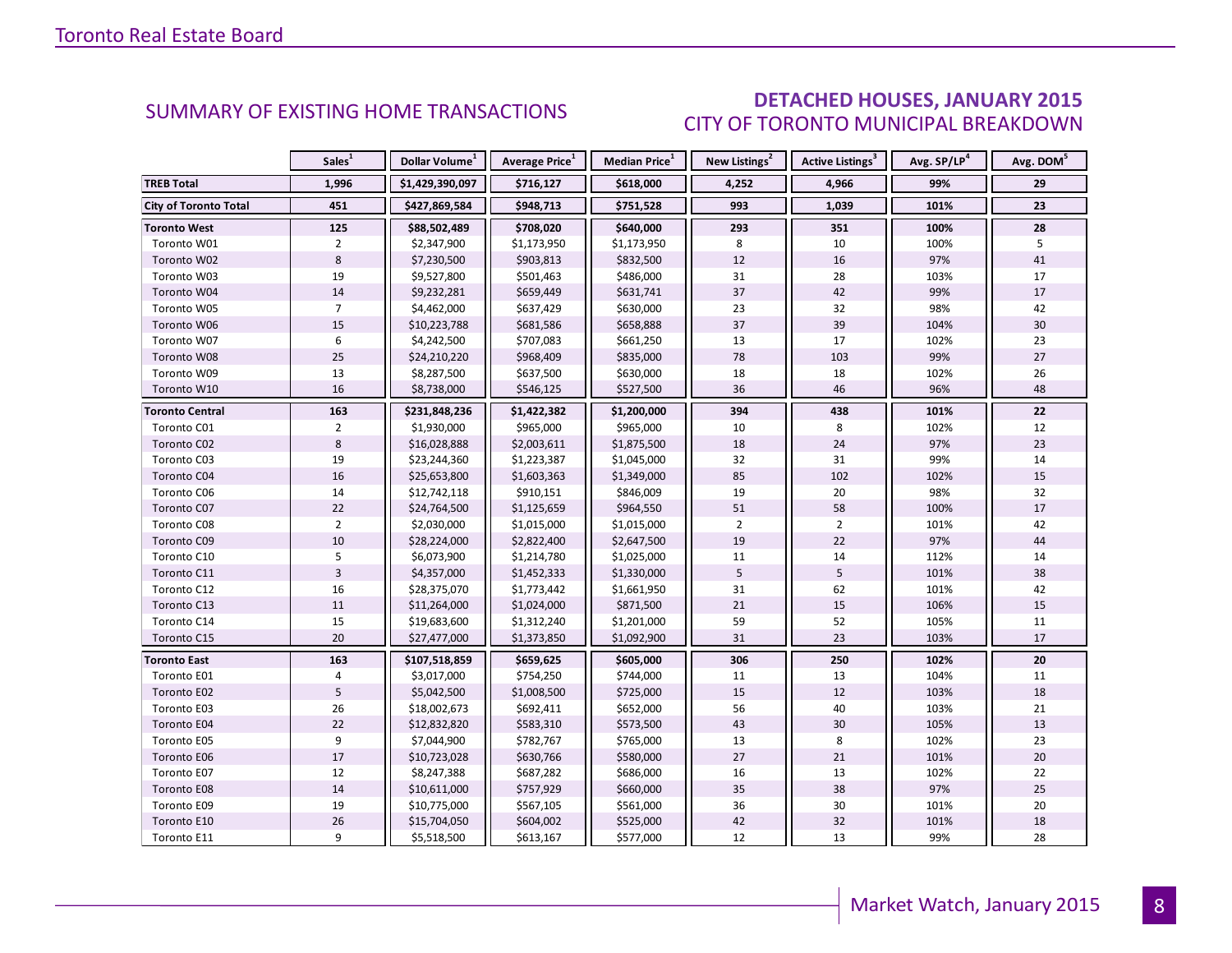#### **Industrial Leasing SUMMARY OF EXISTING HOME TRANSACTIONS SEMI-DETACHED HOUSES, JANUARY 2015** ALL TREB AREAS

|                                                               | Sales <sup>1</sup>            | Dollar Volume <sup>1</sup> | Average Price <sup>1</sup> | <b>Median Price</b> $1$ | New Listings <sup>2</sup>      | Active Listings <sup>3</sup> | Avg. SP/LP <sup>4</sup> | Avg. DOM <sup>5</sup> |
|---------------------------------------------------------------|-------------------------------|----------------------------|----------------------------|-------------------------|--------------------------------|------------------------------|-------------------------|-----------------------|
| <b>TREB Total</b>                                             | 418                           | \$217,573,122              | \$520,510                  | \$482,000               | 636                            | 451                          | 101%                    | 19                    |
| <b>Halton Region</b>                                          | 26                            | \$12,173,077               | \$468,195                  | \$461,500               | 46                             | 32                           | 100%                    | 21                    |
| Burlington                                                    | 8                             | \$3,643,877                | \$455,485                  | \$472,050               | $\overline{7}$                 | $\mathbf{1}$                 | 101%                    | 14                    |
| <b>Halton Hills</b>                                           | $\overline{4}$                | \$1,765,200                | \$441,300                  | \$447,350               | $\overline{3}$                 | $\overline{2}$               | 99%                     | 45                    |
| Milton                                                        | 11                            | \$5,118,000                | \$465,273                  | \$465,000               | 24                             | 16                           | 99%                     | 20                    |
| Oakville                                                      | $\overline{3}$                | \$1,646,000                | \$548,667                  | \$515,000               | 12                             | 13                           | 99%                     | 12                    |
| <b>Peel Region</b>                                            | 168                           | \$75,438,342               | \$449,038                  | \$442,000               | 237                            | 166                          | 99%                     | 20                    |
| Brampton                                                      | 94                            | \$39,035,942               | \$415,276                  | \$409,000               | 140                            | 109                          | 99%                     | 21                    |
| Caledon                                                       | $\overline{9}$                | \$4,097,500                | \$455,278                  | \$454,500               | 8                              | $\mathbf{1}$                 | 100%                    | 23                    |
| Mississauga                                                   | 65                            | \$32,304,900               | \$496,998                  | \$495,000               | 89                             | 56                           | 99%                     | 18                    |
| <b>City of Toronto</b>                                        | 128                           | \$85,433,827               | \$667,452                  | \$630,000               | 216                            | 165                          | 104%                    | 18                    |
| TURN PAGE FOR CITY OF TORONTO<br><b>TABLES OR CLICK HERE:</b> | D                             |                            |                            |                         |                                |                              |                         |                       |
|                                                               | 57                            |                            |                            |                         |                                |                              |                         |                       |
| <b>York Region</b>                                            |                               | \$32,085,488               | \$562,903                  | \$555,000               | 87                             | 59                           | 101%                    | 17                    |
| Aurora                                                        | $\mathbf 2$<br>$\overline{3}$ | \$872,000                  | \$436,000                  | \$436,000               | $\overline{2}$<br>$\mathbf{1}$ | $\overline{2}$               | 99%                     | 13                    |
| E. Gwillimbury                                                |                               | \$1,417,500                | \$472,500                  | \$500,000               |                                | $\mathbf{1}$                 | 101%                    | 26                    |
| Georgina                                                      | $\mathbf{1}$                  | \$379,500                  | \$379,500                  | \$379,500               | $\mathbf{1}$                   |                              | 97%                     | 17                    |
| King                                                          |                               |                            |                            |                         |                                |                              |                         |                       |
| Markham                                                       | 14                            | \$8,991,188                | \$642,228                  | \$649,900               | 20                             | 14                           | 101%                    | 16                    |
| Newmarket                                                     | $\overline{7}$                | \$3,287,900                | \$469,700                  | \$474,900               | $\bf 8$                        | 5                            | 101%                    | 21                    |
| Richmond Hill                                                 | 10                            | \$5,775,100                | \$577,510                  | \$575,750               | 17                             | 11                           | 100%                    | 25                    |
| Vaughan                                                       | 16                            | \$9,305,800                | \$581,613                  | \$570,000               | 33                             | 25                           | 101%                    | 11                    |
| Whitchurch-Stouffville                                        | $\overline{4}$                | \$2,056,500                | \$514,125                  | \$515,750               | 5                              | $\mathbf{1}$                 | 102%                    | 5                     |
| Durham Region                                                 | 30                            | \$9,511,988                | \$317,066                  | \$324,950               | 40                             | 24                           | 101%                    | 19                    |
| Ajax                                                          | 5                             | \$1,967,900                | \$393,580                  | \$392,000               | 3                              | $\overline{2}$               | 98%                     | 30                    |
| <b>Brock</b>                                                  |                               |                            |                            |                         |                                |                              |                         |                       |
| Clarington                                                    | $\overline{4}$                | \$1,111,888                | \$277,972                  | \$270,444               | 5                              | $\overline{3}$               | 101%                    | 11                    |
| Oshawa                                                        | 14                            | \$3,839,200                | \$274,229                  | \$265,700               | 19                             | 10                           | 103%                    | 16                    |
| Pickering                                                     | $\overline{2}$                | \$829,000                  | \$414,500                  | \$414,500               | 5                              | $\overline{4}$               | 101%                    | 6                     |
| Scugog                                                        |                               |                            |                            |                         |                                |                              |                         |                       |
| Uxbridge                                                      | $\mathbf 1$                   | \$374,500                  | \$374,500                  | \$374,500               | $\mathbf 1$                    |                              | 100%                    | 8                     |
| Whitby                                                        | $\overline{4}$                | \$1,389,500                | \$347,375                  | \$342,500               | $\overline{7}$                 | 5                            | 99%                     | 37                    |
| <b>Dufferin County</b>                                        | $\mathbf{3}$                  | \$863,500                  | \$287,833                  | \$305,000               | 5                              | $\pmb{4}$                    | 99%                     | 8                     |
| Orangeville                                                   | 3                             | \$863,500                  | \$287,833                  | \$305,000               | 5                              | $\overline{4}$               | 99%                     | 8                     |
| <b>Simcoe County</b>                                          | 6                             | \$2,066,900                | \$344,483                  | \$321,450               | 5                              | $\mathbf{1}$                 | 100%                    | 13                    |
| Adjala-Tosorontio                                             |                               |                            |                            |                         |                                |                              |                         |                       |
| <b>Bradford West Gwillimbury</b>                              | $\overline{3}$                | \$1,219,000                | \$406,333                  | \$430,000               | $\overline{3}$                 | $\mathbf{1}$                 | 101%                    | 11                    |
| Essa                                                          | $\overline{2}$                | \$574,900                  | \$287,450                  | \$287,450               | $\mathbf{1}$                   | $\sim$                       | 98%                     | 19                    |
| Innisfil                                                      |                               |                            |                            |                         |                                |                              |                         |                       |
| New Tecumseth                                                 | $1\,$                         | \$273,000                  | \$273,000                  | \$273,000               | $\mathbf{1}$                   |                              | 99%                     | $\overline{7}$        |

**Page 3 July 2010**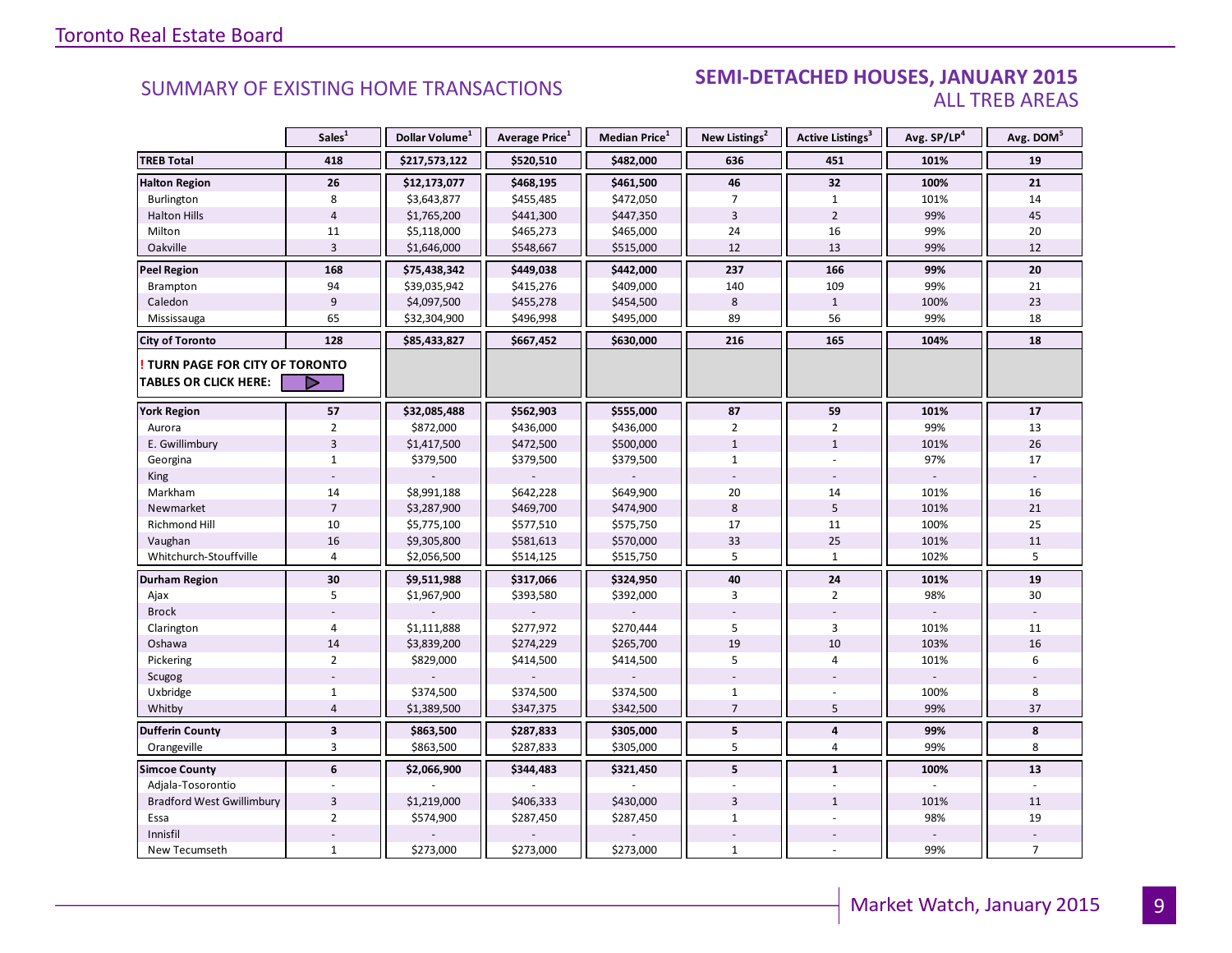### SEMI-DETACHED HOUSES, JANUARY 2015 CITY OF TORONTO MUNICIPAL BREAKDOWN

<span id="page-9-0"></span>

|                              | Sales <sup>1</sup> | Dollar Volume <sup>1</sup> | Average Price <sup>1</sup> | Median Price <sup>1</sup> | New Listings <sup>2</sup> | Active Listings <sup>3</sup> | Avg. SP/LP <sup>4</sup> | Avg. DOM <sup>5</sup> |
|------------------------------|--------------------|----------------------------|----------------------------|---------------------------|---------------------------|------------------------------|-------------------------|-----------------------|
| <b>TREB Total</b>            | 418                | \$217,573,122              | \$520,510                  | \$482,000                 | 636                       | 451                          | 101%                    | 19                    |
| <b>City of Toronto Total</b> | 128                | \$85,433,827               | \$667,452                  | \$630,000                 | 216                       | 165                          | 104%                    | 18                    |
| <b>Toronto West</b>          | 35                 | \$20,258,608               | \$578,817                  | \$547,000                 | 74                        | 78                           | 102%                    | 25                    |
| Toronto W01                  | $\mathbf{1}$       | \$810,000                  | \$810,000                  | \$810,000                 | $\overline{2}$            | $\mathbf{1}$                 | 103%                    | 8                     |
| Toronto W02                  | $\,8\,$            | \$5,523,500                | \$690,438                  | \$694,000                 | 15                        | 13                           | 107%                    | 15                    |
| Toronto W03                  | $\overline{7}$     | \$4,072,000                | \$581,714                  | \$599,000                 | 18                        | 23                           | 99%                     | 47                    |
| Toronto W04                  | $\overline{2}$     | \$1,033,108                | \$516,554                  | \$516,554                 | $\overline{7}$            | 5                            | 101%                    | $\overline{3}$        |
| Toronto W05                  | 14                 | \$6,851,600                | \$489,400                  | \$454,000                 | 25                        | 25                           | 99%                     | 27                    |
| Toronto W06                  | $\mathbf{1}$       | \$901,500                  | \$901,500                  | \$901,500                 | $\overline{2}$            | $\overline{2}$               | 104%                    | 5                     |
| Toronto W07                  | $\sim$             |                            |                            |                           | $\mathbf{r}$              |                              |                         |                       |
| Toronto W08                  | $\mathbf{1}$       | \$652,000                  | \$652,000                  | \$652,000                 | $\mathbf{1}$              | $\overline{3}$               | 105%                    | 8                     |
| Toronto W09                  |                    |                            |                            |                           | $\overline{2}$            | 3                            |                         |                       |
| Toronto W10                  | $\mathbf{1}$       | \$414,900                  | \$414,900                  | \$414,900                 | $\overline{2}$            | $\overline{3}$               | 99%                     | 30                    |
| <b>Toronto Central</b>       | 33                 | \$26,385,189               | \$799,551                  | \$762,000                 | 58                        | 47                           | 103%                    | $12$                  |
| Toronto C01                  | 6                  | \$5,682,377                | \$947,063                  | \$824,189                 | 8                         | 5                            | 100%                    | 11                    |
| Toronto C02                  | 8                  | \$5,914,000                | \$739,250                  | \$710,000                 | 14                        | $\overline{9}$               | 102%                    | 12                    |
| Toronto C03                  | 3                  | \$2,395,000                | \$798,333                  | \$630,000                 | 5                         | 5                            | 99%                     | 14                    |
| Toronto C04                  | $\mathbf{1}$       | \$1,410,000                | \$1,410,000                | \$1,410,000               | $\mathbf{1}$              |                              | 101%                    | 14                    |
| Toronto C06                  |                    |                            |                            |                           |                           | $\mathbf{1}$                 |                         |                       |
| Toronto C07                  | $\mathbf{1}$       | \$660,000                  | \$660,000                  | \$660,000                 | 5                         | $\overline{4}$               | 102%                    | 6                     |
| Toronto C08                  | $\overline{2}$     | \$1,486,250                | \$743,125                  | \$743,125                 | 5                         | 3                            | 112%                    | 3                     |
| Toronto C09                  |                    |                            |                            |                           | $\overline{3}$            | 5                            |                         |                       |
| Toronto C10                  | $\overline{4}$     | \$3,808,562                | \$952,141                  | \$912,507                 | $\overline{7}$            | 3                            | 115%                    | $\overline{7}$        |
| Toronto C11                  |                    |                            |                            |                           | $\mathbf{1}$              | $\mathbf{1}$                 |                         |                       |
| Toronto C12                  |                    |                            |                            |                           | $\mathbf{1}$              | $\mathbf{1}$                 |                         |                       |
| Toronto C13                  | $\overline{4}$     | \$2,240,000                | \$560,000                  | \$551,000                 | 3                         | $\overline{3}$               | 100%                    | 18                    |
| Toronto C14                  | $\mathbf{1}$       | \$850,000                  | \$850,000                  | \$850,000                 | $\mathbf{1}$              |                              | 106%                    | 11                    |
| Toronto C15                  | $\overline{3}$     | \$1,939,000                | \$646,333                  | \$613,000                 | $\overline{4}$            | $\overline{7}$               | 102%                    | 19                    |
| <b>Toronto East</b>          | 60                 | \$38,790,030               | \$646,501                  | \$621,500                 | 84                        | 40                           | 105%                    | 18                    |
| Toronto E01                  | 15                 | \$11,481,600               | \$765,440                  | \$765,000                 | 25                        | 9                            | 108%                    | 10                    |
| Toronto E02                  | $17\,$             | \$11,963,500               | \$703,735                  | \$631,000                 | 23                        | 12                           | 104%                    | 20                    |
| Toronto E03                  | 8                  | \$5,469,930                | \$683,741                  | \$687,750                 | 11                        | 8                            | 105%                    | 28                    |
| Toronto E04                  | 5                  | \$2,741,500                | \$548,300                  | \$521,500                 | $6\,$                     | $\mathbf{1}$                 | 103%                    | $\boldsymbol{6}$      |
| Toronto E05                  | $\overline{2}$     | \$1,160,000                | \$580,000                  | \$580,000                 | $\overline{2}$            | $\overline{2}$               | 104%                    | 44                    |
| Toronto E06                  | $\overline{2}$     | \$965,000                  | \$482,500                  | \$482,500                 | $\overline{2}$            | $\mathbf{1}$                 | 101%                    | 38                    |
| Toronto E07                  | $\mathbf{1}$       | \$568,500                  | \$568,500                  | \$568,500                 | $\overline{2}$            | $\mathbf{1}$                 | 101%                    | 21                    |
| Toronto E08                  |                    |                            |                            |                           |                           |                              |                         |                       |
| Toronto E09                  |                    |                            |                            |                           | $\mathbf{1}$              | $\mathbf{1}$                 | $\omega$                |                       |
| Toronto E10                  | $\mathbf{1}$       | \$390,000                  | \$390,000                  | \$390,000                 | $\overline{3}$            | $\,1\,$                      | 103%                    | 14                    |
| Toronto E11                  | 9                  | \$4,050,000                | \$450,000                  | \$419,000                 | 9                         | 4                            | 102%                    | 14                    |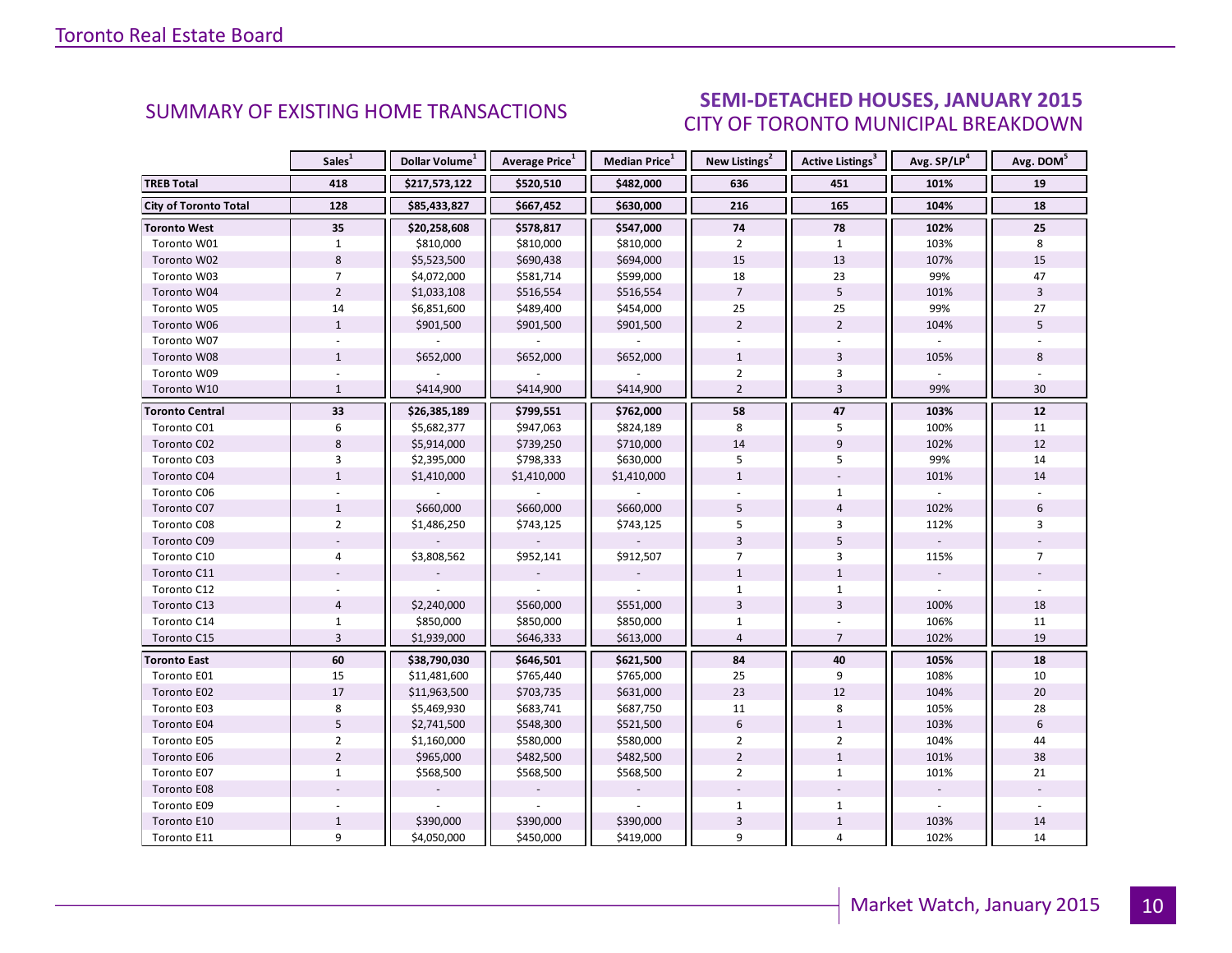#### SUMMARY OF EXISTING HOME TRANSACTIONS **CONDOMINIUM TOWNHOUSES, JANUARY 2015** ALL TREB AREAS

|                                                               | Sales <sup>1</sup> | Dollar Volume <sup>1</sup> | Average Price <sup>1</sup> | Median Price <sup>1</sup> | New Listings <sup>2</sup> | Active Listings <sup>3</sup> | Avg. SP/LP <sup>4</sup> | Avg. DOM <sup>5</sup> |
|---------------------------------------------------------------|--------------------|----------------------------|----------------------------|---------------------------|---------------------------|------------------------------|-------------------------|-----------------------|
| <b>TREB Total</b>                                             | 325                | \$121,298,607              | \$373,226                  | \$355,000                 | 622                       | 666                          | 99%                     | 34                    |
| <b>Halton Region</b>                                          | 40                 | \$14,876,550               | \$371,914                  | \$335,375                 | 59                        | 57                           | 98%                     | 43                    |
| Burlington                                                    | 15                 | \$5,433,900                | \$362,260                  | \$328,000                 | 25                        | 25                           | 97%                     | 40                    |
| <b>Halton Hills</b>                                           | $\overline{2}$     | \$765,000                  | \$382,500                  | \$382,500                 | $6\phantom{a}$            | 6                            | 99%                     | 65                    |
| Milton                                                        | $\overline{7}$     | \$2,108,650                | \$301,236                  | \$292,400                 | $\overline{7}$            | 5                            | 97%                     | 38                    |
| Oakville                                                      | 16                 | \$6,569,000                | \$410,563                  | \$350,500                 | 21                        | 21                           | 98%                     | 45                    |
| <b>Peel Region</b>                                            | 101                | \$35,480,076               | \$351,288                  | \$350,000                 | 200                       | 207                          | 99%                     | 32                    |
| Brampton                                                      | 17                 | \$4,999,900                | \$294,112                  | \$272,000                 | 47                        | 63                           | 98%                     | 39                    |
| Caledon                                                       |                    |                            |                            |                           | 3                         | $\overline{2}$               |                         |                       |
| Mississauga                                                   | 84                 | \$30,480,176               | \$362,859                  | \$368,750                 | 150                       | 142                          | 99%                     | 30                    |
| <b>City of Toronto</b>                                        | 103                | \$42,015,983               | \$407,922                  | \$389,000                 | 212                       | 262                          | 99%                     | 32                    |
| TURN PAGE FOR CITY OF TORONTO<br><b>TABLES OR CLICK HERE:</b> | D                  |                            |                            |                           |                           |                              |                         |                       |
| <b>York Region</b>                                            | 42                 | \$18,803,898               | \$447,712                  | \$459,900                 | 95                        | 91                           | 99%                     | 33                    |
| Aurora                                                        |                    |                            |                            |                           | 12                        | 17                           |                         |                       |
|                                                               |                    |                            |                            |                           |                           |                              |                         |                       |
| E. Gwillimbury                                                |                    |                            |                            |                           |                           |                              |                         |                       |
| Georgina                                                      |                    |                            |                            |                           |                           |                              |                         |                       |
| King<br>Markham                                               | 23                 | \$10,937,900               | \$475,561                  | \$473,000                 | 36                        | 32                           | 98%                     | 39                    |
| Newmarket                                                     | $\overline{3}$     | \$1,197,400                | \$399,133                  | \$322,500                 | 13                        | 11                           | 100%                    | 48                    |
| <b>Richmond Hill</b>                                          | 11                 | \$4,788,598                | \$435,327                  | \$460,000                 | 20                        | 17                           | 101%                    | 25                    |
| Vaughan                                                       | $\overline{4}$     | \$1,584,000                | \$396,000                  | \$393,000                 | 13                        | 14                           | 99%                     | 18                    |
| Whitchurch-Stouffville                                        | $\mathbf{1}$       | \$296,000                  | \$296,000                  | \$296,000                 | $\mathbf{1}$              |                              | 100%                    | 16                    |
|                                                               | 36                 | \$9,344,600                | \$259,572                  | \$264,450                 | 52                        | 45                           | 99%                     | 34                    |
| <b>Durham Region</b><br>Ajax                                  | 8                  | \$2,407,500                | \$300,938                  | \$307,500                 | 15                        | 10                           | 101%                    | 13                    |
| <b>Brock</b>                                                  |                    |                            |                            |                           | $\overline{2}$            | $\overline{3}$               |                         |                       |
| Clarington                                                    | 5                  | \$1,160,900                | \$232,180                  | \$214,000                 | 5                         | 5                            | 99%                     | 39                    |
| Oshawa                                                        | 11                 | \$2,242,100                | \$203,827                  | \$193,000                 | 15                        | 13                           | 97%                     | 39                    |
| Pickering                                                     | $\overline{7}$     | \$1,850,100                | \$264,300                  | \$261,900                 | 8                         | 5                            | 98%                     | 32                    |
| Scugog                                                        |                    |                            |                            |                           |                           | $\mathbf{1}$                 |                         |                       |
| Uxbridge                                                      | $\overline{2}$     | \$840,000                  | \$420,000                  | \$420,000                 | 3                         | 3                            | 99%                     | 109                   |
| Whitby                                                        | $\overline{3}$     | \$844,000                  | \$281,333                  | \$280,000                 | $\overline{4}$            | 5                            | 100%                    | 15                    |
| <b>Dufferin County</b>                                        | $\mathbf 1$        | \$229,500                  | \$229,500                  | \$229,500                 | 4                         | $\overline{\mathbf{3}}$      | 99%                     | 9                     |
| Orangeville                                                   | $\mathbf{1}$       | \$229,500                  | \$229,500                  | \$229,500                 | 4                         | 3                            | 99%                     | 9                     |
| <b>Simcoe County</b>                                          | $\overline{2}$     | \$548,000                  | \$274,000                  | \$274,000                 | $\sim$                    | $\mathbf{1}$                 | 98%                     | 64                    |
| Adjala-Tosorontio                                             |                    |                            |                            |                           |                           |                              |                         |                       |
| <b>Bradford West Gwillimbury</b>                              |                    |                            |                            |                           |                           |                              |                         |                       |
| Essa                                                          |                    |                            |                            |                           |                           |                              | $\overline{a}$          |                       |
| Innisfil                                                      |                    |                            |                            |                           |                           |                              |                         |                       |
| New Tecumseth                                                 | $\overline{2}$     | \$548,000                  | \$274,000                  | \$274,000                 |                           | $\mathbf{1}$                 | 98%                     | 64                    |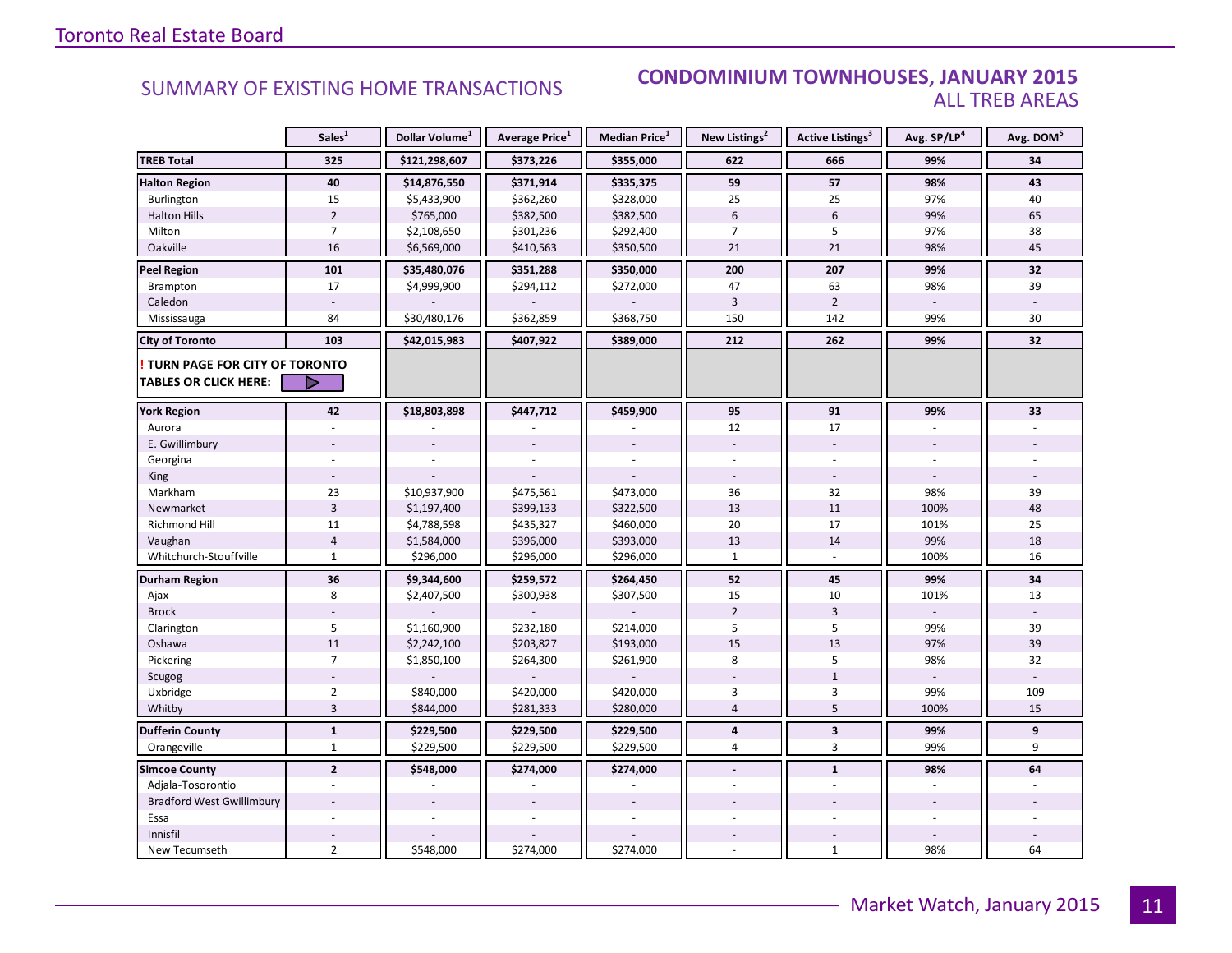#### IANIIARV 2015 CITY OF TORONTO MUNICIPAL BREAKDOWN SUMMARY OF EXISTING HOME TRANSACTIONS **CONDOMINIUM TOWNHOUSES, JANUARY 2015**

<span id="page-11-0"></span>

|                              | Sales <sup>1</sup> | Dollar Volume <sup>1</sup> | Average Price <sup>1</sup> | Median Price <sup>1</sup> | New Listings <sup>2</sup> | Active Listings <sup>3</sup> | Avg. SP/LP <sup>4</sup> | Avg. DOM <sup>5</sup> |
|------------------------------|--------------------|----------------------------|----------------------------|---------------------------|---------------------------|------------------------------|-------------------------|-----------------------|
| <b>TREB Total</b>            | 325                | \$121,298,607              | \$373,226                  | \$355,000                 | 622                       | 666                          | 99%                     | 34                    |
| <b>City of Toronto Total</b> | 103                | \$42,015,983               | \$407,922                  | \$389,000                 | 212                       | 262                          | 99%                     | 32                    |
| <b>Toronto West</b>          | 24                 | \$6,893,995                | \$287,250                  | \$275,500                 | 48                        | 73                           | 98%                     | 45                    |
| Toronto W01                  | $\mathbf{1}$       | \$457,000                  | \$457,000                  | \$457,000                 | 3                         | 3                            | 99%                     | 73                    |
| Toronto W02                  | $\mathbf{1}$       | \$378,000                  | \$378,000                  | \$378,000                 | $\overline{4}$            | 8                            | 98%                     | 83                    |
| Toronto W03                  | $\mathbf{1}$       | \$275,000                  | \$275,000                  | \$275,000                 |                           |                              | 95%                     | 99                    |
| Toronto W04                  | $\overline{2}$     | \$681,500                  | \$340,750                  | \$340,750                 | 5                         | 5                            | 100%                    | 5                     |
| Toronto W05                  | $\overline{7}$     | \$1,212,000                | \$173,143                  | \$143,000                 | 16                        | 19                           | 96%                     | 44                    |
| Toronto W06                  | $\overline{2}$     | \$1,274,000                | \$637,000                  | \$637,000                 | $\overline{2}$            | $\overline{7}$               | 100%                    | 5                     |
| Toronto W07                  |                    |                            |                            |                           | $\mathbf{1}$              | $\mathbf{1}$                 |                         |                       |
| Toronto W08                  | $\overline{2}$     | \$727,500                  | \$363,750                  | \$363,750                 | 6                         | 12                           | 96%                     | 74                    |
| Toronto W09                  |                    |                            |                            |                           | $\overline{2}$            | 6                            |                         |                       |
| Toronto W10                  | 8                  | \$1,888,995                | \$236,124                  | \$272,000                 | 9                         | 12                           | 96%                     | 45                    |
| <b>Toronto Central</b>       | 42                 | \$21,286,762               | \$506,828                  | \$453,500                 | 87                        | 113                          | 99%                     | 33                    |
| Toronto C01                  | $\overline{4}$     | \$1,510,000                | \$377,500                  | \$392,500                 | 18                        | 30                           | 98%                     | 13                    |
| Toronto C02                  | $\mathbf{1}$       | \$528,000                  | \$528,000                  | \$528,000                 | $\overline{3}$            | $\overline{2}$               | 110%                    | $\overline{3}$        |
| Toronto C03                  |                    |                            |                            |                           |                           | 3                            |                         |                       |
| Toronto C04                  |                    |                            |                            |                           |                           | $\overline{3}$               |                         |                       |
| Toronto C06                  | $\mathbf{1}$       | \$555,888                  | \$555,888                  | \$555,888                 | $\mathbf{1}$              | $\mathbf 1$                  | 107%                    | 3                     |
| Toronto C07                  | 6                  | \$2,676,900                | \$446,150                  | \$441,250                 | 13                        | 13                           | 96%                     | 59                    |
| Toronto C08                  | $\overline{4}$     | \$2,295,400                | \$573,850                  | \$613,700                 | 8                         | 8                            | 101%                    | 46                    |
| Toronto C09                  |                    |                            |                            |                           |                           |                              |                         |                       |
| Toronto C10                  | $\mathbf{1}$       | \$472,000                  | \$472,000                  | \$472,000                 | $\mathbf{1}$              | $\overline{7}$               | 99%                     | 20                    |
| Toronto C11                  | $\overline{3}$     | \$1,282,000                | \$427,333                  | \$462,000                 | $\overline{2}$            | $\overline{2}$               | 98%                     | 9                     |
| Toronto C12                  | 4                  | \$3,750,900                | \$937,725                  | \$892,950                 | $\overline{7}$            | 8                            | 96%                     | 56                    |
| Toronto C13                  | $1\,$              | \$295,000                  | \$295,000                  | \$295,000                 |                           |                              | 99%                     | 31                    |
| Toronto C14                  | $\overline{3}$     | \$1,685,900                | \$561,967                  | \$576,000                 | 17                        | 23                           | 98%                     | 52                    |
| Toronto C15                  | 14                 | \$6,234,774                | \$445,341                  | \$433,393                 | 17                        | 13                           | 100%                    | 24                    |
| <b>Toronto East</b>          | $\overline{37}$    | \$13,835,226               | \$373,925                  | \$373,800                 | 77                        | 76                           | 101%                    | 23                    |
| Toronto E01                  | 3                  | \$1,261,000                | \$420,333                  | \$435,000                 | $\overline{7}$            | 6                            | 99%                     | 59                    |
| Toronto E02                  | $\mathbf{1}$       | \$726,350                  | \$726,350                  | \$726,350                 | $\overline{4}$            | $6\overline{6}$              | 104%                    | $\overline{4}$        |
| Toronto E03                  |                    |                            |                            |                           | $\mathbf{1}$              | $\mathbf{1}$                 |                         |                       |
| Toronto E04                  | $\overline{3}$     | \$1,151,000                | \$383,667                  | \$350,000                 | 10                        | 11                           | 100%                    | 32                    |
| Toronto E05                  | 13                 | \$4,980,300                | \$383,100                  | \$373,800                 | 15                        | 9                            | 101%                    | 19                    |
| Toronto E06                  |                    |                            |                            |                           |                           | $\overline{3}$               |                         |                       |
| Toronto E07                  | 5                  | \$1,945,888                | \$389,178                  | \$392,000                 | 5                         | $\overline{2}$               | 103%                    | $\overline{2}$        |
| Toronto E08                  | $\overline{4}$     | \$1,372,000                | \$343,000                  | \$405,000                 | 5                         | $6\phantom{1}$               | 98%                     | 55                    |
| Toronto E09                  | $\mathbf{1}$       | \$262,000                  | \$262,000                  | \$262,000                 | 10                        | 9                            | 99%                     | $\mathbf{1}$          |
| Toronto E10                  | $\overline{3}$     | \$807,000                  | \$269,000                  | \$292,000                 | $\sqrt{4}$                | $\boldsymbol{9}$             | 99%                     | 21                    |
| Toronto E11                  | 4                  | \$1,329,688                | \$332,422                  | \$372,500                 | 16                        | 14                           | 101%                    | 10                    |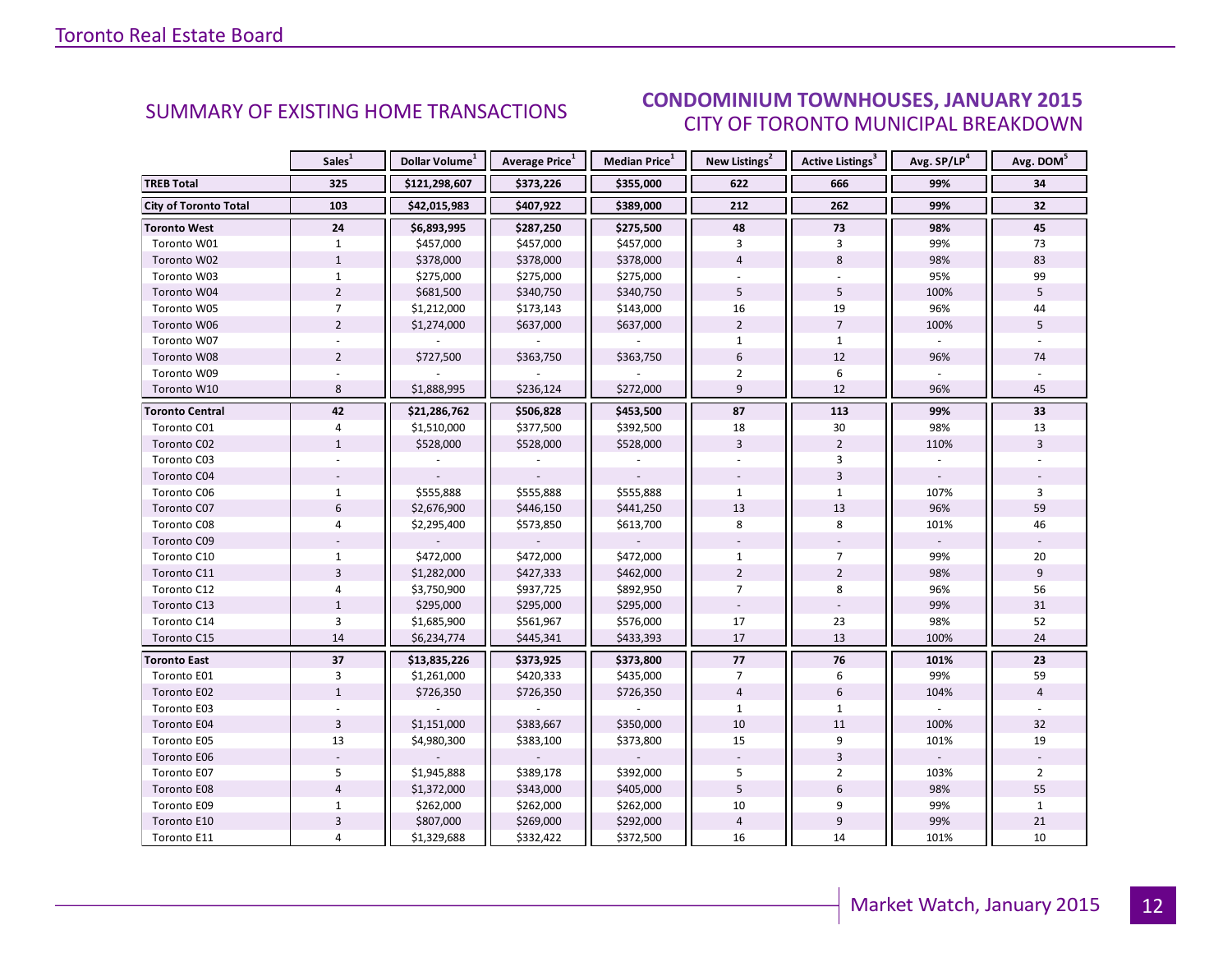#### **Industrial Leasing SUMMARY OF EXISTING HOME TRANSACTIONS CONDOMINIUM APARTMENT, JANUARY 2015** ALL TREB AREAS

|                                  | Sales <sup>1</sup>       | Dollar Volume <sup>1</sup> | Average Price <sup>1</sup> | <b>Median Price</b> $1$ | New Listings <sup>2</sup> | Active Listings <sup>3</sup> | Avg. SP/LP <sup>4</sup> | Avg. DOM <sup>5</sup> |
|----------------------------------|--------------------------|----------------------------|----------------------------|-------------------------|---------------------------|------------------------------|-------------------------|-----------------------|
| <b>TREB Total</b>                | 1,201                    | \$430,946,653              | \$358,823                  | \$316,500               | 3,409                     | 5,008                        | 98%                     | 42                    |
| <b>Halton Region</b>             | 41                       | \$15,369,013               | \$374,854                  | \$273,000               | 92                        | 158                          | 96%                     | 44                    |
| Burlington                       | 22                       | \$6,604,013                | \$300,182                  | \$272,000               | 28                        | 49                           | 98%                     | 38                    |
| <b>Halton Hills</b>              | $1\,$                    | \$350,000                  | \$350,000                  | \$350,000               | $\overline{4}$            | $\overline{9}$               | 97%                     | 107                   |
| Milton                           | $\sqrt{4}$               | \$1,045,500                | \$261,375                  | \$254,250               | 12                        | 15                           | 96%                     | 20                    |
| Oakville                         | 14                       | \$7,369,500                | \$526,393                  | \$306,500               | 48                        | 85                           | 95%                     | 56                    |
| <b>Peel Region</b>               | 189                      | \$52,238,170               | \$276,392                  | \$255,000               | 470                       | 670                          | 97%                     | 44                    |
| Brampton                         | 26                       | \$5,683,400                | \$218,592                  | \$221,000               | 68                        | 86                           | 97%                     | 41                    |
| Caledon                          |                          |                            |                            |                         | $\mathbf{1}$              | $\overline{2}$               |                         |                       |
| Mississauga                      | 163                      | \$46,554,770               | \$285,612                  | \$259,900               | 401                       | 582                          | 97%                     | 44                    |
| <b>City of Toronto</b>           | 809                      | \$309,408,890              | \$382,458                  | \$337,500               | 2,375                     | 3,477                        | 98%                     | 40                    |
| TURN PAGE FOR CITY OF TORONTO    |                          |                            |                            |                         |                           |                              |                         |                       |
| <b>TABLES OR CLICK HERE:</b>     | Þ                        |                            |                            |                         |                           |                              |                         |                       |
| <b>York Region</b>               | 133                      | \$46,847,380               | \$352,236                  | \$337,500               | 426                       | 649                          | 97%                     | 53                    |
| Aurora                           | $\mathbf{1}$             | \$467,000                  | \$467,000                  | \$467,000               | 12                        | 20                           | 97%                     | 34                    |
| E. Gwillimbury                   |                          |                            |                            |                         |                           |                              |                         |                       |
| Georgina                         |                          |                            |                            |                         |                           | $\overline{4}$               |                         |                       |
| King                             | $\overline{2}$           | \$697,000                  | \$348,500                  | \$348,500               | $\overline{9}$            | 19                           | 95%                     | 133                   |
| Markham                          | 42                       | \$14,646,280               | \$348,721                  | \$340,500               | 142                       | 238                          | 98%                     | 45                    |
| Newmarket                        | $\overline{7}$           | \$2,092,400                | \$298,914                  | \$317,500               | 8                         | 8                            | 98%                     | 49                    |
| Richmond Hill                    | 32                       | \$10,364,100               | \$323,878                  | \$297,250               | 117                       | 168                          | 97%                     | 51                    |
| Vaughan                          | 48                       | \$17,955,600               | \$374,075                  | \$358,300               | 137                       | 191                          | 97%                     | 56                    |
| Whitchurch-Stouffville           | $\mathbf{1}$             | \$625,000                  | \$625,000                  | \$625,000               | $\mathbf{1}$              | $\mathbf{1}$                 | 99%                     | 205                   |
| Durham Region                    | 28                       | \$6,918,700                | \$247,096                  | \$233,100               | 42                        | 45                           | 98%                     | 35                    |
| Ajax                             | $\overline{7}$           | \$1,539,500                | \$219,929                  | \$204,500               | 11                        | 9                            | 98%                     | 37                    |
| <b>Brock</b>                     |                          |                            |                            |                         |                           |                              |                         |                       |
| Clarington                       |                          |                            |                            |                         | 4                         | 8                            |                         |                       |
| Oshawa                           | $\overline{3}$           | \$460,500                  | \$153,500                  | \$148,500               | $\overline{7}$            | $\overline{9}$               | 96%                     | 34                    |
| Pickering                        | 9                        | \$2,812,400                | \$312,489                  | \$258,000               | 9                         | 9                            | 99%                     | 45                    |
| Scugog                           |                          |                            |                            |                         |                           |                              |                         |                       |
| Uxbridge                         |                          |                            |                            |                         | 4                         | $\overline{4}$               |                         |                       |
| Whitby                           | 9                        | \$2,106,300                | \$234,033                  | \$236,300               | $\overline{7}$            | 6                            | 99%                     | 23                    |
| <b>Dufferin County</b>           | $\mathbf 1$              | \$164,500                  | \$164,500                  | \$164,500               | $\overline{a}$            | $\mathbf 1$                  | 97%                     | $27\,$                |
| Orangeville                      | $\mathbf{1}$             | \$164,500                  | \$164,500                  | \$164,500               | $\overline{a}$            | $\mathbf{1}$                 | 97%                     | 27                    |
| <b>Simcoe County</b>             | $\blacksquare$           |                            |                            |                         | $\overline{4}$            | 8                            | $\sim$                  |                       |
| Adjala-Tosorontio                |                          |                            |                            |                         |                           |                              |                         |                       |
| <b>Bradford West Gwillimbury</b> |                          |                            |                            |                         | $\overline{2}$            | $\overline{2}$               |                         |                       |
| Essa                             |                          |                            |                            |                         |                           |                              |                         |                       |
| Innisfil                         |                          |                            |                            |                         |                           |                              |                         |                       |
| New Tecumseth                    | $\overline{\phantom{a}}$ |                            |                            |                         | $\overline{2}$            | 6                            |                         |                       |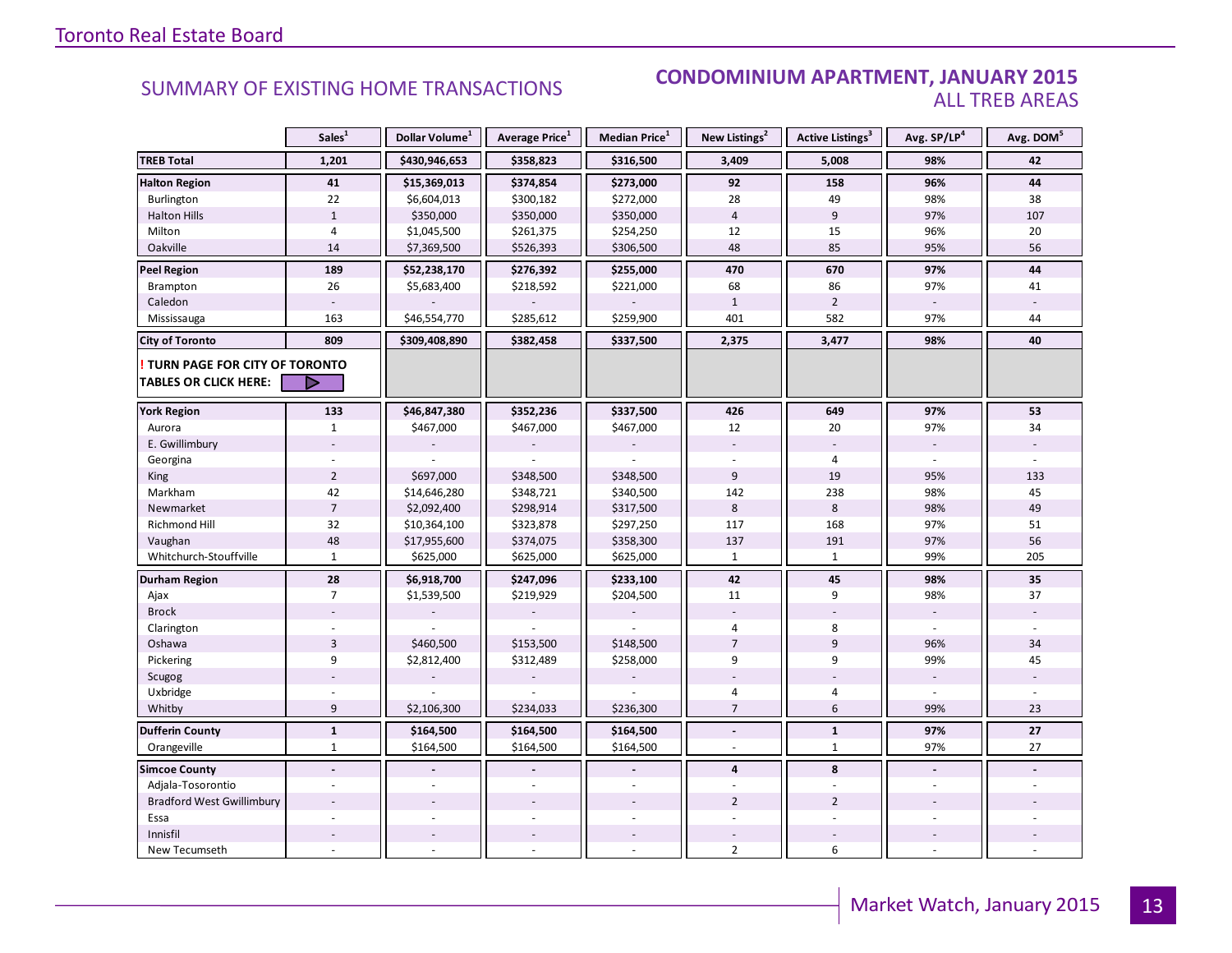#### IANIIARV 2015 CITY OF TORONTO MUNICIPAL BREAKDOWN SUMMARY OF EXISTING HOME TRANSACTIONS **CONDOMINIUM APARTMENT, JANUARY 2015**

<span id="page-13-0"></span>

|                              | Sales <sup>1</sup> | Dollar Volume <sup>1</sup> | Average Price <sup>1</sup> | Median Price <sup>1</sup> | New Listings <sup>2</sup> | Active Listings <sup>3</sup> | Avg. SP/LP <sup>4</sup> | Avg. DOM <sup>5</sup> |
|------------------------------|--------------------|----------------------------|----------------------------|---------------------------|---------------------------|------------------------------|-------------------------|-----------------------|
| <b>TREB Total</b>            | 1,201              | \$430,946,653              | \$358,823                  | \$316,500                 | 3,409                     | 5,008                        | 98%                     | 42                    |
| <b>City of Toronto Total</b> | 809                | \$309,408,890              | \$382,458                  | \$337,500                 | 2,375                     | 3,477                        | 98%                     | 40                    |
| <b>Toronto West</b>          | 179                | \$55,725,132               | \$311,314                  | \$285,000                 | 467                       | 704                          | 97%                     | 45                    |
| Toronto W01                  | 15                 | \$5,205,900                | \$347,060                  | \$315,000                 | 45                        | 67                           | 99%                     | 46                    |
| Toronto W02                  | $6\phantom{a}$     | \$2,084,231                | \$347,372                  | \$294,500                 | 24                        | 34                           | 101%                    | 15                    |
| Toronto W03                  | $\overline{7}$     | \$1,909,000                | \$272,714                  | \$263,500                 | 6                         | 6                            | 97%                     | 40                    |
| Toronto W04                  | 11                 | \$2,398,500                | \$218,045                  | \$198,000                 | 22                        | 39                           | 98%                     | 40                    |
| Toronto W05                  | 23                 | \$4,783,550                | \$207,980                  | \$175,000                 | 34                        | 54                           | 97%                     | 48                    |
| Toronto W06                  | 44                 | \$17,931,250               | \$407,528                  | \$345,250                 | 144                       | 243                          | 97%                     | 52                    |
| Toronto W07                  |                    |                            |                            |                           | 8                         | 9                            |                         |                       |
| Toronto W08                  | 45                 | \$15,761,701               | \$350,260                  | \$319,500                 | 131                       | 164                          | 98%                     | 46                    |
| Toronto W09                  | $\overline{7}$     | \$1,684,000                | \$240,571                  | \$200,000                 | 21                        | 27                           | 95%                     | 24                    |
| Toronto W10                  | 21                 | \$3,967,000                | \$188,905                  | \$199,000                 | 32                        | 61                           | 96%                     | 45                    |
| <b>Toronto Central</b>       | 508                | \$221,204,280              | \$435,441                  | \$375,000                 | 1,602                     | 2,370                        | 98%                     | 39                    |
| Toronto C01                  | 192                | \$82,477,168               | \$429,569                  | \$371,500                 | 627                       | 964                          | 98%                     | 39                    |
| Toronto C02                  | 20                 | \$17,747,900               | \$887,395                  | \$629,750                 | $71\,$                    | 129                          | 97%                     | 51                    |
| Toronto C03                  | 5                  | \$2,475,703                | \$495,141                  | \$515,000                 | 17                        | 39                           | 99%                     | 48                    |
| Toronto C04                  | 12                 | \$7,827,900                | \$652,325                  | \$384,950                 | 17                        | 20                           | 98%                     | 39                    |
| Toronto C06                  | $\overline{7}$     | \$2,862,500                | \$408,929                  | \$375,000                 | 28                        | 40                           | 99%                     | 33                    |
| Toronto C07                  | 33                 | \$12,155,390               | \$368,345                  | \$350,000                 | 93                        | 129                          | 98%                     | 46                    |
| Toronto C08                  | 76                 | \$33,138,579               | \$436,034                  | \$410,500                 | 229                       | 288                          | 98%                     | 37                    |
| Toronto C09                  | 11                 | \$6,860,400                | \$623,673                  | \$550,000                 | 19                        | 20                           | 99%                     | 33                    |
| Toronto C10                  | 17                 | \$8,338,400                | \$490,494                  | \$428,000                 | 45                        | 74                           | 99%                     | 29                    |
| Toronto C11                  | 9                  | \$2,179,500                | \$242,167                  | \$217,000                 | 38                        | 43                           | 99%                     | 23                    |
| Toronto C12                  | $\overline{2}$     | \$1,362,000                | \$681,000                  | \$681,000                 | 17                        | 26                           | 98%                     | 26                    |
| Toronto C13                  | 20                 | \$5,823,350                | \$291,168                  | \$300,000                 | 40                        | 60                           | 98%                     | 34                    |
| Toronto C14                  | 68                 | \$25,761,490               | \$378,845                  | \$353,500                 | 213                       | 304                          | 97%                     | 42                    |
| Toronto C15                  | 36                 | \$12,194,000               | \$338,722                  | \$327,000                 | 148                       | 234                          | 97%                     | 38                    |
| Toronto East                 | 122                | \$32,479,478               | \$266,225                  | \$239,500                 | 306                       | 403                          | 98%                     | 35                    |
| Toronto E01                  | $\overline{7}$     | \$3,455,900                | \$493,700                  | \$516,000                 | 22                        | 29                           | 100%                    | 31                    |
| Toronto E02                  | $\overline{3}$     | \$905,000                  | \$301,667                  | \$210,000                 | 11                        | 18                           | 101%                    | 36                    |
| Toronto E03                  | 6                  | \$1,754,000                | \$292,333                  | \$231,000                 | 14                        | 11                           | 99%                     | 11                    |
| Toronto E04                  | 18                 | \$3,239,800                | \$179,989                  | \$165,200                 | 35                        | 40                           | 96%                     | 34                    |
| Toronto E05                  | 19                 | \$4,802,300                | \$252,753                  | \$250,500                 | 42                        | 41                           | 98%                     | 26                    |
| Toronto E06                  | $\overline{2}$     | \$1,915,000                | \$957,500                  | \$957,500                 | 9                         | 8                            | 103%                    | 17                    |
| Toronto E07                  | 16                 | \$3,825,300                | \$239,081                  | \$257,500                 | 59                        | 90                           | 97%                     | 61                    |
| Toronto E08                  | $\overline{9}$     | \$1,692,400                | \$188,044                  | \$178,900                 | 25                        | 32                           | 97%                     | 24                    |
| Toronto E09                  | 31                 | \$8,918,788                | \$287,703                  | \$272,500                 | 72                        | 92                           | 98%                     | 33                    |
| Toronto E10                  | $\sqrt{4}$         | \$769,990                  | \$192,498                  | \$194,500                 | $\boldsymbol{6}$          | 14                           | 98%                     | 77                    |
| Toronto E11                  | $\overline{7}$     | \$1,201,000                | \$171,571                  | \$171,000                 | 11                        | 28                           | 98%                     | 36                    |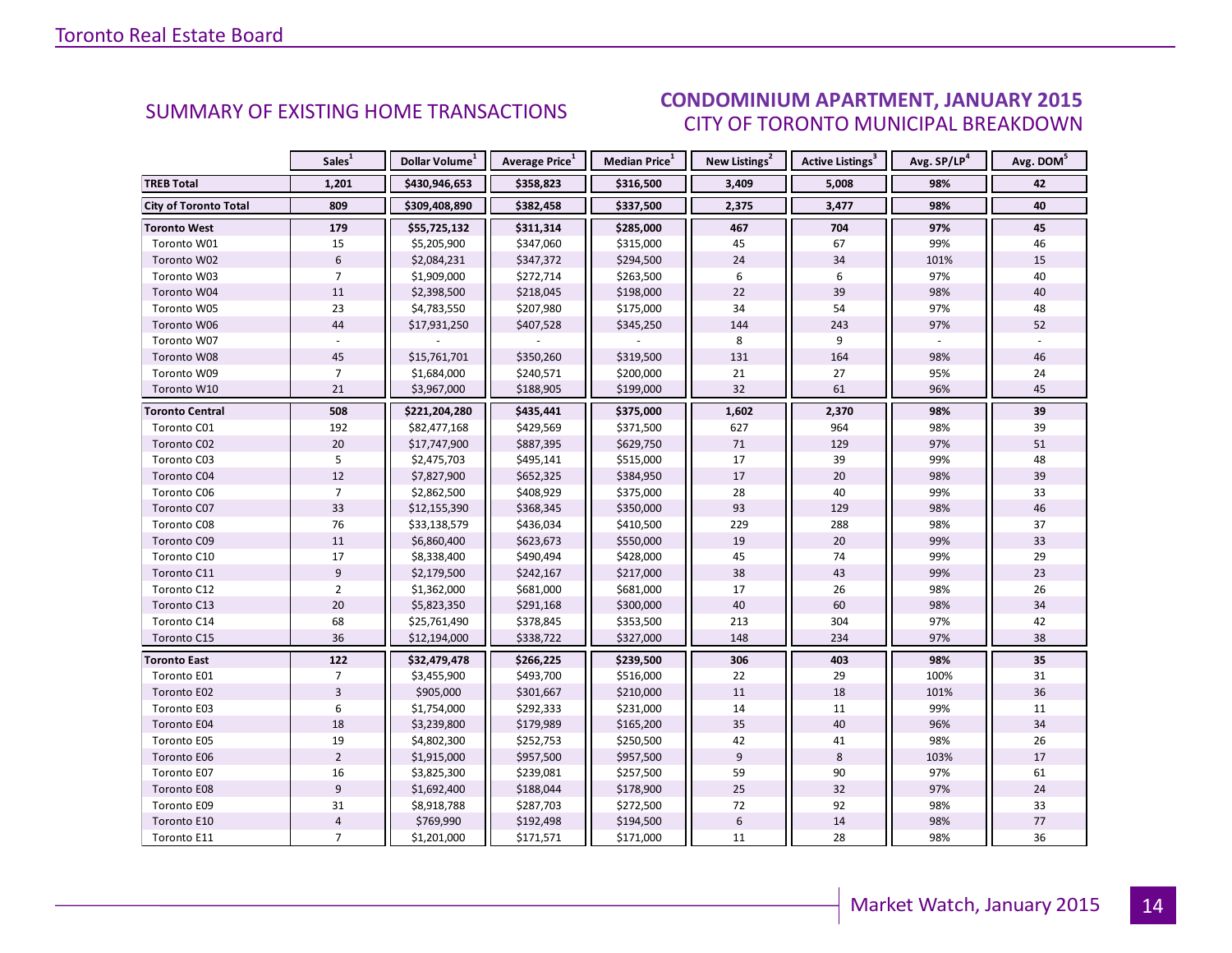#### LINK, JANUARY 2015 ALL TREB AREAS

|                                  | Sales <sup>1</sup> | Dollar Volume <sup>1</sup> | Average Price <sup>1</sup> | Median Price <sup>1</sup> | New Listings <sup>2</sup> | Active Listings <sup>3</sup> | Avg. SP/LP <sup>4</sup> | Avg. DOM <sup>5</sup> |
|----------------------------------|--------------------|----------------------------|----------------------------|---------------------------|---------------------------|------------------------------|-------------------------|-----------------------|
| <b>TREB Total</b>                | 51                 | \$25,636,721               | \$502,681                  | \$500,000                 | 80                        | 53                           | 101%                    | 17                    |
| <b>Halton Region</b>             | $\mathbf{1}$       | \$483,500                  | \$483,500                  | \$483,500                 | 5                         | 5                            | 100%                    | 61                    |
| Burlington                       |                    |                            |                            |                           | 3                         | 3                            |                         |                       |
| <b>Halton Hills</b>              |                    |                            | $\overline{\phantom{a}}$   |                           |                           |                              |                         |                       |
| Milton                           | $\mathbf{1}$       | \$483,500                  | \$483,500                  | \$483,500                 |                           |                              | 100%                    | 61                    |
| Oakville                         |                    |                            | $\overline{\phantom{a}}$   | $\overline{\phantom{a}}$  | $\overline{2}$            | $\overline{2}$               | $\omega$                |                       |
| <b>Peel Region</b>               | 6                  | \$2,757,700                | \$459,617                  | \$469,950                 | 9                         | $\overline{7}$               | 99%                     | 29                    |
| Brampton                         | 3                  | \$1,223,000                | \$407,667                  | \$405,000                 | $\overline{7}$            | 5                            | 99%                     | 15                    |
| Caledon                          |                    |                            |                            |                           |                           | $1\,$                        |                         |                       |
| Mississauga                      | $\overline{3}$     | \$1,534,700                | \$511,567                  | \$500,000                 | $\overline{2}$            | $\mathbf{1}$                 | 99%                     | 42                    |
| <b>City of Toronto</b>           | 6                  | \$3,181,000                | \$530,167                  | \$552,000                 | 10                        | 8                            | 97%                     | 32                    |
| TURN PAGE FOR CITY OF TORONTO    |                    |                            |                            |                           |                           |                              |                         |                       |
| <b>TABLES OR CLICK HERE:</b>     | ⋗                  |                            |                            |                           |                           |                              |                         |                       |
| <b>York Region</b>               | 21                 | \$13,617,121               | \$648,434                  | \$641,000                 | 30                        | 15                           | 102%                    | 9                     |
| Aurora                           |                    |                            |                            |                           |                           |                              |                         |                       |
| E. Gwillimbury                   |                    |                            |                            |                           |                           |                              |                         |                       |
| Georgina                         |                    |                            |                            |                           |                           |                              |                         |                       |
| King                             | $\mathbf{1}$       | \$500,000                  | \$500,000                  | \$500,000                 | $\overline{3}$            | $\overline{2}$               | 96%                     | 16                    |
| Markham                          | 8                  | \$5,775,121                | \$721,890                  | \$728,444                 | 15                        | 8                            | 106%                    | 6                     |
| Newmarket                        |                    |                            |                            |                           | $\overline{\phantom{a}}$  |                              |                         |                       |
| <b>Richmond Hill</b>             | 5                  | \$3,284,000                | \$656,800                  | \$628,000                 | 5                         | $\overline{2}$               | 99%                     | 10                    |
| Vaughan                          | $\overline{7}$     | \$4,058,000                | \$579,714                  | \$588,500                 | $\overline{7}$            | $\overline{3}$               | 100%                    | 10                    |
| Whitchurch-Stouffville           |                    |                            |                            |                           | $\sim$                    | $\bar{a}$                    |                         |                       |
| Durham Region                    | 15                 | \$5,027,400                | \$335,160                  | \$344,900                 | 22                        | 13                           | 101%                    | 16                    |
| Ajax                             | $\mathbf{1}$       | \$365,000                  | \$365,000                  | \$365,000                 | $\overline{2}$            | $\overline{2}$               | 96%                     | 57                    |
| <b>Brock</b>                     |                    |                            |                            |                           | $\sim$                    |                              |                         |                       |
| Clarington                       | 11                 | \$3,601,500                | \$327,409                  | \$335,000                 | 15                        | 9                            | 101%                    | 15                    |
| Oshawa                           |                    |                            |                            |                           | $\mathbf{1}$              | $\mathbf{1}$                 |                         |                       |
| Pickering                        | $\mathbf{1}$       | \$363,000                  | \$363,000                  | \$363,000                 | $\overline{2}$            | $\mathbf{1}$                 | 101%                    | $\overline{4}$        |
| Scugog                           | $\mathbf{1}$       | \$344,900                  | \$344,900                  | \$344,900                 | $\mathbf{1}$              |                              | 100%                    | 11                    |
| Uxbridge                         |                    |                            |                            |                           |                           |                              |                         |                       |
| Whitby                           | $\mathbf{1}$       | \$353,000                  | \$353,000                  | \$353,000                 | $\mathbf{1}$              |                              | 99%                     | 5                     |
| <b>Dufferin County</b>           | $\blacksquare$     |                            | $\overline{a}$             | $\overline{\phantom{a}}$  | $\overline{a}$            | $\overline{a}$               | $\blacksquare$          | L.                    |
| Orangeville                      | $\omega$           |                            | ÷.                         | ÷,                        | ÷.                        | $\overline{a}$               | $\sim$                  | $\omega$              |
| <b>Simcoe County</b>             | $\overline{2}$     | \$570,000                  | \$285,000                  | \$285,000                 | $\overline{\mathbf{4}}$   | 5                            | 99%                     | 17                    |
| Adjala-Tosorontio                | $\overline{a}$     |                            |                            |                           |                           |                              |                         |                       |
| <b>Bradford West Gwillimbury</b> |                    |                            |                            |                           | $\overline{3}$            | $\overline{3}$               |                         |                       |
| Essa                             | $\mathbf{1}$       | \$290,000                  | \$290,000                  | \$290,000                 | $\mathbf{1}$              |                              | 99%                     | 17                    |
| Innisfil                         |                    |                            |                            |                           |                           | $\mathbf{1}$                 |                         |                       |
| New Tecumseth                    | $\mathbf{1}$       | \$280,000                  | \$280,000                  | \$280,000                 |                           | $\mathbf{1}$                 | 100%                    | 17                    |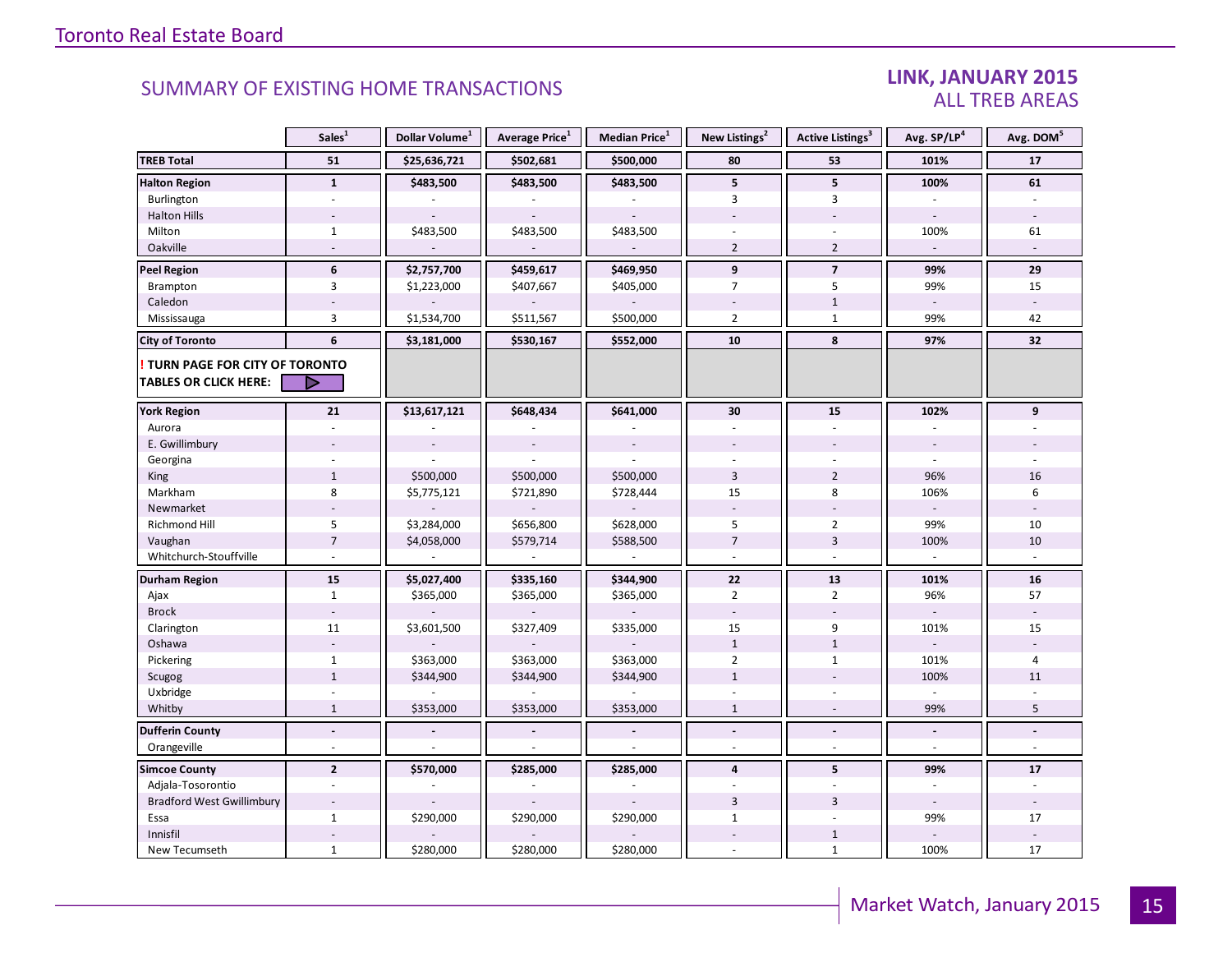### LINK, JANUARY 2015 CITY OF TORONTO MUNICIPAL BREAKDOWN

<span id="page-15-0"></span>

|                              | Sales <sup>1</sup> | Dollar Volume <sup>1</sup> | Average Price <sup>1</sup> | Median Price <sup>1</sup> | New Listings <sup>2</sup> | Active Listings <sup>3</sup> | Avg. SP/LP <sup>4</sup>  | Avg. DOM <sup>5</sup> |
|------------------------------|--------------------|----------------------------|----------------------------|---------------------------|---------------------------|------------------------------|--------------------------|-----------------------|
| <b>TREB Total</b>            | 51                 | \$25,636,721               | \$502,681                  | \$500,000                 | 80                        | 53                           | 101%                     | 17                    |
| <b>City of Toronto Total</b> | $\boldsymbol{6}$   | \$3,181,000                | \$530,167                  | \$552,000                 | 10                        | 8                            | 97%                      | 32                    |
| <b>Toronto West</b>          | $\blacksquare$     |                            |                            |                           | $\mathbf{1}$              | $\overline{2}$               |                          |                       |
| Toronto W01                  |                    |                            |                            |                           |                           |                              |                          |                       |
| Toronto W02                  |                    |                            |                            |                           |                           |                              |                          |                       |
| Toronto W03                  | ÷.                 |                            | ÷.                         | ÷.                        |                           | ÷.                           |                          |                       |
| Toronto W04                  |                    |                            |                            |                           |                           |                              |                          |                       |
| Toronto W05                  |                    |                            |                            |                           | $\mathbf{1}$              |                              |                          |                       |
| Toronto W06                  |                    |                            |                            |                           |                           |                              |                          |                       |
| Toronto W07                  |                    |                            |                            |                           |                           |                              |                          |                       |
| Toronto W08                  |                    |                            |                            |                           |                           |                              |                          |                       |
| Toronto W09                  |                    |                            |                            | $\sim$                    | $\sim$                    | $\mathbf 1$                  |                          |                       |
| Toronto W10                  | $\sim$             |                            | $\overline{a}$             | $\sim$                    | $\omega$                  | $1\,$                        |                          |                       |
| <b>Toronto Central</b>       |                    |                            |                            |                           | $\mathbf{1}$              | $\mathbf{2}$                 |                          |                       |
| Toronto C01                  |                    |                            |                            |                           |                           |                              |                          |                       |
| Toronto C02                  |                    |                            |                            |                           |                           |                              |                          |                       |
| Toronto C03                  |                    |                            |                            |                           |                           |                              |                          |                       |
| Toronto C04                  |                    |                            |                            |                           |                           |                              |                          |                       |
| Toronto C06                  |                    |                            |                            |                           |                           |                              |                          |                       |
| Toronto C07                  |                    |                            |                            |                           | $\mathbf{1}$              | $\mathbf{1}$                 |                          |                       |
| Toronto C08                  |                    |                            |                            |                           |                           |                              |                          |                       |
| Toronto C09                  |                    |                            |                            |                           |                           |                              |                          |                       |
| Toronto C10                  |                    |                            |                            |                           |                           |                              |                          |                       |
| Toronto C11                  |                    |                            |                            |                           |                           |                              |                          |                       |
| Toronto C12                  |                    |                            |                            |                           |                           |                              |                          |                       |
| Toronto C13                  |                    |                            |                            |                           |                           |                              |                          |                       |
| Toronto C14                  |                    |                            |                            |                           |                           | $\mathbf{1}$                 |                          |                       |
| Toronto C15                  | ÷,                 |                            | ÷,                         |                           | $\overline{a}$            | $\sim$                       |                          |                       |
| <b>Toronto East</b>          | 6                  | \$3,181,000                | \$530,167                  | \$552,000                 | 8                         | $\overline{\mathbf{4}}$      | 97%                      | 32                    |
| Toronto E01                  |                    |                            |                            |                           |                           |                              |                          |                       |
| Toronto E02                  |                    |                            |                            |                           |                           |                              |                          |                       |
| Toronto E03                  |                    |                            |                            |                           |                           |                              |                          |                       |
| Toronto E04                  |                    |                            |                            |                           |                           |                              | $\overline{\phantom{a}}$ |                       |
| Toronto E05                  | $\mathbf{1}$       | \$616,000                  | \$616,000                  | \$616,000                 | $\overline{2}$            | $\mathbf{1}$                 | 97%                      | 51                    |
| Toronto E06                  |                    |                            |                            |                           |                           |                              |                          |                       |
| Toronto E07                  | $\overline{2}$     | \$1,137,000                | \$568,500                  | \$568,500                 | 4                         | $\overline{2}$               | 96%                      | 12                    |
| Toronto E08                  |                    |                            |                            |                           | $\mathbf{1}$              | $\mathbf{1}$                 | $\overline{\phantom{a}}$ |                       |
| Toronto E09                  |                    |                            |                            |                           |                           |                              | $\overline{\phantom{a}}$ |                       |
| Toronto E10                  | $\mathbf{1}$       | \$399,000                  | \$399,000                  | \$399,000                 |                           |                              | 100%                     | $\overline{7}$        |
| Toronto E11                  | $\overline{2}$     | \$1,029,000                | \$514,500                  | \$514,500                 | $\mathbf{1}$              | $\bar{a}$                    | 98%                      | 56                    |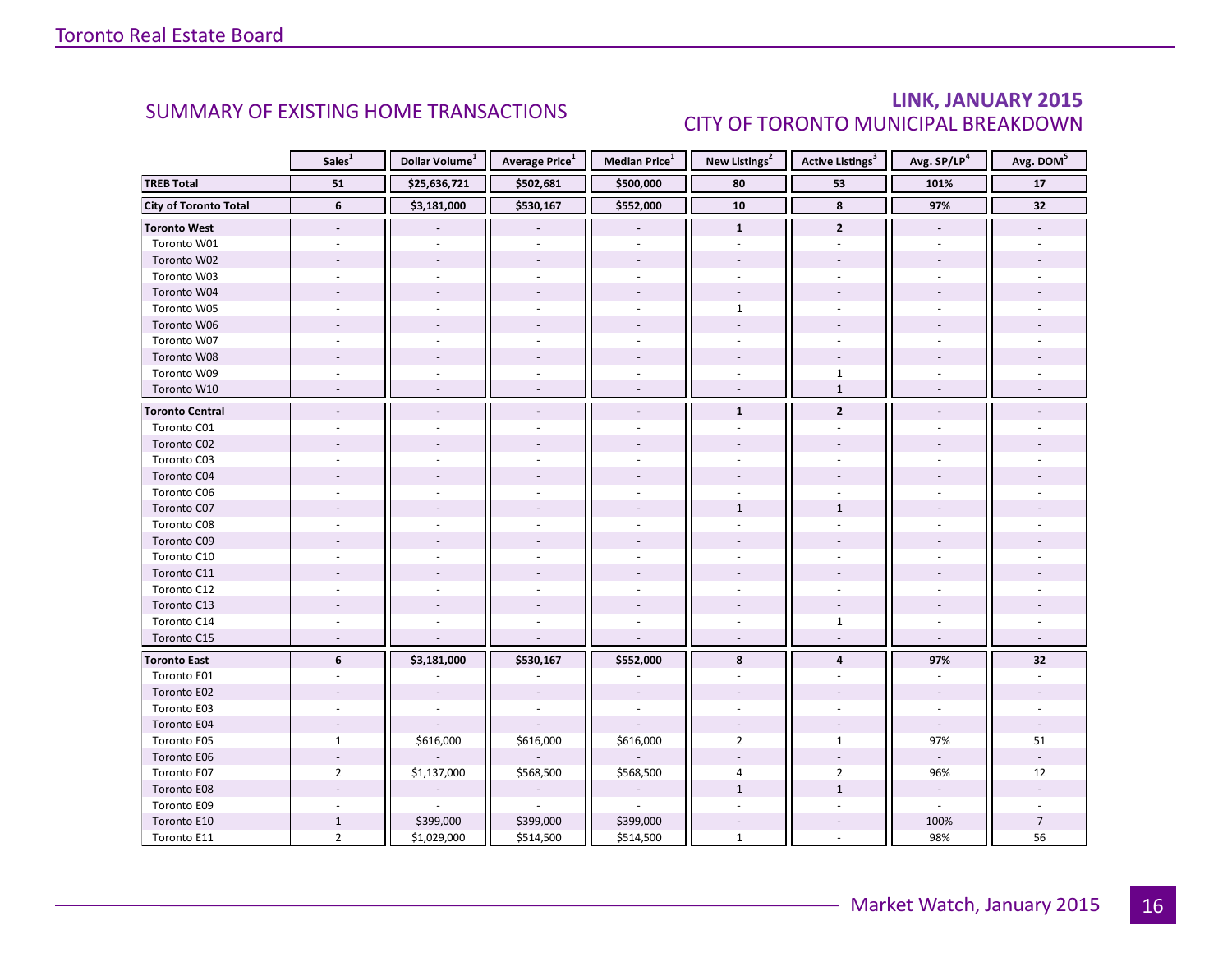#### **Industrial Leasing SUMMARY OF EXISTING HOME TRANSACTIONS ATTACHED/ROW/TOWNHOUSE, JANUARY 2015** ALL TREB AREAS

|                                      | Sales <sup>1</sup>      | Dollar Volume <sup>1</sup> | Average Price <sup>1</sup> | Median Price <sup>1</sup> | New Listings <sup>2</sup> | <b>Active Listings<sup>3</sup></b> | Avg. SP/LP <sup>4</sup> | Avg. DOM <sup>5</sup> |
|--------------------------------------|-------------------------|----------------------------|----------------------------|---------------------------|---------------------------|------------------------------------|-------------------------|-----------------------|
| <b>TREB Total</b>                    | 348                     | \$174,860,445              | \$502,473                  | \$460,000                 | 551                       | 396                                | 100%                    | 22                    |
| <b>Halton Region</b>                 | 60                      | \$29,093,086               | \$484,885                  | \$442,000                 | 95                        | 71                                 | 99%                     | 23                    |
| Burlington                           | 6                       | \$2,747,788                | \$457,965                  | \$439,444                 | 11                        | 12                                 | 99%                     | 24                    |
| <b>Halton Hills</b>                  | $\overline{3}$          | \$1,236,999                | \$412,333                  | \$401,999                 | 9                         | $\boldsymbol{9}$                   | 101%                    | $\overline{4}$        |
| Milton                               | 29                      | \$12,332,499               | \$425,259                  | \$435,000                 | 35                        | 15                                 | 100%                    | 20                    |
| Oakville                             | 22                      | \$12,775,800               | \$580,718                  | \$561,400                 | 40                        | 35                                 | 99%                     | 28                    |
| <b>Peel Region</b>                   | 74                      | \$31,084,071               | \$420,055                  | \$415,000                 | 119                       | 81                                 | 99%                     | 20                    |
| Brampton                             | 55                      | \$21,421,213               | \$389,477                  | \$405,000                 | 77                        | 52                                 | 99%                     | 22                    |
| Caledon                              | $6\phantom{1}$          | \$2,975,970                | \$495,995                  | \$459,495                 | 10                        | 8                                  | 100%                    | 25                    |
| Mississauga                          | 13                      | \$6,686,888                | \$514,376                  | \$505,500                 | 32                        | 21                                 | 100%                    | 13                    |
| <b>City of Toronto</b>               | 52                      | \$35,835,400               | \$689,142                  | \$639,000                 | 74                        | 67                                 | 100%                    | 30                    |
| <b>TURN PAGE FOR CITY OF TORONTO</b> |                         |                            |                            |                           |                           |                                    |                         |                       |
| <b>TABLES OR CLICK HERE:</b>         | D                       |                            |                            |                           |                           |                                    |                         |                       |
| <b>York Region</b>                   | 104                     | \$59,121,088               | \$568,472                  | \$562,000                 | 162                       | 117                                | 100%                    | 23                    |
| Aurora                               | 9                       | \$4,382,900                | \$486,989                  | \$469,900                 | 12                        | 4                                  | 99%                     | 13                    |
| E. Gwillimbury                       | $\overline{2}$          | \$726,000                  | \$363,000                  | \$363,000                 | $\overline{4}$            | $\overline{3}$                     | 97%                     | 8                     |
| Georgina                             | $\overline{2}$          | \$585,000                  | \$292,500                  | \$292,500                 | $\mathbf{1}$              | $\overline{2}$                     | 99%                     | 20                    |
| King                                 | $1\,$                   | \$701,500                  | \$701,500                  | \$701,500                 | $6\phantom{1}$            | 8                                  | 97%                     | 14                    |
| Markham                              | 21                      | \$13,897,500               | \$661,786                  | \$620,000                 | 44                        | 33                                 | 102%                    | 21                    |
| Newmarket                            | $\bf 8$                 | \$3,687,500                | \$460,938                  | \$457,750                 | 16                        | 11                                 | 100%                    | 20                    |
| <b>Richmond Hill</b>                 | 36                      | \$21,536,288               | \$598,230                  | \$591,500                 | 37                        | 22                                 | 100%                    | 33                    |
| Vaughan                              | 17                      | \$9,670,400                | \$568,847                  | \$550,000                 | 32                        | 31                                 | 100%                    | 23                    |
| Whitchurch-Stouffville               | 8                       | \$3,934,000                | \$491,750                  | \$488,500                 | 10                        | 3                                  | 101%                    | 10                    |
| Durham Region                        | 45                      | \$15,898,800               | \$353,307                  | \$347,000                 | 77                        | 42                                 | 100%                    | $12$                  |
| Ajax                                 | 10                      | \$3,896,500                | \$389,650                  | \$387,500                 | 16                        | 9                                  | 99%                     | 10                    |
| <b>Brock</b>                         |                         |                            |                            |                           |                           |                                    |                         |                       |
| Clarington                           | 12                      | \$3,564,700                | \$297,058                  | \$304,500                 | 18                        | $\overline{7}$                     | 100%                    | 12                    |
| Oshawa                               | $\overline{4}$          | \$1,364,400                | \$341,100                  | \$340,450                 | $\overline{7}$            | 9                                  | 99%                     | 30                    |
| Pickering                            | 4                       | \$1,650,000                | \$412,500                  | \$413,750                 | 14                        | $\overline{7}$                     | 100%                    | 8                     |
| Scugog                               |                         |                            |                            |                           |                           |                                    |                         |                       |
| Uxbridge                             | $\mathbf{1}$            | \$451,000                  | \$451,000                  | \$451,000                 | $\overline{2}$            | $\mathbf{1}$                       | 100%                    | 3                     |
| Whitby                               | 14                      | \$4,972,200                | \$355,157                  | \$350,000                 | 20                        | 9                                  | 100%                    | 11                    |
| <b>Dufferin County</b>               | $\overline{\mathbf{4}}$ | \$1,249,500                | \$312,375                  | \$313,750                 | 12                        | 8                                  | 101%                    | 15                    |
| Orangeville                          | 4                       | \$1,249,500                | \$312,375                  | \$313,750                 | 12                        | 8                                  | 101%                    | 15                    |
| <b>Simcoe County</b>                 | $\mathbf{9}$            | \$2,578,500                | \$286,500                  | \$273,000                 | 12                        | 10                                 | 98%                     | 30                    |
| Adjala-Tosorontio                    |                         |                            |                            |                           |                           |                                    |                         |                       |
| <b>Bradford West Gwillimbury</b>     | $\overline{3}$          | \$1,129,000                | \$376,333                  | \$375,000                 | 5                         | $\overline{2}$                     | 99%                     | 11                    |
| Essa                                 | $\mathbf{1}$            | \$255,000                  | \$255,000                  | \$255,000                 | $\mathbf{1}$              |                                    | 98%                     | 13                    |
| Innisfil                             | $\overline{3}$          | \$751,500                  | \$250,500                  | \$257,500                 | $\sqrt{4}$                | $\overline{7}$                     | 98%                     | 38                    |
| New Tecumseth                        | $\overline{2}$          | \$443,000                  | \$221,500                  | \$221,500                 | $\overline{2}$            | $\mathbf{1}$                       | 97%                     | 56                    |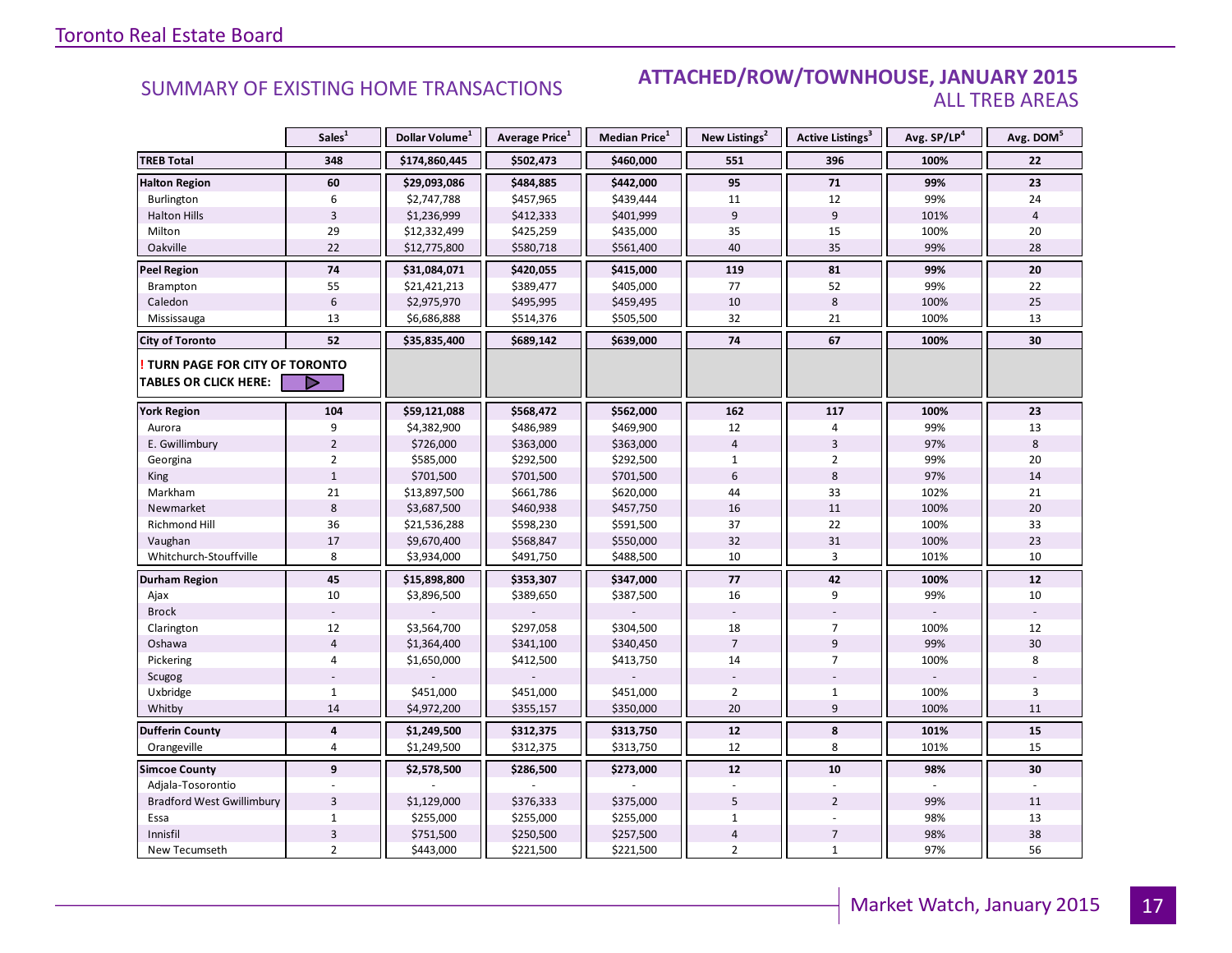#### IANIJARY 2015 CITY OF TORONTO MUNICIPAL BREAKDOWN SUMMARY OF EXISTING HOME TRANSACTIONS **ATTACHED/ROW/TOWNHOUSE, JANUARY 2015**

<span id="page-17-0"></span>

|                              | Sales <sup>1</sup> | Dollar Volume <sup>1</sup> | Average Price <sup>1</sup> | Median Price <sup>1</sup> | New Listings <sup>2</sup> | Active Listings <sup>3</sup> | Avg. SP/LP <sup>4</sup>  | Avg. DOM <sup>5</sup> |
|------------------------------|--------------------|----------------------------|----------------------------|---------------------------|---------------------------|------------------------------|--------------------------|-----------------------|
| <b>TREB Total</b>            | 348                | \$174,860,445              | \$502,473                  | \$460,000                 | 551                       | 396                          | 100%                     | 22                    |
| <b>City of Toronto Total</b> | 52                 | \$35,835,400               | \$689,142                  | \$639,000                 | 74                        | 67                           | 100%                     | 30                    |
| <b>Toronto West</b>          | 16                 | \$9,040,500                | \$565,031                  | \$572,500                 | 14                        | 12                           | 99%                      | 44                    |
| Toronto W01                  | $\mathbf{1}$       | \$705,000                  | \$705,000                  | \$705,000                 |                           | $\mathbf{1}$                 | 102%                     | 61                    |
| Toronto W02                  | $\overline{3}$     | \$1,661,000                | \$553,667                  | \$616,000                 | $\overline{2}$            | $\mathbf{1}$                 | 97%                      | 44                    |
| Toronto W03                  | $\mathbf{1}$       | \$295,000                  | \$295,000                  | \$295,000                 | $\mathbf{1}$              | $\overline{2}$               | 98%                      | 80                    |
| Toronto W04                  | $\overline{3}$     | \$1,698,500                | \$566,167                  | \$501,500                 | $\overline{2}$            | $\overline{2}$               | 98%                      | 41                    |
| Toronto W05                  | 3                  | \$1,399,000                | \$466,333                  | \$445,000                 | 5                         | 5                            | 99%                      | 32                    |
| Toronto W06                  | $\overline{2}$     | \$1,352,000                | \$676,000                  | \$676,000                 | $\overline{2}$            | $\overline{a}$               | 104%                     | $\overline{4}$        |
| Toronto W07                  | $\overline{2}$     | \$1,470,000                | \$735,000                  | \$735,000                 | $\overline{2}$            | $\mathbf{1}$                 | 98%                      | 94                    |
| Toronto W08                  |                    |                            |                            |                           |                           |                              |                          |                       |
| Toronto W09                  |                    |                            |                            |                           |                           |                              |                          |                       |
| Toronto W10                  | $\mathbf{1}$       | \$460,000                  | \$460,000                  | \$460,000                 | $\sim$                    | $\sim$                       | 98%                      | 21                    |
| <b>Toronto Central</b>       | 23                 | \$20,122,400               | \$874,887                  | \$775,000                 | 37                        | 36                           | 101%                     | 28                    |
| Toronto C01                  | 8                  | \$5,575,500                | \$696,938                  | \$737,500                 | 11                        | 9                            | 103%                     | 25                    |
| Toronto C02                  | $\overline{4}$     | \$5,935,500                | \$1,483,875                | \$1,193,500               | $6\overline{6}$           | 5                            | 103%                     | 21                    |
| Toronto C03                  |                    |                            |                            |                           |                           | $\overline{2}$               |                          |                       |
| Toronto C04                  | $\mathbf{1}$       | \$730,000                  | \$730,000                  | \$730,000                 | 3                         | $\overline{4}$               | 99%                      | 35                    |
| Toronto C06                  |                    |                            |                            |                           |                           |                              |                          |                       |
| Toronto C07                  | $\mathbf{1}$       | \$638,000                  | \$638,000                  | \$638,000                 | $\mathbf{1}$              | $\overline{2}$               | 98%                      | 40                    |
| Toronto C08                  | 3                  | \$2,276,900                | \$758,967                  | \$700,000                 | 6                         | 5                            | 102%                     | 6                     |
| Toronto C09                  | $\mathbf{1}$       | \$1,000,000                | \$1,000,000                | \$1,000,000               | $\mathbf{1}$              |                              | 100%                     | $\mathbf{1}$          |
| Toronto C10                  | $\mathbf{1}$       | \$960,000                  | \$960,000                  | \$960,000                 | $\mathbf{1}$              |                              | 97%                      | 6                     |
| Toronto C11                  |                    |                            |                            |                           |                           | $\mathbf{1}$                 | $\overline{\phantom{a}}$ |                       |
| Toronto C12                  |                    |                            |                            |                           |                           | $\mathbf{1}$                 |                          |                       |
| Toronto C13                  | $\mathbf{1}$       | \$491,000                  | \$491,000                  | \$491,000                 |                           |                              | 96%                      | 23                    |
| Toronto C14                  | 3                  | \$2,515,500                | \$838,500                  | \$780,000                 | 8                         | $\overline{7}$               | 98%                      | 81                    |
| Toronto C15                  |                    |                            | ÷,                         | $\overline{\phantom{a}}$  |                           |                              |                          |                       |
| <b>Toronto East</b>          | 13                 | \$6,672,500                | \$513,269                  | \$481,000                 | 23                        | 19                           | 100%                     | 15                    |
| Toronto E01                  | $\overline{3}$     | \$1,864,000                | \$621,333                  | \$678,000                 | 5                         | $\overline{4}$               | 98%                      | 23                    |
| Toronto E02                  |                    |                            |                            |                           | $\overline{2}$            | $\overline{2}$               |                          |                       |
| Toronto E03                  | $\mathbf{1}$       | \$447,000                  | \$447,000                  | \$447,000                 | $\mathbf{1}$              | $\mathbf{1}$                 | 104%                     | $\overline{7}$        |
| Toronto E04                  | $\overline{3}$     | \$1,720,000                | \$573,333                  | \$582,000                 | $\overline{4}$            | $\overline{4}$               | 100%                     | 8                     |
| Toronto E05                  | $\mathbf{1}$       | \$515,000                  | \$515,000                  | \$515,000                 | $\mathbf{1}$              | $\overline{2}$               | 98%                      | 12                    |
| Toronto E06                  |                    |                            |                            |                           |                           |                              | $\omega$                 |                       |
| Toronto E07                  |                    |                            |                            |                           | $\overline{2}$            | $\overline{2}$               |                          |                       |
| Toronto E08                  | $\mathbf{1}$       | \$418,000                  | \$418,000                  | \$418,000                 | $\mathbf{1}$              | $\mathbf{1}$                 | 100%                     | $\overline{2}$        |
| Toronto E09                  |                    |                            |                            |                           |                           |                              |                          |                       |
| Toronto E10                  | $\overline{2}$     | \$809,500                  | \$404,750                  | \$404,750                 | $\overline{2}$            | $\mathbf{1}$                 | 103%                     | 18                    |
| Toronto E11                  | $\overline{2}$     | \$899,000                  | \$449,500                  | \$449,500                 | 5                         | $\overline{2}$               | 100%                     | 21                    |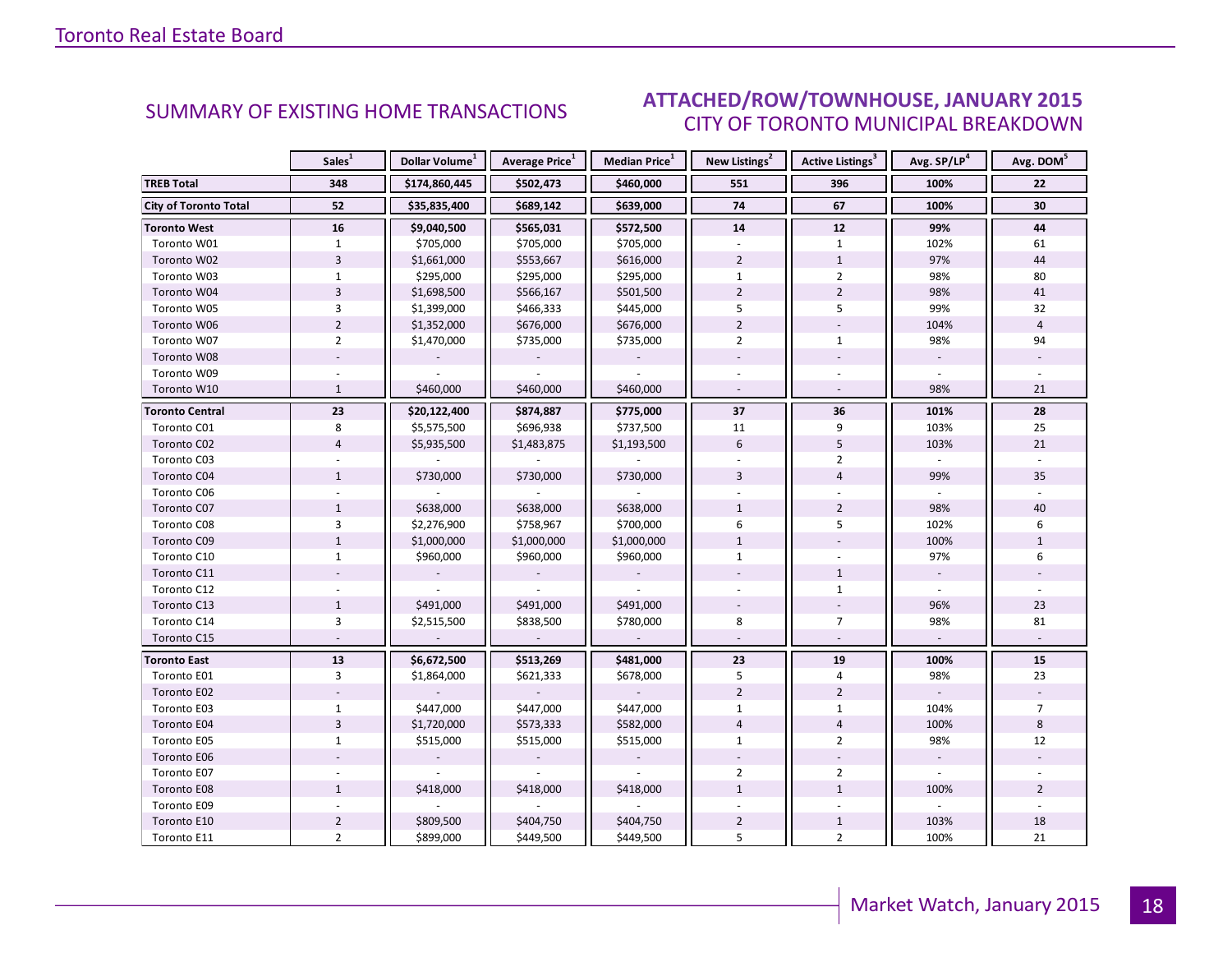#### CO-OP APARTMENT, JANUARY 2015 ALL TREB AREAS

|                                        | Sales <sup>1</sup>       | Dollar Volume $^1$       | Average Price <sup>1</sup> | Median Price $^1$        | New Listings <sup>2</sup> | Active Listings <sup>3</sup> | Avg. SP/LP <sup>4</sup>  | Avg. DOM <sup>5</sup> |
|----------------------------------------|--------------------------|--------------------------|----------------------------|--------------------------|---------------------------|------------------------------|--------------------------|-----------------------|
| <b>TREB Total</b>                      | 5                        | \$2,250,500              | \$450,100                  | \$542,000                | 26                        | 30                           | 97%                      | 48                    |
| <b>Halton Region</b>                   | $\blacksquare$           |                          |                            |                          | $\overline{\mathbf{3}}$   | $\overline{\mathbf{3}}$      | $\blacksquare$           |                       |
| Burlington                             |                          |                          |                            |                          |                           |                              |                          |                       |
| <b>Halton Hills</b>                    |                          |                          | $\overline{\phantom{a}}$   | $\sim$                   |                           |                              |                          |                       |
| Milton                                 | $\sim$                   | $\sim$                   | ä,                         | $\omega$                 | $\blacksquare$            | $\bar{a}$                    | $\sim$                   |                       |
| Oakville                               | $\sim$                   | $\overline{\phantom{a}}$ | $\overline{\phantom{a}}$   | $\omega$                 | $\overline{3}$            | $\overline{3}$               | $\sim$                   |                       |
| <b>Peel Region</b>                     | $\tilde{\phantom{a}}$    | $\blacksquare$           | $\overline{a}$             | $\blacksquare$           | $\overline{\mathbf{3}}$   | $\overline{\mathbf{3}}$      | $\blacksquare$           |                       |
| Brampton                               | $\sim$                   | $\sim$                   | L.                         | $\overline{a}$           | $\mathbf{1}$              | $\mathbf{1}$                 | $\sim$                   |                       |
| Caledon                                |                          |                          |                            |                          | ÷,                        | $\overline{\phantom{a}}$     |                          |                       |
| Mississauga                            | $\overline{a}$           |                          |                            |                          | $\overline{2}$            | $\overline{2}$               |                          |                       |
| <b>City of Toronto</b>                 | 5                        | \$2,250,500              | \$450,100                  | \$542,000                | 19                        | 23                           | 97%                      | 48                    |
| <b>! TURN PAGE FOR CITY OF TORONTO</b> |                          |                          |                            |                          |                           |                              |                          |                       |
| <b>TABLES OR CLICK HERE:</b>           | ⊳                        |                          |                            |                          |                           |                              |                          |                       |
|                                        |                          |                          |                            |                          |                           |                              |                          |                       |
| <b>York Region</b>                     | $\overline{\phantom{a}}$ | $\overline{\phantom{a}}$ | $\overline{\phantom{a}}$   | $\blacksquare$           | $\mathbf{1}$              | $\mathbf{1}$                 | $\blacksquare$           |                       |
| Aurora                                 | ÷.                       | ÷.                       | ÷,                         | $\overline{a}$           | $\bar{a}$                 | $\sim$                       |                          |                       |
| E. Gwillimbury                         |                          |                          |                            |                          |                           |                              |                          |                       |
| Georgina                               | ÷,                       |                          |                            |                          |                           | ÷.                           |                          |                       |
| King                                   |                          |                          |                            |                          |                           |                              |                          |                       |
| Markham                                | $\sim$                   | $\sim$                   | $\overline{a}$             | $\overline{a}$           | $\mathbf{1}$              | $\mathbf{1}$                 | $\sim$                   |                       |
| Newmarket                              |                          |                          |                            |                          |                           | ÷,                           |                          |                       |
| Richmond Hill                          | $\overline{\phantom{a}}$ |                          | ä,                         | ÷.                       | ÷.                        | ÷                            |                          |                       |
| Vaughan                                | $\overline{\phantom{a}}$ | $\overline{\phantom{a}}$ | ÷,                         | $\sim$                   | $\overline{\phantom{a}}$  | $\overline{\phantom{a}}$     |                          |                       |
| Whitchurch-Stouffville                 | $\sim$                   | $\sim$                   | ÷,                         | $\omega$                 | $\omega$                  | $\sim$                       | $\sim$                   |                       |
| <b>Durham Region</b>                   | $\tilde{\phantom{a}}$    | $\blacksquare$           | $\blacksquare$             | $\blacksquare$           | $\blacksquare$            | $\blacksquare$               | $\blacksquare$           |                       |
| Ajax                                   | ÷.                       | $\sim$                   | $\overline{a}$             | $\sim$                   | ÷                         | ÷.                           |                          |                       |
| <b>Brock</b>                           |                          |                          |                            |                          |                           |                              |                          |                       |
| Clarington                             | $\sim$                   | $\sim$                   | $\overline{\phantom{a}}$   | ÷.                       | ÷.                        | ÷.                           | ÷.                       |                       |
| Oshawa                                 | $\overline{\phantom{a}}$ |                          |                            |                          |                           |                              |                          |                       |
| Pickering                              | $\overline{a}$           |                          |                            |                          |                           | $\overline{a}$               |                          |                       |
| Scugog                                 | $\overline{\phantom{a}}$ | $\overline{a}$           | $\overline{a}$             | $\sim$                   | $\overline{a}$            | $\overline{a}$               |                          |                       |
| Uxbridge                               | $\overline{\phantom{a}}$ | $\sim$                   | $\overline{\phantom{a}}$   | $\overline{\phantom{a}}$ | $\overline{\phantom{a}}$  | $\overline{\phantom{a}}$     | $\sim$                   |                       |
| Whitby                                 | $\overline{\phantom{a}}$ | $\overline{\phantom{a}}$ | $\sim$                     | $\sim$                   | $\sim$                    | $\sim$                       | $\overline{\phantom{a}}$ | $\sim$                |
| <b>Dufferin County</b>                 | $\overline{\phantom{a}}$ | $\overline{\phantom{a}}$ | $\centerdot$               | $\overline{\phantom{a}}$ | $\overline{\phantom{a}}$  | $\overline{\phantom{a}}$     | $\overline{\phantom{a}}$ | $\centerdot$          |
| Orangeville                            | $\omega$                 | $\sim$                   | ä,                         | $\omega$                 | $\omega$                  | $\omega$                     | $\omega$                 | $\omega$              |
| <b>Simcoe County</b>                   | $\blacksquare$           | $\blacksquare$           | $\overline{a}$             | $\blacksquare$           | $\blacksquare$            | $\overline{a}$               | $\overline{\phantom{a}}$ |                       |
| Adjala-Tosorontio                      | $\sim$                   | $\overline{\phantom{a}}$ | ÷,                         | $\bar{a}$                | $\overline{\phantom{a}}$  | ÷,                           | $\overline{\phantom{a}}$ |                       |
| <b>Bradford West Gwillimbury</b>       | $\sim$                   |                          |                            |                          |                           |                              |                          |                       |
| Essa                                   |                          |                          |                            |                          |                           |                              |                          |                       |
| Innisfil                               | $\overline{\phantom{a}}$ | $\overline{\phantom{a}}$ | $\overline{\phantom{a}}$   | $\overline{\phantom{a}}$ | $\overline{\phantom{a}}$  | $\overline{\phantom{a}}$     |                          |                       |
| New Tecumseth                          | $\sim$                   | $\overline{a}$           | L.                         | $\omega$                 | $\omega$                  | $\omega$                     | $\sim$                   |                       |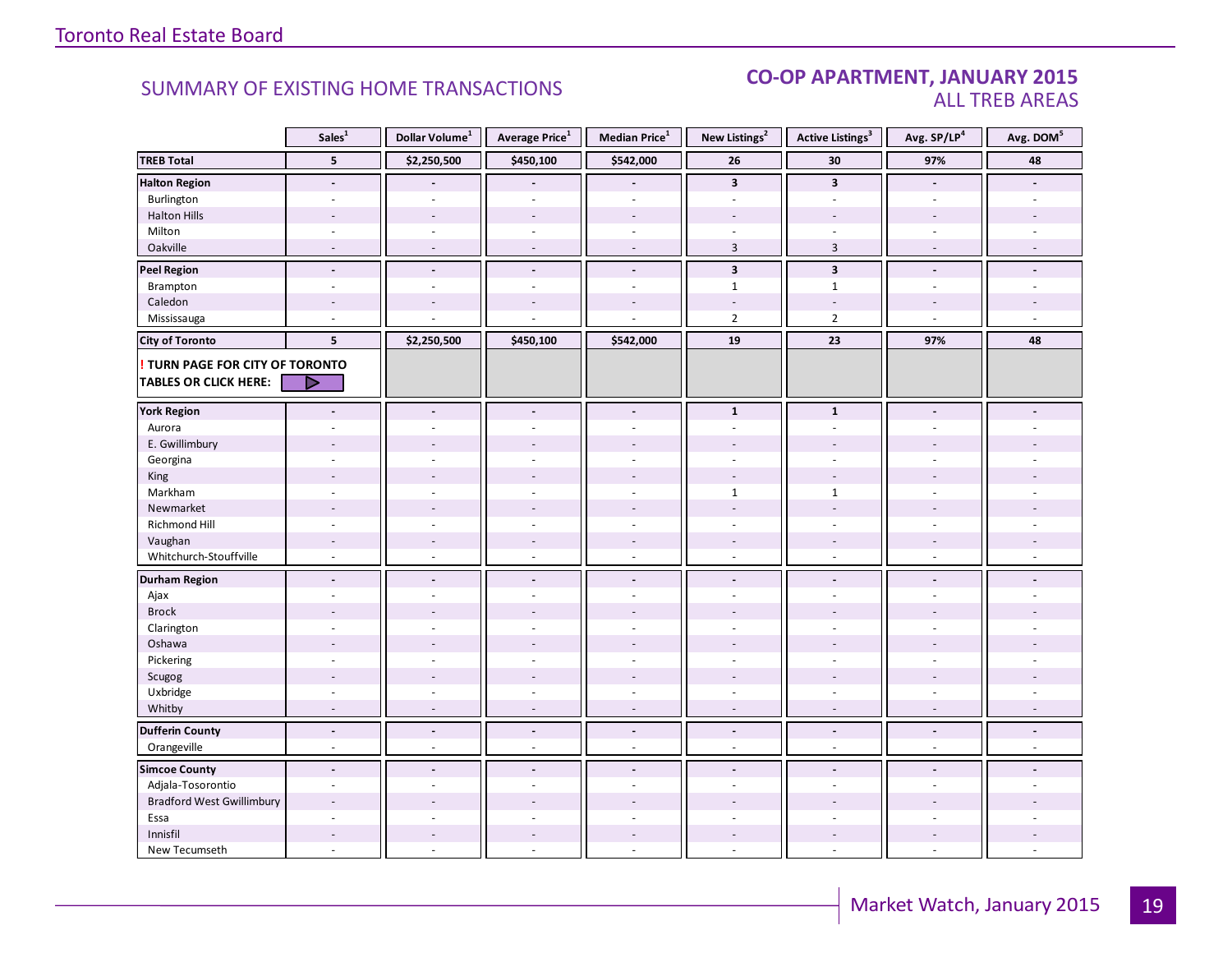### CO-OP APARTMENT, JANUARY 2015 CITY OF TORONTO MUNICIPAL BREAKDOWN

<span id="page-19-0"></span>

|                              | Sales <sup>1</sup>       | Dollar Volume <sup>1</sup> | Average Price <sup>1</sup> | Median Price <sup>1</sup> | New Listings <sup>2</sup> | Active Listings <sup>3</sup> | Avg. SP/LP <sup>4</sup> | Avg. DOM <sup>5</sup> |
|------------------------------|--------------------------|----------------------------|----------------------------|---------------------------|---------------------------|------------------------------|-------------------------|-----------------------|
| <b>TREB Total</b>            | 5                        | \$2,250,500                | \$450,100                  | \$542,000                 | 26                        | 30                           | 97%                     | 48                    |
| <b>City of Toronto Total</b> | 5                        | \$2,250,500                | \$450,100                  | \$542,000                 | 19                        | 23                           | 97%                     | 48                    |
| <b>Toronto West</b>          | $\overline{2}$           | \$291,000                  | \$145,500                  | \$145,500                 | 8                         | 9                            | 97%                     | 20                    |
| Toronto W01                  |                          |                            |                            |                           |                           |                              |                         |                       |
| Toronto W02                  |                          |                            |                            |                           | $\mathbf{1}$              | $\mathbf{1}$                 |                         |                       |
| Toronto W03                  | $\sim$                   | $\overline{\phantom{a}}$   | $\omega$                   | $\mathcal{L}$             | $\mathbf{r}$              | $\sim$                       | $\omega$                |                       |
| Toronto W04                  |                          |                            |                            |                           |                           |                              | $\omega$                |                       |
| Toronto W05                  | $\mathbf{1}$             | \$78,000                   | \$78,000                   | \$78,000                  | 3                         | 3                            | 98%                     | 16                    |
| Toronto W06                  |                          |                            |                            |                           | $\overline{2}$            | $\overline{4}$               | $\omega$                |                       |
| Toronto W07                  | $\sim$                   | ÷.                         | $\overline{\phantom{a}}$   | $\sim$                    | $\mathbf{1}$              | $\mathbf{1}$                 | $\omega$                | ÷.                    |
| Toronto W08                  | $\mathbf{1}$             | \$213,000                  | \$213,000                  | \$213,000                 | $\mathbf 1$               |                              | 97%                     | 23                    |
| Toronto W09                  | $\overline{\phantom{a}}$ |                            |                            |                           |                           | $\sim$                       |                         |                       |
| Toronto W10                  | $\sim$                   | $\Box$                     | $\sim$                     | $\mathcal{L}$             | $\omega$                  | $\sim$                       | $\omega$                |                       |
| <b>Toronto Central</b>       | $\overline{\mathbf{3}}$  | \$1,959,500                | \$653,167                  | \$570,000                 | 10                        | 13                           | 97%                     | 67                    |
| Toronto C01                  |                          |                            |                            |                           |                           |                              |                         |                       |
| Toronto C02                  | $\mathbf{1}$             | \$847,500                  | \$847,500                  | \$847,500                 | $\mathbf{1}$              | $\mathbf{1}$                 | 94%                     | 126                   |
| Toronto C03                  | ÷.                       |                            |                            |                           | $\mathbf{1}$              | $\overline{2}$               | $\bar{\phantom{a}}$     |                       |
| Toronto C04                  |                          |                            |                            |                           | $\overline{2}$            | $\overline{2}$               |                         |                       |
| Toronto C06                  |                          |                            |                            |                           |                           |                              |                         |                       |
| Toronto C07                  |                          |                            |                            |                           |                           |                              |                         |                       |
| Toronto C08                  |                          |                            |                            |                           |                           |                              |                         |                       |
| Toronto C09                  | $\overline{2}$           | \$1,112,000                | \$556,000                  | \$556,000                 | 5                         | $\overline{7}$               | 99%                     | 38                    |
| Toronto C10                  |                          |                            |                            |                           |                           |                              |                         |                       |
| Toronto C11                  |                          |                            |                            |                           |                           |                              |                         |                       |
| Toronto C12                  |                          |                            |                            |                           |                           |                              |                         |                       |
| Toronto C13                  |                          |                            |                            |                           |                           |                              |                         |                       |
| Toronto C14                  |                          |                            |                            |                           |                           |                              |                         |                       |
| Toronto C15                  | $\sim$                   | $\sim$                     | $\overline{\phantom{a}}$   | $\omega$                  | $\mathbf{1}$              | $\mathbf{1}$                 | $\sim$                  |                       |
| <b>Toronto East</b>          |                          |                            | $\centerdot$               | $\overline{\phantom{a}}$  | $\mathbf{1}$              | $\mathbf{1}$                 |                         |                       |
| Toronto E01                  |                          |                            |                            |                           |                           |                              |                         |                       |
| Toronto E02                  |                          |                            |                            |                           | $\mathbf{1}$              | $\mathbf{1}$                 |                         |                       |
| Toronto E03                  |                          |                            |                            |                           |                           |                              |                         |                       |
| Toronto E04                  |                          |                            |                            |                           |                           |                              |                         |                       |
| Toronto E05                  |                          |                            |                            |                           |                           |                              |                         |                       |
| Toronto E06                  |                          |                            |                            |                           |                           |                              |                         |                       |
| Toronto E07                  |                          |                            |                            |                           |                           |                              |                         |                       |
| Toronto E08                  |                          |                            |                            |                           |                           |                              |                         |                       |
| Toronto E09                  |                          |                            |                            |                           |                           |                              |                         |                       |
| Toronto E10                  |                          |                            |                            |                           |                           |                              |                         |                       |
| Toronto E11                  |                          |                            |                            |                           |                           |                              |                         |                       |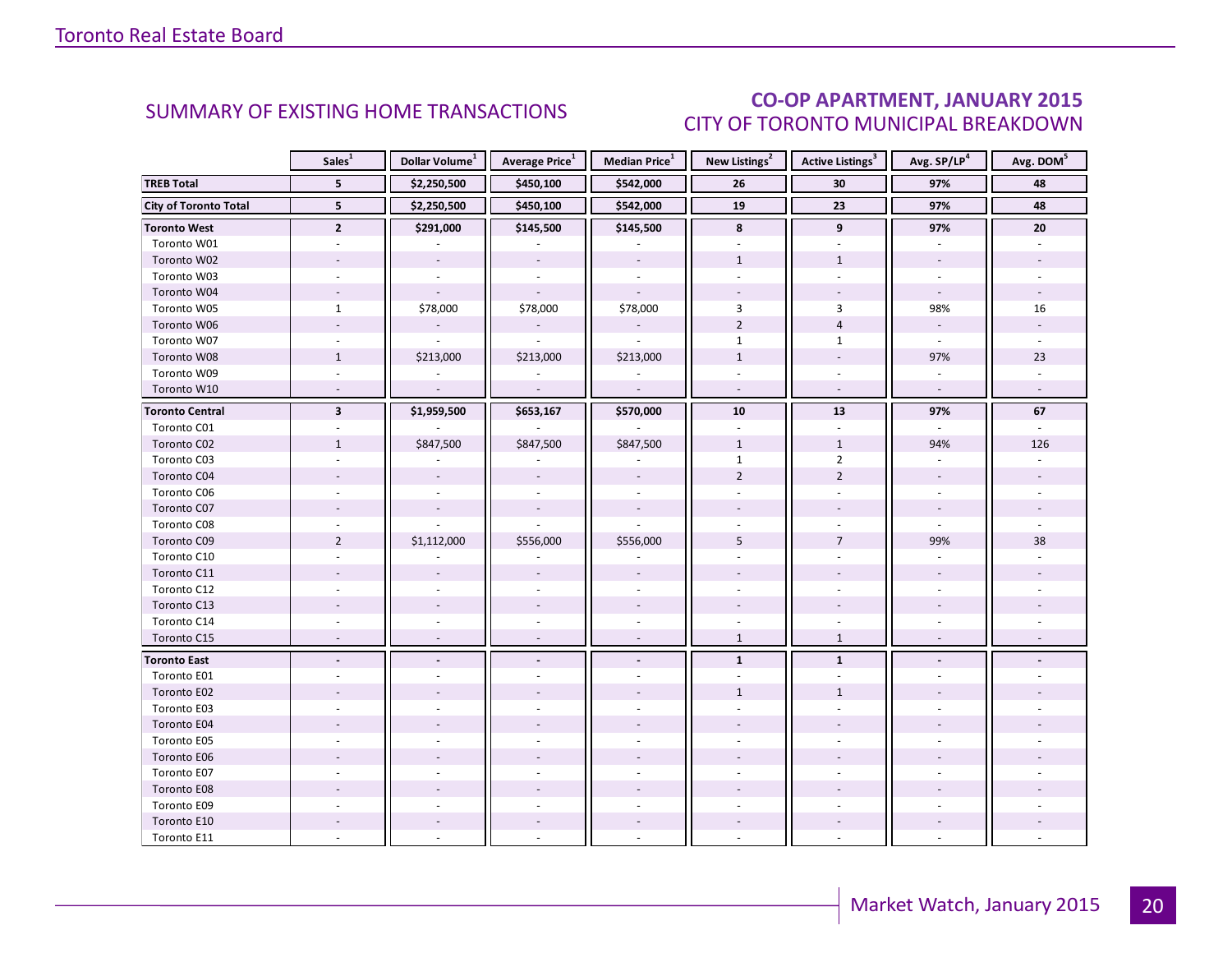#### SUMMARY OF EXISTING HOME TRANSACTIONS **DETACHED CONDOMINIUM, JANUARY 2015** ALL TREB AREAS

|                                  | Sales <sup>1</sup>       | Dollar Volume <sup>1</sup> | Average Price <sup>1</sup> | Median Price <sup>1</sup> | New Listings <sup>2</sup> | Active Listings <sup>3</sup> | Avg. SP/LP <sup>4</sup>  | Avg. DOM <sup>5</sup>    |
|----------------------------------|--------------------------|----------------------------|----------------------------|---------------------------|---------------------------|------------------------------|--------------------------|--------------------------|
| <b>TREB Total</b>                | $\overline{\mathbf{4}}$  | \$2,817,500                | \$704,375                  | \$563,750                 | $\pmb{8}$                 | ${\bf 16}$                   | 95%                      | 18                       |
| <b>Halton Region</b>             | $\mathbf{1}$             | \$1,300,000                | \$1,300,000                | \$1,300,000               | $\mathbf{1}$              | $\overline{a}$               | 91%                      | 8                        |
| Burlington                       | $\overline{a}$           |                            |                            |                           | $\overline{a}$            | ÷.                           |                          |                          |
| <b>Halton Hills</b>              |                          | $\overline{\phantom{a}}$   | $\overline{a}$             | $\sim$                    |                           |                              | $\overline{\phantom{a}}$ |                          |
| Milton                           | $\overline{\phantom{a}}$ |                            |                            |                           |                           | $\overline{\phantom{a}}$     | $\sim$                   |                          |
| Oakville                         | $\mathbf{1}$             | \$1,300,000                | \$1,300,000                | \$1,300,000               | $\mathbf{1}$              | $\sim$                       | 91%                      | 8                        |
| <b>Peel Region</b>               | $\overline{2}$           | \$1,127,500                | \$563,750                  | \$563,750                 | $\mathbf{1}$              | $\overline{2}$               | 98%                      | 22                       |
| Brampton                         | $\mathbf{1}$             | \$472,500                  | \$472,500                  | \$472,500                 | $\omega$                  | $\mathbf{1}$                 | 95%                      | 36                       |
| Caledon                          | $\sim$                   |                            |                            |                           |                           | $\overline{a}$               | $\sim$                   |                          |
| Mississauga                      | $\mathbf{1}$             | \$655,000                  | \$655,000                  | \$655,000                 | $\mathbf{1}$              | $\mathbf{1}$                 | 101%                     | 8                        |
| <b>City of Toronto</b>           | ÷.                       | $\blacksquare$             | $\blacksquare$             | $\overline{\phantom{a}}$  | $\mathbf 1$               | $\mathbf 1$                  | $\overline{\phantom{a}}$ |                          |
| TURN PAGE FOR CITY OF TORONTO    |                          |                            |                            |                           |                           |                              |                          |                          |
| <b>TABLES OR CLICK HERE:</b>     | D                        |                            |                            |                           |                           |                              |                          |                          |
| <b>York Region</b>               |                          | $\overline{a}$             | $\overline{a}$             | $\blacksquare$            | $\blacksquare$            | $\mathbf{1}$                 |                          |                          |
| Aurora                           |                          |                            |                            |                           |                           | $\mathbf{1}$                 |                          |                          |
| E. Gwillimbury                   |                          |                            |                            |                           |                           |                              |                          |                          |
| Georgina                         |                          |                            |                            |                           |                           |                              |                          |                          |
| King                             |                          |                            |                            |                           |                           |                              |                          |                          |
| Markham                          | $\sim$                   | $\overline{a}$             | ÷,                         | $\overline{a}$            | $\overline{a}$            | ä,                           | $\sim$                   |                          |
| Newmarket                        |                          |                            |                            |                           |                           |                              |                          |                          |
| Richmond Hill                    |                          |                            |                            |                           |                           |                              |                          |                          |
| Vaughan                          |                          |                            | $\overline{a}$             |                           | $\overline{\phantom{a}}$  |                              |                          |                          |
| Whitchurch-Stouffville           | $\sim$                   | ÷                          | ÷,                         | $\overline{a}$            | $\sim$                    | ÷.                           | $\sim$                   |                          |
| <b>Durham Region</b>             | $\blacksquare$           | $\blacksquare$             | $\blacksquare$             | $\overline{\phantom{a}}$  | $\blacksquare$            | $\blacksquare$               |                          |                          |
| Ajax                             |                          |                            | ÷,                         | $\sim$                    | ÷                         | ÷.                           |                          |                          |
| <b>Brock</b>                     |                          |                            |                            |                           |                           |                              |                          |                          |
| Clarington                       | ÷.                       | ÷.                         | ÷.                         |                           | ÷                         | ÷.                           |                          |                          |
| Oshawa                           |                          |                            |                            |                           |                           |                              |                          |                          |
| Pickering                        |                          |                            | ÷.                         |                           |                           |                              |                          |                          |
| Scugog                           |                          | $\overline{a}$             | $\overline{a}$             |                           |                           |                              |                          |                          |
| Uxbridge                         | $\sim$                   | $\sim$                     | $\sim$                     | $\omega$                  | ÷.                        | $\sim$                       | $\sim$                   |                          |
| Whitby                           | $\overline{a}$           | $\sim$                     | $\sim$                     | $\sim$                    | $\sim$                    | $\overline{\phantom{a}}$     | $\sim$                   | $\sim$                   |
| <b>Dufferin County</b>           | $\overline{\phantom{a}}$ | $\overline{\phantom{a}}$   | $\overline{\phantom{a}}$   | $\overline{\phantom{a}}$  | $\blacksquare$            | $\overline{\phantom{a}}$     | $\overline{\phantom{a}}$ | $\centerdot$             |
| Orangeville                      | $\sim$                   | ÷.                         | ä,                         | $\omega$                  | $\bar{a}$                 | $\sim$                       | $\sim$                   | $\omega$                 |
| <b>Simcoe County</b>             | $\mathbf{1}$             | \$390,000                  | \$390,000                  | \$390,000                 | 5                         | 12                           | 98%                      | 21                       |
| Adjala-Tosorontio                | $\sim$                   | $\overline{\phantom{a}}$   |                            |                           | $\bar{a}$                 | $\overline{\phantom{a}}$     | $\sim$                   | $\overline{\phantom{a}}$ |
| <b>Bradford West Gwillimbury</b> |                          |                            |                            |                           |                           |                              |                          |                          |
| Essa                             |                          |                            |                            |                           |                           |                              |                          |                          |
| Innisfil                         | $\overline{\phantom{a}}$ |                            |                            |                           |                           | $\overline{\phantom{a}}$     |                          |                          |
| New Tecumseth                    | $\mathbf{1}$             | \$390,000                  | \$390,000                  | \$390,000                 | 5                         | 12                           | 98%                      | 21                       |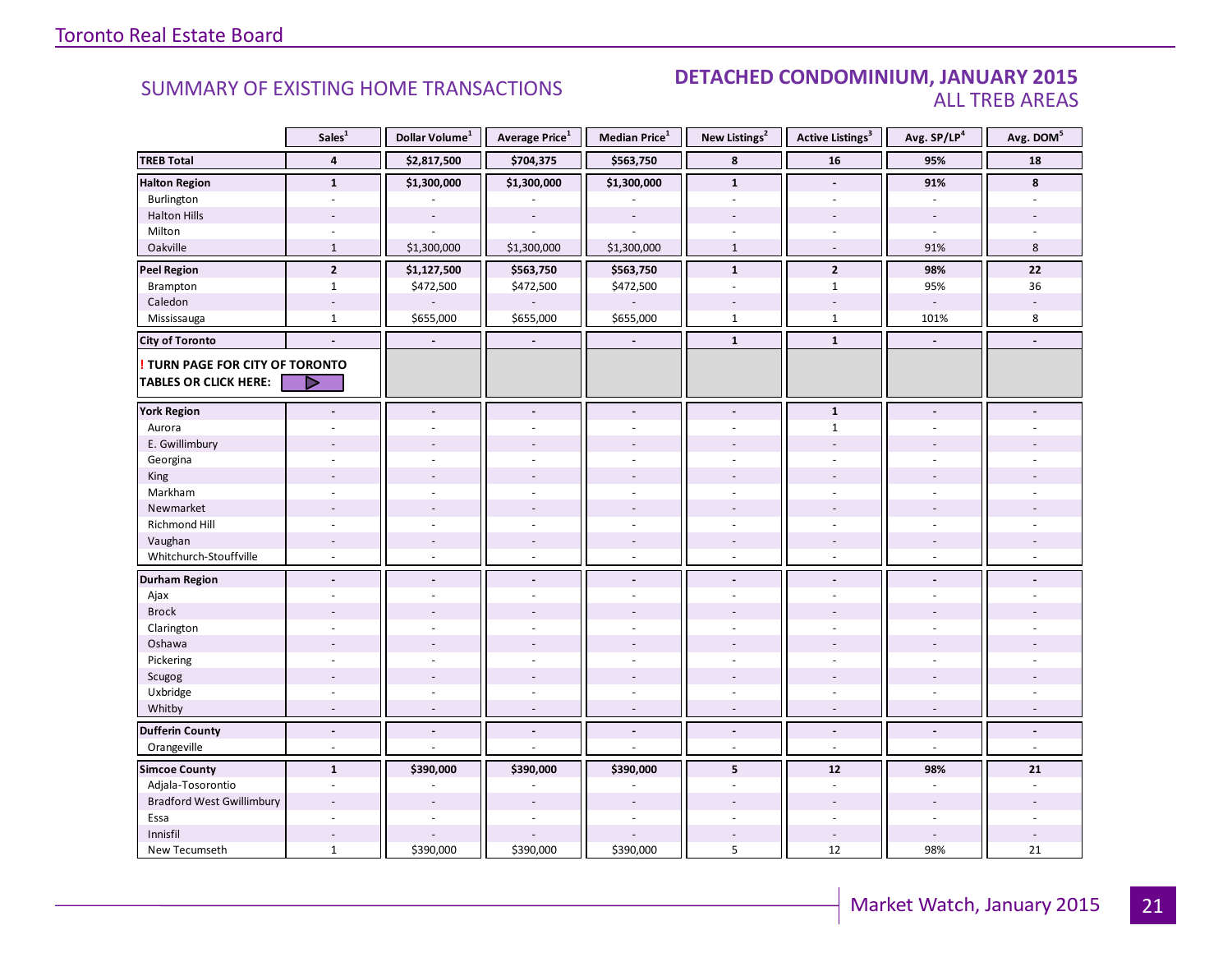#### IANIIARV 2015 CITY OF TORONTO MUNICIPAL BREAKDOWN SUMMARY OF EXISTING HOME TRANSACTIONS **DETACHED CONDOMINIUM, JANUARY 2015**

<span id="page-21-0"></span>

|                              | Sales <sup>1</sup>       | Dollar Volume <sup>1</sup> | <b>Average Price</b> <sup>1</sup> | Median Price <sup>1</sup> | New Listings <sup>2</sup> | <b>Active Listings</b> <sup>3</sup> | Avg. SP/LP <sup>4</sup>  | Avg. DOM <sup>5</sup> |
|------------------------------|--------------------------|----------------------------|-----------------------------------|---------------------------|---------------------------|-------------------------------------|--------------------------|-----------------------|
| <b>TREB Total</b>            | $\overline{\mathbf{4}}$  | \$2,817,500                | \$704,375                         | \$563,750                 | 8                         | $16$                                | 95%                      | 18                    |
| <b>City of Toronto Total</b> | $\blacksquare$           |                            |                                   | $\blacksquare$            | $\mathbf 1$               | $\mathbf 1$                         | $\overline{\phantom{a}}$ | $\blacksquare$        |
| <b>Toronto West</b>          | $\overline{\phantom{a}}$ | $\overline{\phantom{a}}$   | $\overline{\phantom{a}}$          | $\overline{\phantom{a}}$  | $\overline{\phantom{a}}$  | $\overline{\phantom{a}}$            | $\overline{\phantom{a}}$ |                       |
| Toronto W01                  | $\sim$                   |                            | ä,                                | $\sim$                    |                           |                                     |                          |                       |
| Toronto W02                  |                          |                            |                                   |                           |                           |                                     |                          |                       |
| Toronto W03                  | $\overline{a}$           |                            |                                   | $\overline{a}$            | $\overline{a}$            |                                     |                          |                       |
| Toronto W04                  |                          |                            |                                   |                           |                           |                                     |                          |                       |
| Toronto W05                  |                          |                            |                                   |                           |                           |                                     |                          |                       |
| Toronto W06                  |                          |                            |                                   |                           |                           |                                     |                          |                       |
| Toronto W07                  |                          |                            |                                   |                           |                           |                                     |                          |                       |
| Toronto W08                  |                          |                            |                                   |                           |                           |                                     |                          |                       |
| Toronto W09                  |                          |                            |                                   | ÷.                        | ÷                         |                                     |                          |                       |
| Toronto W10                  | ÷,                       |                            |                                   |                           | $\sim$                    | $\overline{a}$                      |                          |                       |
| <b>Toronto Central</b>       | $\blacksquare$           |                            | $\blacksquare$                    | $\blacksquare$            | $\mathbf{1}$              | $\mathbf{1}$                        |                          |                       |
| Toronto C01                  |                          |                            |                                   |                           |                           |                                     |                          |                       |
| Toronto C02                  |                          |                            |                                   |                           |                           |                                     |                          |                       |
| Toronto C03                  | ÷.                       |                            | ÷                                 | ÷.                        | ÷                         | ÷.                                  |                          |                       |
| Toronto C04                  |                          |                            |                                   |                           |                           |                                     |                          |                       |
| Toronto C06                  |                          |                            |                                   |                           |                           |                                     |                          |                       |
| Toronto C07                  |                          |                            |                                   |                           |                           |                                     |                          |                       |
| Toronto C08                  |                          |                            |                                   |                           |                           |                                     |                          |                       |
| Toronto C09                  |                          |                            |                                   |                           |                           |                                     |                          |                       |
| Toronto C10                  |                          |                            |                                   |                           |                           |                                     |                          |                       |
| Toronto C11                  |                          |                            |                                   |                           |                           |                                     |                          |                       |
| Toronto C12                  |                          |                            |                                   | ÷.                        | $\mathbf{1}$              | $\mathbf{1}$                        |                          |                       |
| Toronto C13                  |                          |                            |                                   |                           |                           |                                     |                          |                       |
| Toronto C14                  |                          |                            |                                   |                           |                           |                                     |                          |                       |
| Toronto C15                  | $\overline{\phantom{a}}$ | $\overline{\phantom{a}}$   | $\overline{\phantom{a}}$          | $\sim$                    | $\overline{\phantom{a}}$  | $\sim$                              | $\overline{\phantom{a}}$ |                       |
| <b>Toronto East</b>          | $\overline{\phantom{a}}$ |                            | $\overline{\phantom{a}}$          |                           |                           |                                     |                          |                       |
| Toronto E01                  |                          |                            |                                   |                           |                           |                                     |                          |                       |
| Toronto E02                  |                          |                            |                                   |                           |                           |                                     |                          |                       |
| Toronto E03                  |                          |                            |                                   |                           |                           |                                     |                          |                       |
| Toronto E04                  |                          |                            |                                   |                           |                           |                                     |                          |                       |
| Toronto E05                  |                          |                            |                                   |                           |                           |                                     |                          |                       |
| Toronto E06                  |                          |                            |                                   |                           |                           |                                     |                          |                       |
| Toronto E07                  |                          |                            |                                   |                           |                           |                                     |                          |                       |
| Toronto E08                  |                          |                            |                                   |                           |                           |                                     |                          |                       |
| Toronto E09                  |                          |                            |                                   |                           |                           |                                     |                          |                       |
| Toronto E10                  |                          |                            |                                   |                           |                           |                                     |                          |                       |
| Toronto E11                  |                          |                            |                                   |                           |                           |                                     |                          |                       |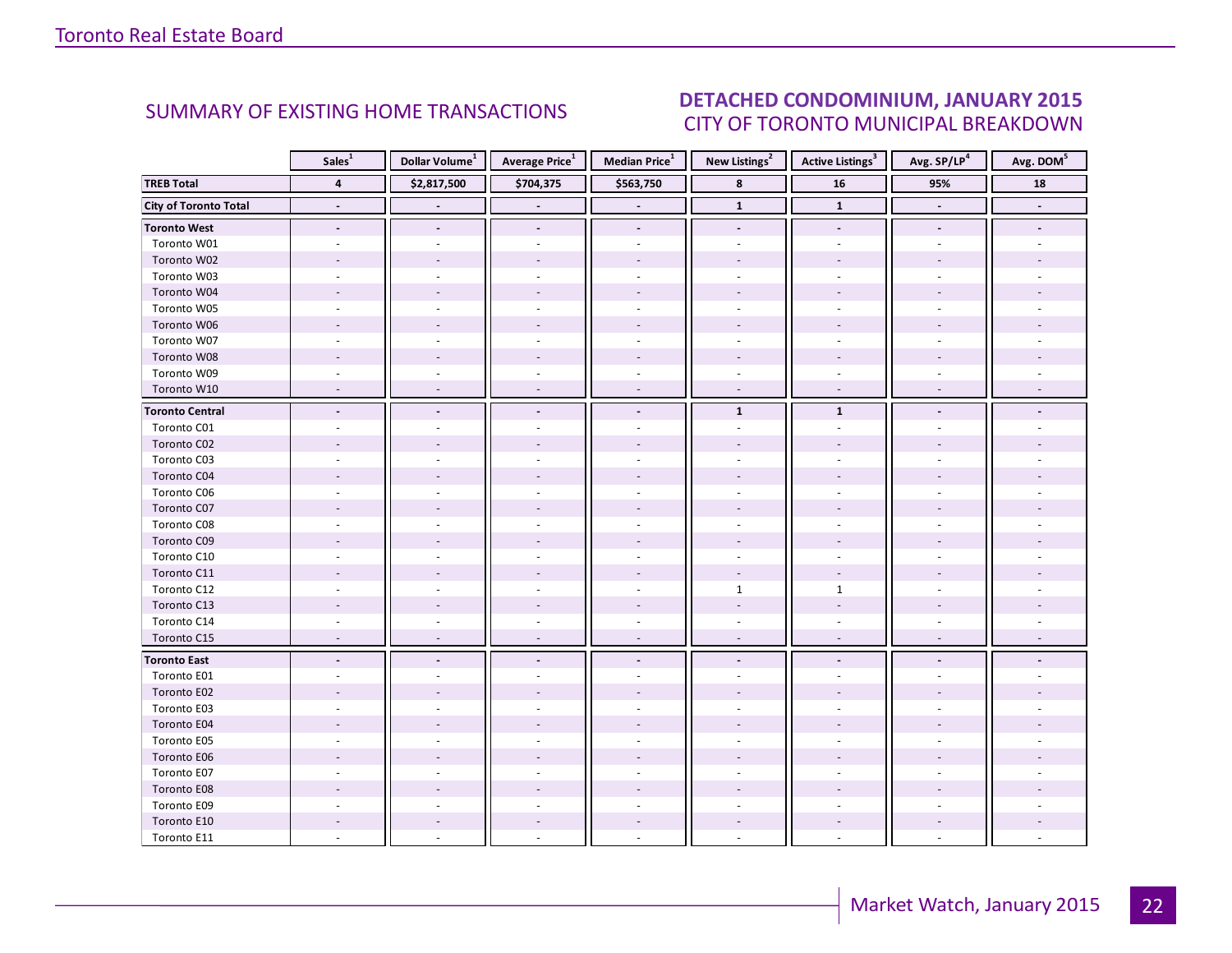#### **Industrial Leasing CO-OWNERSHIP APARTMENT, JANUARY 2015**<br>ALL TREB AREAS ALL TREB AREAS

|                                        | Sales <sup>1</sup>       | Dollar Volume <sup>1</sup> | <b>Average Price</b> <sup>1</sup> | Median Price <sup>1</sup> | New Listings <sup>2</sup> | <b>Active Listings<sup>3</sup></b> | Avg. SP/LP <sup>4</sup>  | Avg. DOM <sup>5</sup> |
|----------------------------------------|--------------------------|----------------------------|-----------------------------------|---------------------------|---------------------------|------------------------------------|--------------------------|-----------------------|
| <b>TREB Total</b>                      | $\overline{7}$           | \$1,690,500                | \$241,500                         | \$225,000                 | 12                        | ${\bf 14}$                         | 97%                      | 54                    |
| <b>Halton Region</b>                   | $\overline{\phantom{a}}$ |                            |                                   |                           | $\overline{\phantom{a}}$  | $\blacksquare$                     | $\overline{\phantom{a}}$ |                       |
| Burlington                             | $\sim$                   | $\sim$                     | ä,                                | $\omega$                  | $\overline{\phantom{a}}$  | $\sim$                             | $\sim$                   |                       |
| <b>Halton Hills</b>                    |                          |                            |                                   |                           |                           | $\overline{\phantom{a}}$           |                          |                       |
| Milton                                 |                          |                            | $\overline{a}$                    | $\overline{a}$            | L.                        | ÷.                                 |                          |                       |
| Oakville                               | ÷,                       |                            | ÷,                                | $\overline{a}$            | ÷,                        | $\overline{a}$                     |                          |                       |
| <b>Peel Region</b>                     | $\overline{a}$           | $\overline{a}$             | $\overline{a}$                    | $\overline{a}$            | $\overline{a}$            | $\overline{a}$                     | $\overline{\phantom{a}}$ | L.                    |
| Brampton                               | $\sim$                   | $\sim$                     | ÷                                 | $\sim$                    | $\sim$                    | $\overline{a}$                     | $\sim$                   |                       |
| Caledon                                | $\sim$                   |                            |                                   |                           |                           | $\overline{\phantom{a}}$           |                          |                       |
| Mississauga                            | $\sim$                   |                            |                                   |                           | $\omega$                  | $\omega$                           | $\omega$                 | u,                    |
| <b>City of Toronto</b>                 | $\overline{7}$           | \$1,690,500                | \$241,500                         | \$225,000                 | 12                        | 14                                 | 97%                      | 54                    |
| <b>! TURN PAGE FOR CITY OF TORONTO</b> |                          |                            |                                   |                           |                           |                                    |                          |                       |
| <b>TABLES OR CLICK HERE:</b>           | D                        |                            |                                   |                           |                           |                                    |                          |                       |
| <b>York Region</b>                     |                          | $\sim$                     | ÷.                                | $\overline{a}$            | ÷.                        |                                    |                          |                       |
| Aurora                                 |                          |                            |                                   |                           |                           |                                    |                          |                       |
| E. Gwillimbury                         |                          |                            |                                   |                           |                           |                                    |                          |                       |
| Georgina                               |                          |                            |                                   | $\overline{a}$            |                           |                                    |                          |                       |
| King                                   |                          |                            |                                   |                           |                           |                                    |                          |                       |
| Markham                                | $\sim$                   | $\sim$                     | $\overline{\phantom{a}}$          | $\sim$                    | $\sim$                    | ÷.                                 | ÷.                       |                       |
| Newmarket                              | $\overline{\phantom{a}}$ |                            |                                   |                           |                           |                                    |                          |                       |
| Richmond Hill                          | L.                       |                            |                                   |                           |                           |                                    |                          |                       |
| Vaughan                                | $\sim$                   | $\sim$                     | $\overline{\phantom{a}}$          | $\sim$                    | $\overline{a}$            | $\overline{a}$                     | $\sim$                   |                       |
| Whitchurch-Stouffville                 | ÷,                       | $\sim$                     | $\overline{a}$                    | $\overline{\phantom{a}}$  | $\overline{a}$            | $\bar{a}$                          |                          |                       |
| <b>Durham Region</b>                   | ÷.                       | ÷.                         | $\overline{a}$                    | $\blacksquare$            | $\blacksquare$            | $\overline{a}$                     | $\overline{a}$           |                       |
| Ajax                                   | ÷.                       |                            | ÷                                 | ÷.                        | $\overline{a}$            | $\overline{a}$                     |                          |                       |
| <b>Brock</b>                           |                          |                            |                                   |                           |                           |                                    |                          |                       |
| Clarington                             |                          |                            |                                   |                           |                           |                                    |                          |                       |
| Oshawa                                 | $\overline{\phantom{a}}$ |                            |                                   |                           |                           |                                    |                          |                       |
| Pickering                              | $\sim$                   |                            | ä,                                | $\sim$                    | $\sim$                    | ä,                                 |                          |                       |
| Scugog                                 | ÷.                       |                            | ÷                                 |                           |                           |                                    |                          |                       |
| Uxbridge                               | L.                       |                            |                                   |                           |                           |                                    |                          |                       |
| Whitby                                 | $\overline{\phantom{a}}$ |                            | L.                                | $\overline{a}$            | $\overline{a}$            | $\overline{a}$                     |                          |                       |
| <b>Dufferin County</b>                 | $\overline{a}$           | $\overline{a}$             | $\overline{a}$                    | $\Box$                    | $\blacksquare$            | $\overline{a}$                     | $\blacksquare$           | L.                    |
| Orangeville                            | $\omega$                 | ÷.                         | $\overline{a}$                    | $\sim$                    | $\sim$                    | $\sim$                             | $\sim$                   | ÷                     |
| <b>Simcoe County</b>                   | $\sim$                   | $\blacksquare$             | $\blacksquare$                    | $\overline{\phantom{a}}$  | $\sim$                    | $\sim$                             | $\sim$                   |                       |
| Adjala-Tosorontio                      | $\sim$                   |                            |                                   |                           |                           | L.                                 |                          |                       |
| <b>Bradford West Gwillimbury</b>       |                          |                            |                                   |                           |                           |                                    |                          |                       |
| Essa                                   | $\overline{\phantom{a}}$ | ÷.                         | L,                                | $\overline{a}$            | $\bar{a}$                 | $\bar{a}$                          | ÷.                       |                       |
| Innisfil                               |                          |                            |                                   |                           |                           |                                    |                          |                       |
| New Tecumseth                          | $\sim$                   |                            | L.                                |                           | ÷                         | $\bar{a}$                          | ÷.                       | ÷                     |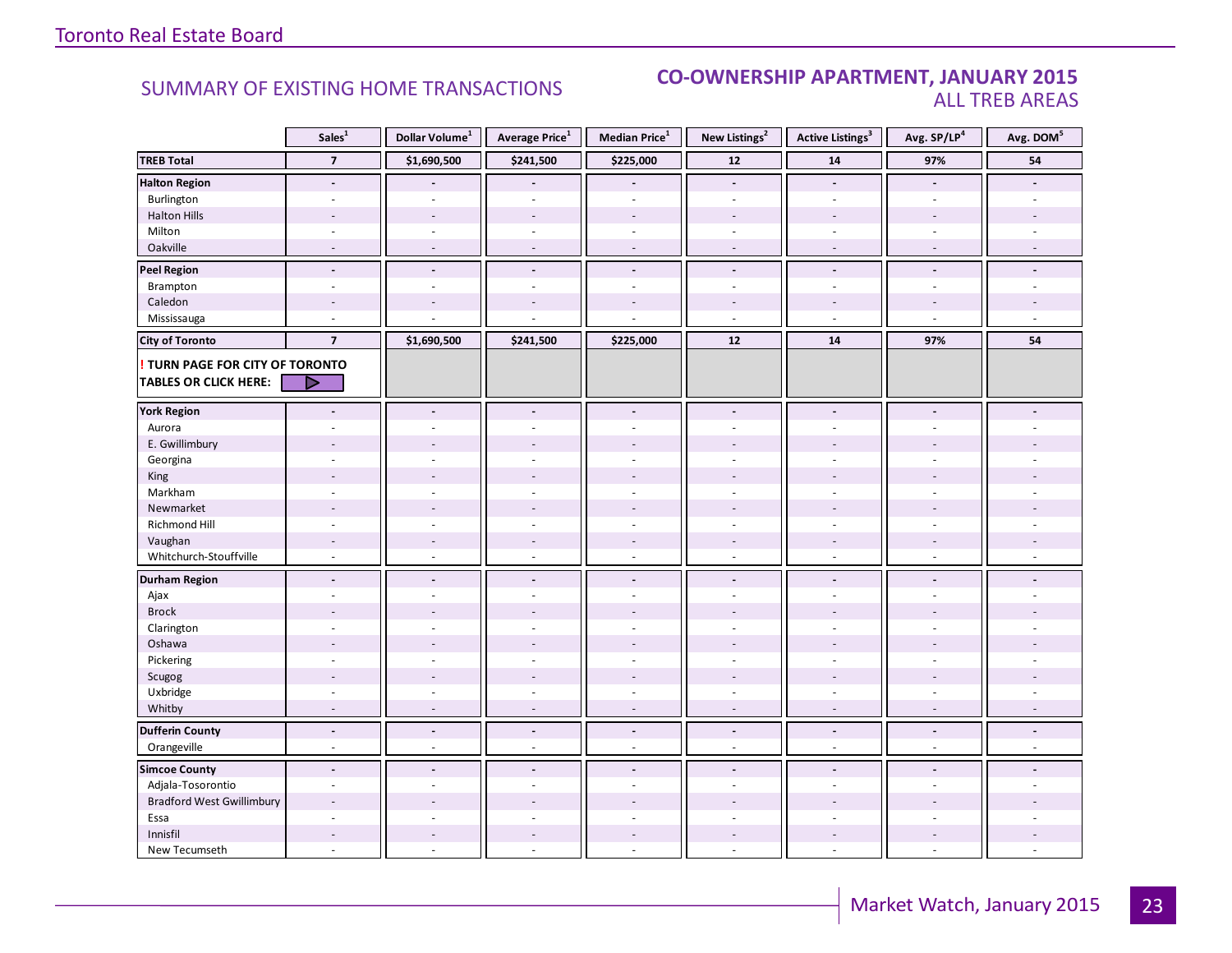#### IANIIARV 2015 CITY OF TORONTO MUNICIPAL BREAKDOWN SUMMARY OF EXISTING HOME TRANSACTIONS **CO-OWNERSHIP APARTMENT, JANUARY 2015**

<span id="page-23-0"></span>

|                              | Sales <sup>1</sup>       | Dollar Volume <sup>1</sup> | <b>Average Price</b> <sup>1</sup> | Median Price <sup>1</sup> | New Listings <sup>2</sup> | Active Listings <sup>3</sup> | Avg. SP/LP <sup>4</sup>  | Avg. DOM <sup>5</sup> |
|------------------------------|--------------------------|----------------------------|-----------------------------------|---------------------------|---------------------------|------------------------------|--------------------------|-----------------------|
| <b>TREB Total</b>            | $\overline{7}$           | \$1,690,500                | \$241,500                         | \$225,000                 | $12$                      | 14                           | 97%                      | 54                    |
| <b>City of Toronto Total</b> | $\overline{7}$           | \$1,690,500                | \$241,500                         | \$225,000                 | ${\bf 12}$                | 14                           | 97%                      | 54                    |
| <b>Toronto West</b>          | $\mathbf{3}$             | \$619,500                  | \$206,500                         | \$175,000                 | $\mathbf{1}$              | $\mathbf{1}$                 | 95%                      | 38                    |
| Toronto W01                  | $\mathbf{1}$             | \$175,000                  | \$175,000                         | \$175,000                 |                           |                              | 88%                      | 32                    |
| Toronto W02                  |                          |                            |                                   |                           |                           |                              | $\blacksquare$           |                       |
| Toronto W03                  | $\omega$                 | $\omega$                   | $\omega$                          | $\omega$                  |                           | $\omega$                     | $\sim$                   |                       |
| Toronto W04                  |                          |                            |                                   |                           |                           |                              | $\sim$                   |                       |
| Toronto W05                  | $\mathbf{1}$             | \$92,500                   | \$92,500                          | \$92,500                  | $\mathbf{1}$              | $\mathbf{1}$                 | 93%                      | 30                    |
| Toronto W06                  | $\mathbf{1}$             | \$352,000                  | \$352,000                         | \$352,000                 |                           |                              | 101%                     | 53                    |
| Toronto W07                  | $\overline{a}$           | $\omega$                   | ä,                                | $\overline{\phantom{a}}$  |                           | $\mathbf{r}$                 | $\omega$                 |                       |
| Toronto W08                  |                          | $\overline{\phantom{a}}$   | $\overline{a}$                    | $\mathcal{L}$             |                           | $\overline{\phantom{a}}$     | $\overline{\phantom{a}}$ |                       |
| Toronto W09                  |                          |                            |                                   |                           |                           |                              | $\sim$                   |                       |
| Toronto W10                  | $\overline{\phantom{a}}$ | $\overline{a}$             | $\mathcal{L}$                     | $\sim$                    | $\sim$                    | $\sim$                       | $\omega$                 |                       |
| <b>Toronto Central</b>       | $\overline{4}$           | \$1,071,000                | \$267,750                         | \$255,000                 | 11                        | 13                           | 97%                      | 66                    |
| Toronto C01                  |                          |                            |                                   |                           |                           |                              |                          |                       |
| Toronto C02                  | $\mathbf{1}$             | \$285,000                  | \$285,000                         | \$285,000                 | $\overline{\phantom{a}}$  | $\overline{\phantom{a}}$     | 95%                      | 175                   |
| Toronto C03                  | $\sim$                   |                            |                                   |                           | $\overline{2}$            | $\overline{2}$               | $\omega$                 |                       |
| Toronto C04                  | $\mathbf{1}$             | \$210,000                  | \$210,000                         | \$210,000                 | $\overline{4}$            | 5                            | 95%                      | 72                    |
| Toronto C06                  |                          |                            |                                   |                           |                           |                              |                          |                       |
| Toronto C07                  | $\overline{\phantom{a}}$ |                            |                                   |                           | $\overline{\phantom{a}}$  |                              | $\overline{\phantom{a}}$ |                       |
| Toronto C08                  | $\mathbf{1}$             | \$225,000                  | \$225,000                         | \$225,000                 | $\mathbf{1}$              | 3                            | 113%                     | 4                     |
| Toronto C09                  |                          |                            |                                   |                           | $\mathbf{1}$              | $\mathbf{1}$                 | $\omega$                 |                       |
| Toronto C10                  | $\mathbf{1}$             | \$351,000                  | \$351,000                         | \$351,000                 | $\mathbf{1}$              |                              | 93%                      | 12                    |
| Toronto C11                  |                          |                            |                                   |                           |                           |                              | $\overline{\phantom{a}}$ |                       |
| Toronto C12                  | $\overline{a}$           |                            |                                   |                           |                           |                              | $\overline{a}$           |                       |
| Toronto C13                  |                          |                            |                                   |                           | $\mathbf{1}$              | $\mathbf{1}$                 |                          |                       |
| Toronto C14                  |                          |                            |                                   |                           | $\mathbf{1}$              | $\mathbf{1}$                 |                          |                       |
| Toronto C15                  | $\sim$                   |                            | $\overline{a}$                    | $\overline{\phantom{a}}$  | $\sim$                    | $\overline{\phantom{a}}$     | $\sim$                   |                       |
| <b>Toronto East</b>          |                          |                            |                                   | $\overline{\phantom{a}}$  | $\overline{\phantom{a}}$  | $\overline{\phantom{a}}$     |                          |                       |
| Toronto E01                  |                          |                            |                                   |                           |                           |                              |                          |                       |
| Toronto E02                  |                          |                            |                                   |                           |                           |                              |                          |                       |
| Toronto E03                  |                          |                            |                                   |                           |                           |                              |                          |                       |
| Toronto E04                  |                          |                            |                                   |                           |                           |                              |                          |                       |
| Toronto E05                  |                          |                            |                                   |                           |                           |                              |                          |                       |
| Toronto E06                  |                          |                            |                                   |                           |                           |                              |                          |                       |
| Toronto E07                  |                          |                            |                                   | $\overline{a}$            |                           |                              |                          |                       |
| Toronto E08                  |                          |                            |                                   |                           |                           |                              |                          |                       |
| Toronto E09                  |                          |                            |                                   |                           |                           |                              |                          |                       |
| Toronto E10                  |                          |                            |                                   | $\overline{\phantom{a}}$  |                           |                              |                          |                       |
| Toronto E11                  |                          |                            |                                   |                           |                           |                              |                          |                       |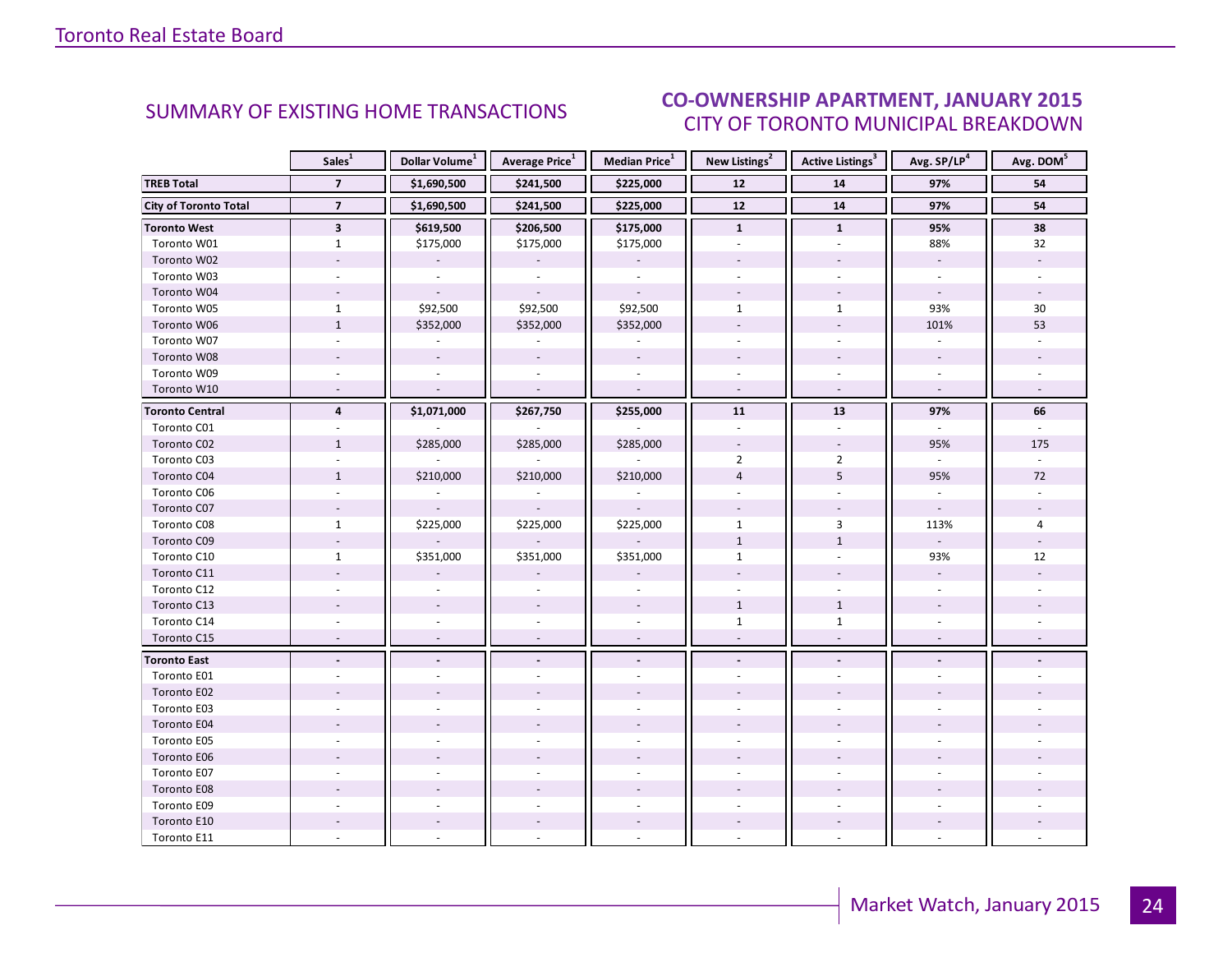#### [CLICK HERE FOR MORE BACKGROUND INFORMATION ON THE MLS® HPI](http://www.torontorealestateboard.com/market_news/home_price_index/index.htm)

#### FOCUS ON THE MLS® HOME PRICE INDEX **INDEX AND BENCHMARK PRICE, JANUARY 2015**<br>Elick here for more background information on the mls® hpi ALL TREB AREAS

|                                                               |       | Composite        |                |       | <b>Single-Family Detached</b> |                |        | <b>Single-Family Attached</b> |               |                          | Townhouse        |               |                          | Apartment                |                |
|---------------------------------------------------------------|-------|------------------|----------------|-------|-------------------------------|----------------|--------|-------------------------------|---------------|--------------------------|------------------|---------------|--------------------------|--------------------------|----------------|
|                                                               | Index | <b>Benchmark</b> | Yr./Yr. % Chg. | Index | <b>Benchmark</b>              | Yr./Yr. % Chg. | Index  | <b>Benchmark</b>              | Yr./Yr. % Chg | Index                    | <b>Benchmark</b> | Yr./Yr. % Chg | Index                    | <b>Benchmark</b>         | Yr./Yr. % Chg. |
| <b>TREB Total</b>                                             | 171.1 | \$522,200        | 7.47%          | 173.4 | \$645,200                     | 8.44%          | 178.5  | \$504,700                     | 8.38%         | 166.8                    | \$364,900        | 6.99%         | 156.7                    | \$315,000                | 3.91%          |
| <b>Halton Region</b>                                          | 178.9 | \$586,000        | 7.45%          | 176.9 | \$656,500                     | 7.21%          | 178.9  | \$464,300                     | 7.25%         | 169.8                    | \$334,800        | 4.17%         | $\sim$                   |                          |                |
| Burlington                                                    | 182.6 | \$548,100        | 9.60%          | 181.3 | \$638,600                     | 7.34%          | 183.7  | \$437,900                     | 14.74%        | 174.3                    | \$345,600        | 3.26%         | $\sim$                   |                          |                |
| <b>Halton Hills</b>                                           | 164.1 | \$477,800        | 4.92%          | 163.1 | \$521,800                     | 4.42%          | 173.3  | \$426,800                     | 5.09%         | 159.3                    | \$287,200        | 2.84%         | $\sim$                   |                          |                |
| Milton                                                        | 169.6 | \$468,300        | 5.28%          | 160.0 | \$554,800                     | 5.06%          | 172.6  | \$430,900                     | 5.31%         | ×.                       |                  |               |                          |                          |                |
| Oakville                                                      | 187.4 | \$691,000        | 8.07%          | 186.7 | \$773,800                     | 7.92%          | 188.1  | \$509,200                     | 8.60%         | 172.5                    | \$380,900        | 4.04%         | $\sim$                   |                          |                |
| <b>Peel Region</b>                                            | 162.6 | \$445,100        | 6.55%          | 164.2 | \$556,500                     | 7.04%          | 166.3  | \$424,300                     | 7.64%         | 168.3                    | \$348,300        | 6.32%         | 142.3                    | \$245,200                | 2.08%          |
| Brampton                                                      | 156.6 | \$399,600        | 7.63%          | 156.4 | \$457,500                     | 7.27%          | 158.6  | \$373,600                     | 8.11%         | 154.6                    | \$287,100        | 7.21%         | 129.9                    | \$203,300                | 3.26%          |
| Caledon                                                       | 150.3 | \$536,400        | 4.01%          | 150.4 | \$553,400                     | 3.58%          | 165.4  | \$408,900                     | 4.82%         |                          |                  |               | $\omega$                 |                          |                |
| Mississauga                                                   | 168.4 | \$471,200        | 6.11%          | 176.0 | \$657,100                     | 7.38%          | 175.5  | \$479,400                     | 7.54%         | 172.8                    | \$371,100        | 6.21%         | 144.6                    | \$253,600                | 1.97%          |
| <b>City of Toronto</b>                                        | 173.7 | \$569,500        | 6.37%          | 181.6 | \$787,300                     | 7.84%          | 188.1  | \$625,000                     | 7.42%         | 170.9                    | \$413,100        | 7.01%         | 159.8                    | \$330,200                | 3.97%          |
| TURN PAGE FOR CITY OF TORONTO<br><b>TABLES OR CLICK HERE:</b> | ▶     |                  |                |       |                               |                |        |                               |               |                          |                  |               |                          |                          |                |
| <b>York Region</b>                                            | 185.3 | \$635,900        | 10.23%         | 186.8 | \$734,400                     | 10.93%         | 190.1  | \$550,800                     | 10.72%        | 166.7                    | \$423,600        | 7.48%         | 155.0                    | \$336,300                | 3.40%          |
| Aurora                                                        | 174.0 | \$560,100        | 7.67%          | 173.9 | \$646,100                     | 7.48%          | 179.6  | \$464,400                     | 9.18%         | 142.1                    | \$359,900        | 1.50%         | 153.3                    | \$317,000                | 3.72%          |
| E. Gwillimbury                                                | 158.2 | \$512,800        | 3.94%          | 158.3 | \$521,700                     | 3.26%          | 171.9  | \$364,000                     | 7.04%         | $\overline{\phantom{a}}$ |                  |               | $\blacksquare$           |                          |                |
| Georgina                                                      | 159.6 | \$331,200        | 5.49%          | 166.1 | \$342,200                     | 5.86%          | 170.7  | \$336,400                     | 7.16%         | $\overline{\phantom{a}}$ |                  |               | $\omega$                 | $\overline{\phantom{a}}$ |                |
| King                                                          | 172.6 | \$731,700        | 9.31%          | 174.2 | \$735,000                     | 9.42%          | $\sim$ |                               |               | $\overline{\phantom{a}}$ |                  |               | $\sim$                   |                          |                |
| Markham                                                       | 193.7 | \$666,600        | 11.71%         | 199.0 | \$818,000                     | 12.49%         | 197.9  | \$589,400                     | 12.76%        | 171.1                    | \$425,100        | 6.21%         | 158.5                    | \$365,400                | 1.93%          |
| Newmarket                                                     | 166.2 | \$490,100        | 8.91%          | 164.0 | \$552,100                     | 9.85%          | 171.7  | \$404,900                     | 9.22%         | 168.6                    | \$340,400        | 7.39%         | 154.3                    | \$259,900                | 1.18%          |
| Richmond Hill                                                 | 194.3 | \$704,600        | 11.16%         | 206.6 | \$878,200                     | 12.90%         | 200.2  | \$607,100                     | 10.98%        | 162.5                    | \$454,800        | 14.04%        | 149.1                    | \$310,600                | $-0.13%$       |
| Vaughan                                                       | 182.5 | \$659,700        | 9.15%          | 176.0 | \$732,600                     | 9.59%          | 187.9  | \$571,700                     | 8.93%         | 174.2                    | \$476,000        | 6.41%         | 156.4                    | \$347,100                | 8.84%          |
| Whitchurch-Stouffville                                        | 187.6 | \$707,300        | 12.67%         | 187.3 | \$718,700                     | 12.09%         | 167.0  | \$458,700                     | 11.93%        | $\sim$                   |                  | $\sim$        | $\sim$                   | $\sim$                   | $\sim$         |
| <b>Durham Region</b>                                          | 154.7 | \$363,900        | 9.56%          | 153.2 | \$399,300                     | 9.27%          | 160.3  | \$321,200                     | 10.17%        | 146.1                    | \$239,600        | 10.68%        | 149.7                    | \$269,100                | 15.60%         |
| Ajax                                                          | 161.4 | \$398,900        | 8.25%          | 160.6 | \$430,100                     | 9.55%          | 168.5  | \$362,400                     | 7.87%         | 151.0                    | \$276,000        | 12.18%        | 145.0                    | \$246,200                | 14.99%         |
| <b>Brock</b>                                                  | 130.8 | \$247,200        | 2.43%          | 131.5 | \$249,000                     | 2.73%          | 0.0    | \$0                           | 0.00%         | $\sim$                   |                  |               | $\overline{\phantom{a}}$ |                          |                |
| Clarington                                                    | 149.0 | \$315,300        | 7.66%          | 140.5 | \$337,700                     | 3.77%          | 153.0  | \$292,100                     | 8.97%         | 165.2                    | \$295,700        | 9.48%         | 148.1                    | \$209,600                | 14.72%         |
| Oshawa                                                        | 149.8 | \$286,900        | 10.39%         | 148.2 | \$315,700                     | 9.37%          | 155.6  | \$260,700                     | 11.38%        | 131.6                    | \$176,100        | 11.62%        | 148.3                    | \$200,100                | 13.47%         |
| Pickering                                                     | 161.8 | \$437,500        | 10.82%         | 162.9 | \$509,000                     | 10.29%         | 166.8  | \$388,800                     | 11.20%        | 155.6                    | \$279,300        | 10.59%        | 154.8                    | \$303,100                | 16.65%         |
| Scugog                                                        | 151.0 | \$391,900        | 6.71%          | 155.2 | \$399,600                     | 6.74%          | 141.2  | \$295,500                     | 3.37%         | $\sim$                   |                  |               | $\sim$                   |                          |                |
| Uxbridge                                                      | 144.5 | \$441,800        | 4.11%          | 144.8 | \$448,500                     | 4.32%          | 140.6  | \$345,000                     | 1.66%         |                          |                  |               | ÷                        |                          |                |
| Whitby                                                        | 156.3 | \$407,800        | 11.40%         | 158.3 | \$454,700                     | 13.15%         | 159.5  | \$351,400                     | 12.01%        | 146.0                    | \$267,700        | 7.99%         | 146.6                    | \$286,000                | 15.16%         |
| <b>Dufferin County</b>                                        | 152.8 | \$350,200        | 3.31%          | 159.6 | \$363,700                     | 4.52%          | 150.3  | \$281,700                     | 2.04%         | $\overline{\phantom{a}}$ |                  |               | $\blacksquare$           |                          |                |
| Orangeville                                                   | 152.8 | \$350,200        | 3.31%          | 159.6 | \$363,700                     | 4.52%          | 150.3  | \$281,700                     | 2.04%         | $\sim$                   | $\sim$           | ÷.            | $\overline{\phantom{a}}$ | ×.                       |                |
| <b>Simcoe County</b>                                          | 149.0 | \$317,700        | 4.86%          | 144.6 | \$320,400                     | 4.78%          | 155.1  | \$297,700                     | 4.09%         | $\blacksquare$           |                  |               | $\blacksquare$           |                          |                |
| Adjala-Tosorontio                                             | 123.7 | \$439,000        | 1.14%          | 123.7 | \$439,000                     | 1.14%          | $\sim$ |                               |               | $\sim$                   | ×                | ä,            | ÷                        | $\sim$                   |                |
| <b>Bradford West Gwillimbury</b>                              | 164.8 | \$409,600        | 4.70%          | 149.1 | \$456,700                     | 4.78%          | 169.4  | \$352,200                     | 4.37%         | $\overline{\phantom{a}}$ |                  |               |                          |                          |                |
| Essa                                                          | 144.8 | \$339,200        | 1.97%          | 142.5 | \$360,300                     | 1.93%          | 145.6  | \$248,000                     | 0.83%         | $\sim$                   | $\sim$           | ä,            | ÷                        | $\sim$                   |                |
| Innisfil                                                      | 148.3 | \$274,300        | 6.61%          | 148.3 | \$274,800                     | 5.93%          | 162.0  | \$252,000                     | 9.91%         | $\overline{\phantom{a}}$ |                  |               | $\sim$                   |                          |                |
| New Tecumseth                                                 | 134.8 | \$311,400        | 1.81%          | 131.3 | \$338,200                     | 1.70%          | 141.3  | \$269,800                     | 2.24%         | $\sim$                   |                  | ä,            |                          |                          |                |

**Page 3 July 2010**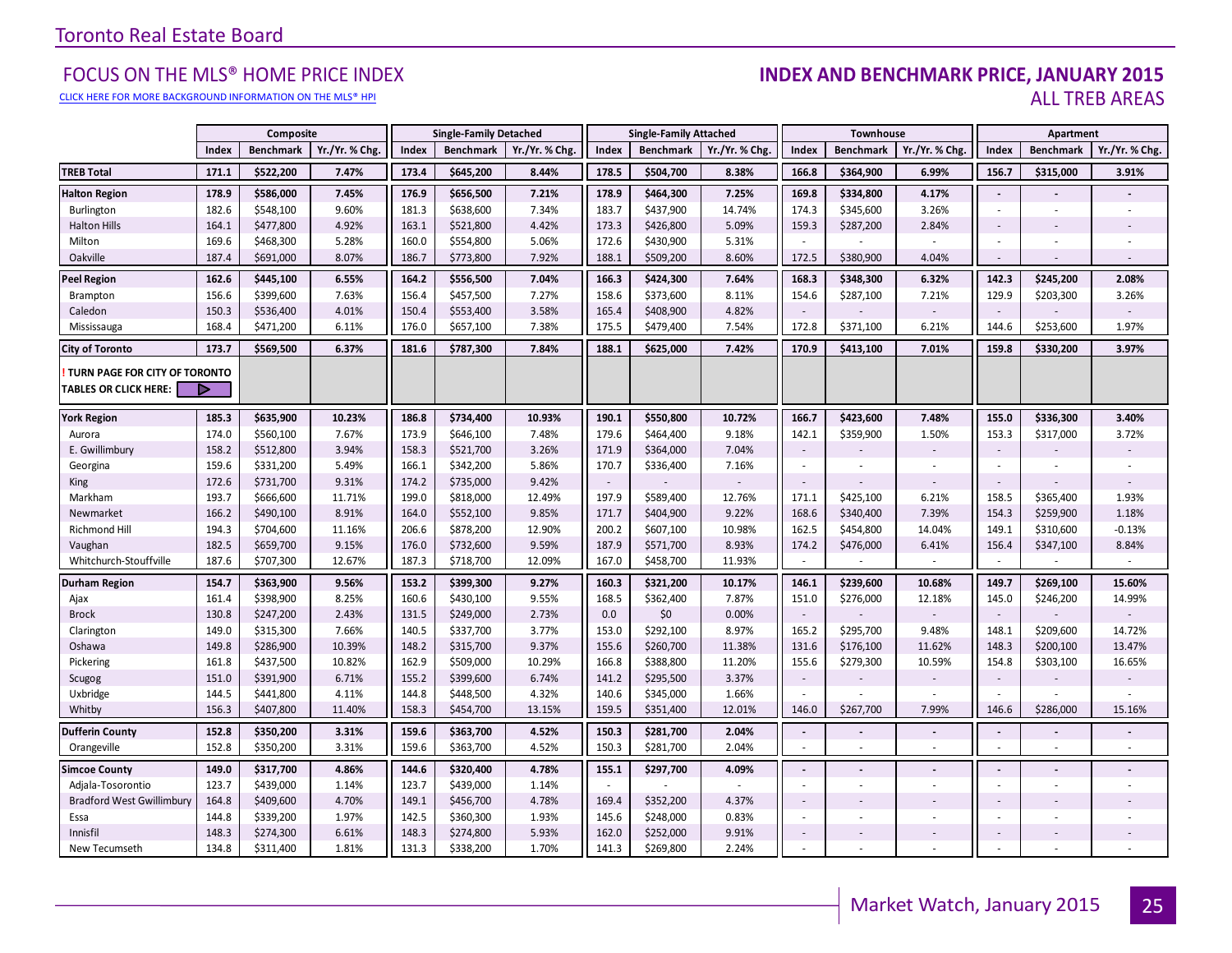[CLICK HERE FOR MORE BACKGROUND INFORMATION ON THE MLS® HPI](http://www.torontorealestateboard.com/market_news/home_price_index/index.htm)

# FOCUS ON THE MLS® HOME PRICE INDEX<br>**INDEX AND BENCHMARK PRICE, JANUARY 2015** CITY OF TORONTO

|                        |       | Composite        |                |       | <b>Single-Family Detached</b> |                |       | <b>Single-Family Attached</b> |                |                          | <b>Townhouse</b> |               |       | Apartment        |                |
|------------------------|-------|------------------|----------------|-------|-------------------------------|----------------|-------|-------------------------------|----------------|--------------------------|------------------|---------------|-------|------------------|----------------|
|                        | Index | <b>Benchmark</b> | Yr./Yr. % Chg. | Index | <b>Benchmark</b>              | Yr./Yr. % Chg. | Index | <b>Benchmark</b>              | Yr./Yr. % Chg. | Index                    | <b>Benchmark</b> | Yr./Yr. % Chg | Index | <b>Benchmark</b> | Yr./Yr. % Chg. |
| <b>TREB Total</b>      | 171.1 | \$522,200        | 7.47%          | 173.4 | \$645,200                     | 8.44%          | 178.5 | \$504,700                     | 8.38%          | 166.8                    | \$364,900        | 6.99%         | 156.7 | \$315,000        | 3.91%          |
| <b>City of Toronto</b> | 173.7 | \$569,500        | 6.37%          | 181.6 | \$787,300                     | 7.84%          | 188.1 | \$625,000                     | 7.42%          | 170.9                    | \$413,100        | 7.01%         | 159.8 | \$330,200        | 3.97%          |
| Toronto W01            | 159.8 | \$651,900        | 0.00%          | 164.8 | \$849,400                     | 2.04%          | 175.6 | \$677,500                     | 1.80%          | 201.6                    | \$415,100        | $-1.66%$      | 139.9 | \$326,300        | $-1.20%$       |
| Toronto W02            | 188.7 | \$680,000        | 2.06%          | 196.2 | \$805,300                     | 7.10%          | 215.8 | \$661,100                     | 1.79%          | 148.8                    | \$410,300        | 5.31%         | 138.8 | \$563,000        | 3.12%          |
| Toronto W03            | 184.8 | \$479,200        | 6.33%          | 187.5 | \$509,900                     | 6.05%          | 192.7 | \$493,700                     | 6.88%          |                          |                  |               | 135.0 | \$257,400        | 2.66%          |
| Toronto W04            | 162.1 | \$424,600        | 6.71%          | 170.5 | \$538,000                     | 8.05%          | 172.6 | \$501,900                     | 11.43%         | 138.7                    | \$337,000        | $-0.07%$      | 140.1 | \$206,400        | 1.60%          |
| Toronto W05            | 147.1 | \$350,000        | 1.24%          | 162.7 | \$542,400                     | 5.31%          | 151.1 | \$441,700                     | 4.28%          | 147.3                    | \$242,300        | $-4.47%$      | 117.9 | \$154,800        | $-7.89%$       |
| Toronto W06            | 159.0 | \$463,400        | 8.02%          | 187.4 | \$594,800                     | 5.52%          | 160.1 | \$485,400                     | 5.96%          | 161.5                    | \$475,800        | 7.38%         | 133.9 | \$334,400        | 11.49%         |
| Toronto W07            | 170.0 | \$724,500        | 6.12%          | 176.3 | \$762,000                     | 5.44%          | 168.0 | \$688,900                     | 9.09%          | 136.7                    | \$502,500        | 10.33%        | 108.1 | \$438,300        | 1.69%          |
| Toronto W08            | 150.9 | \$613,900        | 4.72%          | 164.5 | \$860,400                     | 5.86%          | 170.0 | \$645,300                     | 4.17%          | 147.0                    | \$359,300        | 9.29%         | 135.8 | \$273,400        | 3.43%          |
| Toronto W09            | 162.8 | \$418,800        | 14.41%         | 174.1 | \$651,300                     | 7.74%          | 165.7 | \$464,500                     | 9.45%          | 157.0                    | \$405,800        | 7.39%         | 143.6 | \$184,100        | 28.90%         |
| Toronto W10            | 153.4 | \$356,000        | 9.26%          | 166.8 | \$490,800                     | 7.75%          | 161.3 | \$436,200                     | 6.61%          | 143.3                    | \$258,200        | 9.81%         | 131.5 | \$200,800        | 10.69%         |
| Toronto C01            | 187.1 | \$463,700        | 3.43%          | 200.8 | \$708,800                     | 5.02%          | 212.3 | \$739,300                     | 5.94%          | 182.3                    | \$543,000        | 4.83%         | 182.5 | \$380,000        | 2.64%          |
| Toronto C02            | 188.6 | \$895,500        | 7.59%          | 176.0 | \$1,395,000                   | 12.53%         | 198.4 | \$1,043,900                   | 12.22%         | 189.9                    | \$888,000        | 14.40%        | 183.6 | \$512,000        | 2.23%          |
| Toronto C03            | 192.9 | \$992,800        | 8.31%          | 188.3 | \$1,134,800                   | 7.17%          | 194.6 | \$720,400                     | 4.96%          | $\overline{\phantom{a}}$ |                  |               | 205.1 | \$541,800        | 18.01%         |
| Toronto C04            | 168.1 | \$1,041,500      | 6.06%          | 174.1 | \$1,217,000                   | 6.61%          | 176.9 | \$845,700                     | 7.87%          | 154.6                    | \$577,600        | 7.81%         | 139.6 | \$331,900        | 2.27%          |
| Toronto C06            | 180.4 | \$719,700        | 4.76%          | 189.0 | \$809,000                     | 6.06%          | 162.1 | \$605,500                     | 2.34%          | 0.0                      | \$0              | 0.00%         | 170.3 | \$376,600        | 3.59%          |
| Toronto C07            | 170.4 | \$585,200        | 4.48%          | 200.3 | \$916,900                     | 8.86%          | 167.8 | \$599,500                     | 5.01%          | 143.4                    | \$421,000        | 7.58%         | 148.0 | \$348,600        | $-1.53%$       |
| Toronto C08            | 176.9 | \$455,500        | 7.28%          | 156.9 | \$487,300                     | 9.03%          | 189.6 | \$790,500                     | 15.75%         | 179.2                    | \$543,500        | $-1.43%$      | 176.6 | \$389,500        | 6.58%          |
| Toronto C09            | 128.0 | \$950,500        | 1.11%          | 121.1 | \$1,521,200                   | 2.11%          | 142.7 | \$1,161,200                   | 1.64%          | 172.6                    | \$890,900        | 10.15%        | 129.9 | \$430,400        | $-0.61%$       |
| Toronto C10            | 188.9 | \$736,900        | 6.00%          | 178.3 | \$1,094,200                   | 12.56%         | 179.7 | \$887,500                     | 13.02%         | 228.6                    | \$524,200        | 10.97%        | 193.8 | \$464,300        | 2.81%          |
| Toronto C11            | 171.2 | \$613,400        | 11.68%         | 167.4 | \$1,122,500                   | 6.56%          | 192.0 | \$850,900                     | 5.73%          | 111.9                    | \$178,500        | $-0.27%$      | 175.0 | \$249,100        | 17.06%         |
| Toronto C12            | 162.3 | \$1,390,900      | 8.42%          | 154.4 | \$1,659,400                   | 9.89%          | 178.8 | \$767,500                     | 10.44%         | 176.8                    | \$598,900        | 8.60%         | 180.3 | \$567,100        | 3.86%          |
| Toronto C13            | 165.4 | \$610,200        | 9.68%          | 178.5 | \$956,400                     | 11.56%         | 167.8 | \$538,400                     | 10.98%         | 166.3                    | \$473,600        | 11.91%        | 148.4 | \$293,600        | 5.62%          |
| Toronto C14            | 175.8 | \$597,400        | 3.05%          | 215.1 | \$1,167,000                   | 14.11%         | 195.2 | \$952,300                     | 7.37%          | 210.3                    | \$710,600        | $-1.45%$      | 157.0 | \$394,800        | $-2.36%$       |
| Toronto C15            | 176.1 | \$588,800        | 9.51%          | 206.1 | \$966,100                     | 13.74%         | 189.9 | \$618,200                     | 16.00%         | 185.6                    | \$457,300        | 6.85%         | 142.2 | \$332,300        | 3.42%          |
| Toronto E01            | 208.7 | \$648,600        | 9.32%          | 208.1 | \$702,900                     | 12.85%         | 220.2 | \$694,400                     | 11.78%         | 201.7                    | \$407,900        | $-6.71%$      | 186.5 | \$442,400        | $-1.43%$       |
| Toronto E02            | 192.2 | \$716,500        | 6.72%          | 176.6 | \$777,800                     | 5.62%          | 201.9 | \$675,000                     | 7.85%          | 195.5                    | \$626,400        | 2.36%         | 187.1 | \$512,700        | 7.96%          |
| Toronto E03            | 179.1 | \$551,700        | 9.88%          | 181.6 | \$610,100                     | 10.06%         | 181.5 | \$591,000                     | 10.13%         | $\sim$                   |                  |               | 140.4 | \$210,000        | 8.33%          |
| Toronto E04            | 178.5 | \$448,100        | 7.14%          | 182.5 | \$538,900                     | 4.46%          | 171.3 | \$415,600                     | 0.82%          | 171.2                    | \$370,000        | 4.77%         | 183.8 | \$278,400        | 16.48%         |
| Toronto E05            | 171.7 | \$459,200        | 8.88%          | 193.2 | \$682,200                     | 6.98%          | 189.0 | \$520,500                     | 6.84%          | 172.0                    | \$373,900        | 11.76%        | 145.0 | \$284,900        | 8.61%          |
| Toronto E06            | 183.4 | \$517,900        | 3.85%          | 183.9 | \$525,600                     | 3.37%          | 189.3 | \$450,400                     | 2.16%          |                          |                  |               | 175.6 | \$387,200        | 9.54%          |
| Toronto E07            | 184.9 | \$456,200        | 8.96%          | 206.4 | \$675,500                     | 10.61%         | 198.1 | \$517,800                     | 12.75%         | 181.4                    | \$393,000        | 11.08%        | 160.4 | \$274,600        | 6.08%          |
| Toronto E08            | 167.5 | \$411,400        | 8.84%          | 178.5 | \$557,200                     | 5.25%          | 162.3 | \$416,900                     | 3.31%          | 167.8                    | \$342,500        | 5.80%         | 145.2 | \$231,800        | 21.51%         |
| Toronto E09            | 165.8 | \$400,300        | 8.51%          | 181.5 | \$516,500                     | 9.27%          | 163.5 | \$401,300                     | 3.81%          | 167.1                    | \$307,900        | 15.32%        | 147.7 | \$277,000        | 6.87%          |
| Toronto E10            | 182.9 | \$517,800        | 15.32%         | 183.2 | \$586,400                     | 13.30%         | 178.7 | \$464,800                     | 11.69%         | 193.1                    | \$338,200        | 20.91%        | 138.3 | \$222,900        | 21.53%         |
| Toronto E11            | 164.6 | \$362,900        | 6.95%          | 182.0 | \$505,400                     | 5.51%          | 176.7 | \$400,600                     | 5.37%          | 138.4                    | \$272,000        | 18.59%        | 136.6 | \$203,900        | 6.30%          |